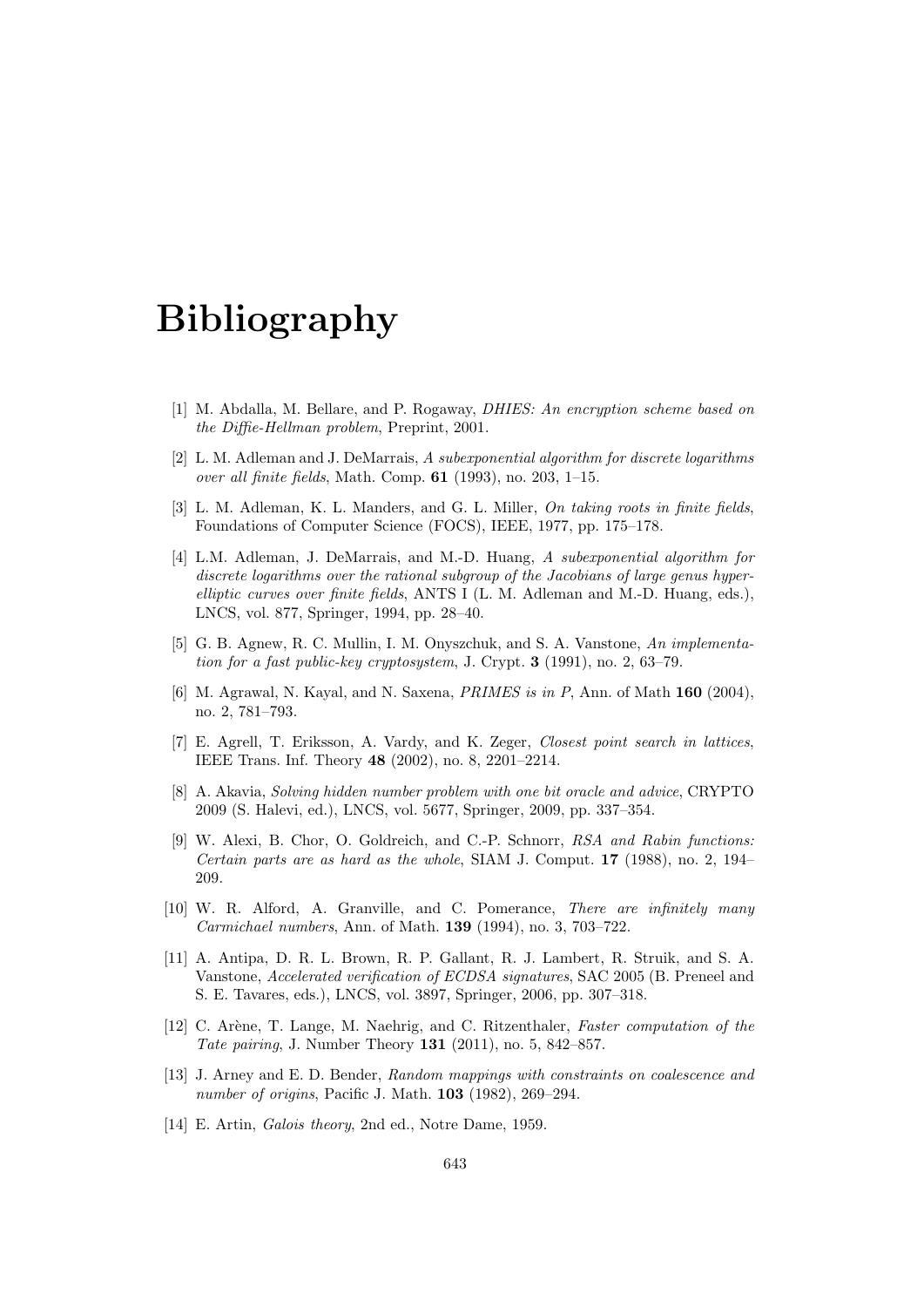- [15] M. F. Atiyah and I. G. Macdonald, Introduction to commutative algebra, Addison-Wesley, 1969.
- [16] R. Avanzi, H. Cohen, C. Doche, G. Frey, T. Lange, K. Nguyen, and F. Vercauteren, Handbook of elliptic and hyperelliptic cryptography, Chapman and Hall/CRC, 2006.
- [17] R. M. Avanzi, A note on the signed sliding window integer recoding and a left-toright analogue, SAC 2004 (H. Handschuh and M. A. Hasan, eds.), LNCS, vol. 3357, Springer, 2004, pp. 130–143.
- [18] L. Babai, On Lovász lattice reduction and the nearest lattice point problem, Combinatorica 6 (1986), no. 1, 1–13.
- [19] L. Babai and E. Szemerédi, On the complexity of matrix group problems I, Foundations of Computer Science (FOCS) (1996), 229–240.
- [20] E. Bach, Bounds for primality testing and related problems, Math. Comp. 55 (1990), no. 191, 355–380.
- [21] , Toward a theory of Pollard's rho method, Inf. Comput. **90** (1991), no. 2, 139–155.
- [22] E. Bach and J. Shallit, Algorithmic number theory, MIT press, 1996.
- [23] E. Bach and J. Sorenson, Sieve algorithms for perfect power testing, Algorithmica 9 (1993), 313–328.
- [24] S. Bai and R. P. Brent, On the efficiency of Pollard's rho method for discrete logarithms, CATS 2008 (J. Harland and P. Manyem, eds.), Australian Computer Society, 2008, pp. 125–131.
- [25] D. V. Bailey, L. Batina, D. J. Bernstein, P. Birkner, J. W. Bos, H.-C. Chen, C.- M. Cheng, G. van Damme, G. de Meulenaer, L. Julian Dominguez Perez, J. Fan, T. G¨uneysu, F. Gurkaynak, T. Kleinjung, T. Lange, N. Mentens, R. Niederhagen, C. Paar, F. Regazzoni, P. Schwabe, L. Uhsadel, A. Van Herrewege, and B.-Y. Yang, Breaking ECC2K-130, Cryptology ePrint Archive, Report 2009/541, 2009.
- [26] R. Balasubramanian and N. Koblitz, The improbability that an elliptic curve has sub-exponential discrete log problem under the Menezes-Okamoto-Vanstone algorithm, J. Crypt. 11 (1998), no. 2, 141–145.
- [27] W. D. Banks and I. E. Shparlinski, Sato-Tate, cyclicity, and divisibility statistics on average for elliptic curves of small height, Israel J. Math. 173 (2009), 253–277.
- [28] P. S. L. M. Barreto, S. D. Galbraith, C.  $\acute{O}$  h Eigeartaigh, and M. Scott, *Efficient pair*ing computation on supersingular abelian varieties, Des. Codes Crypt. 42 (2007), no. 3, 239–271.
- [29] P. S. L. M. Barreto, H. Y. Kim, B. Lynn, and M. Scott, Efficient algorithms for pairing-based cryptosystems, CRYPTO 2002 (M. Yung, ed.), LNCS, vol. 2442, Springer, 2002, pp. 354–369.
- [30] P. S. L. M. Barreto and M. Naehrig, Pairing-friendly elliptic curves of prime order, SAC 2005 (B. Preneel and S. E. Tavares, eds.), LNCS, vol. 3897, Springer, 2006, pp. 319–331.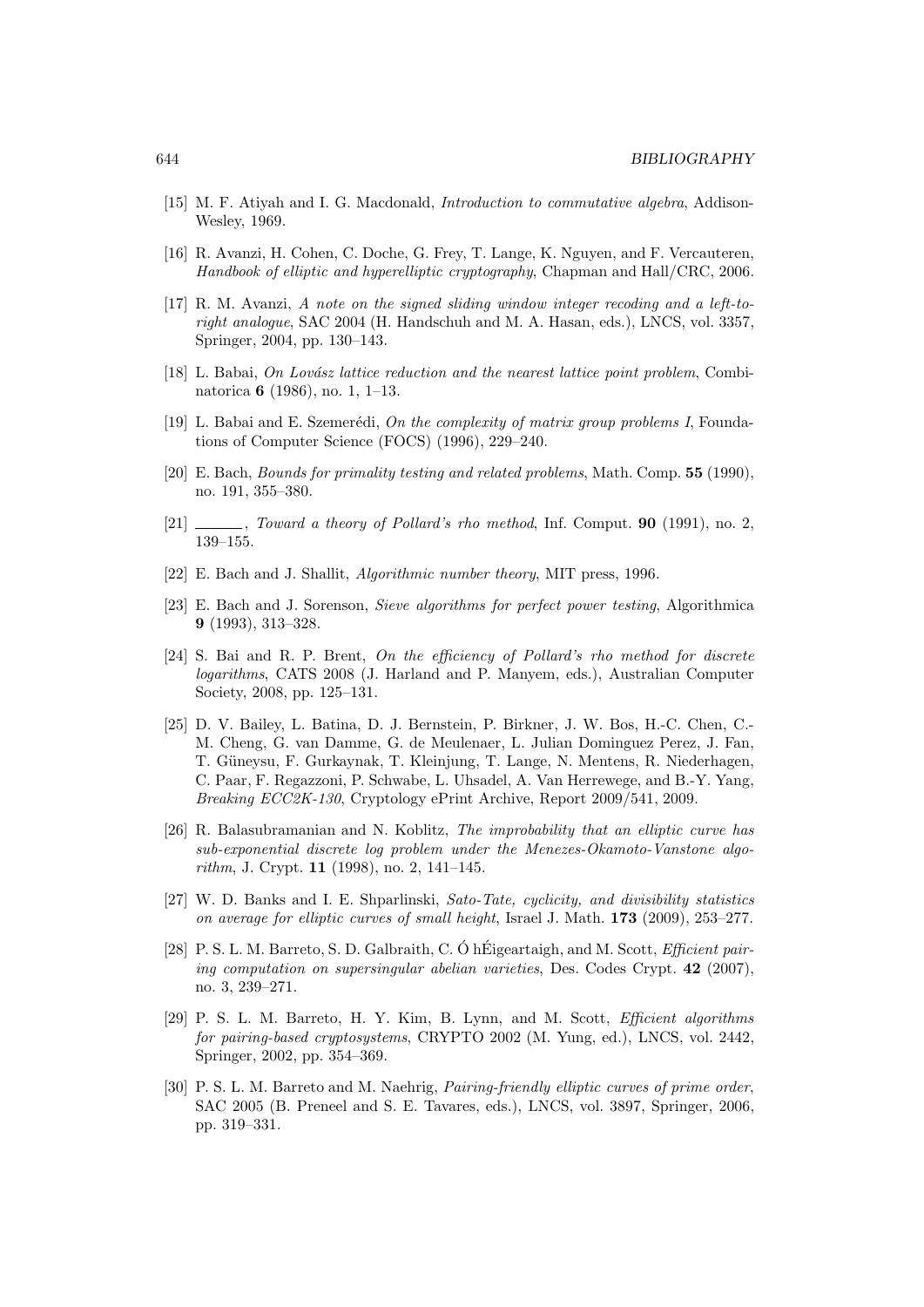- [31] A. Bauer, Vers une généralisation rigoureuse des méthodes de Coppersmith pour la recherche de petites racines de polynômes, Ph.D. thesis, Université de Versailles Saint-Quentin-en-Yvelines, 2008.
- [32] M. Bellare, R. Canetti, and H. Krawczyk, A modular approach to the design and analysis of authentication and key exchange protocols, Symposium on the Theory of Computing (STOC), ACM, 1998, pp. 419–428.
- [33] M. Bellare, J. A. Garay, and T. Rabin, Fast batch verification for modular exponentiation and digital signatures, EUROCRYPT 1998 (K. Nyberg, ed.), LNCS, vol. 1403, Springer, 1998, pp. 236–250.
- [34] M. Bellare, S. Goldwasser, and D. Micciancio, "Pseudo-Random" number generation within cryptographic algorithms: The DSS case, CRYPTO 1997 (B. S. Kaliski Jr., ed.), LNCS, vol. 1294, Springer, 1997, pp. 277–291.
- [35] M. Bellare, C. Namprempre, and G. Neven, Security proofs for identity-based identification and signature schemes, J. Crypt.  $22$  (2009), no. 1, 1–61.
- [36] M. Bellare and G. Neven, Multi-signatures in the plain public-key model and a general forking lemma, CCS 2006 (A. Juels, R. N. Wright, and S. De Capitani di Vimercati, eds.), ACM, 2006, pp. 390–399.
- [37] M. Bellare, D. Pointcheval, and P. Rogaway, Authenticated key exchange secure against dictionary attacks, EUROCRYPT 2000 (B. Preneel, ed.), LNCS, vol. 1807, Springer, 2000, pp. 139–155.
- [38] M. Bellare and P. Rogaway, Random oracles are practical: A paradiam for designing efficient protocols, CCS 1993, ACM, 1993, pp. 62–73.
- [39] , Entity authentication and key distribution, CRYPTO 1993 (D. R. Stinson, ed.), LNCS, vol. 773, Springer, 1994, pp. 232–249.
- $\qquad \qquad$ , Optimal asymmetric encryption How to encrypt with RSA, EUROCRYPT 1994 (A. De Santis, ed.), LNCS, vol. 950, Springer, 1995, pp. 92–111.
- [41]  $\frac{1}{\sqrt{1-\frac{1}{\sqrt{1-\frac{1}{\sqrt{1-\frac{1}{\sqrt{1-\frac{1}{\sqrt{1-\frac{1}{\sqrt{1-\frac{1}{\sqrt{1-\frac{1}{\sqrt{1-\frac{1}{\sqrt{1-\frac{1}{\sqrt{1-\frac{1}{\sqrt{1-\frac{1}{\sqrt{1-\frac{1}{\sqrt{1-\frac{1}{\sqrt{1-\frac{1}{\sqrt{1-\frac{1}{\sqrt{1-\frac{1}{\sqrt{1-\frac{1}{\sqrt{1-\frac{1}{\sqrt{1-\frac{1}{\sqrt{1-\frac{1}{\sqrt{1-\frac{1}{\sqrt{1-\frac{1}{\sqrt{1-\frac{1}{\sqrt{1$ EUROCRYPT 1996 (U. M. Maurer, ed.), LNCS, vol. 1070, Springer, 1996, pp. 399– 416.
- [42] K. Bentahar, The equivalence between the DHP and DLP for elliptic curves used in practical applications, revisited, IMA Cryptography and Coding (N. P. Smart, ed.), LNCS, vol. 3796, Springer, 2005, pp. 376–391.
- [43]  $\ldots$ , Theoretical and practical efficiency aspects in cryptography, Ph.D. thesis, University of Bristol, 2008.
- [44] D. J. Bernstein, Faster square roots in annoying finite fields, Preprint, 2001.
- [45] , Pippenger's exponentiation algorithm, Preprint, 2002.
- [46] , Curve 25519: New Diffie-Hellman speed records, PKC 2006 (M. Yung, Y. Dodis, A. Kiayias, and T. Malkin, eds.), LNCS, vol. 3958, Springer, 2006, pp. 207–228.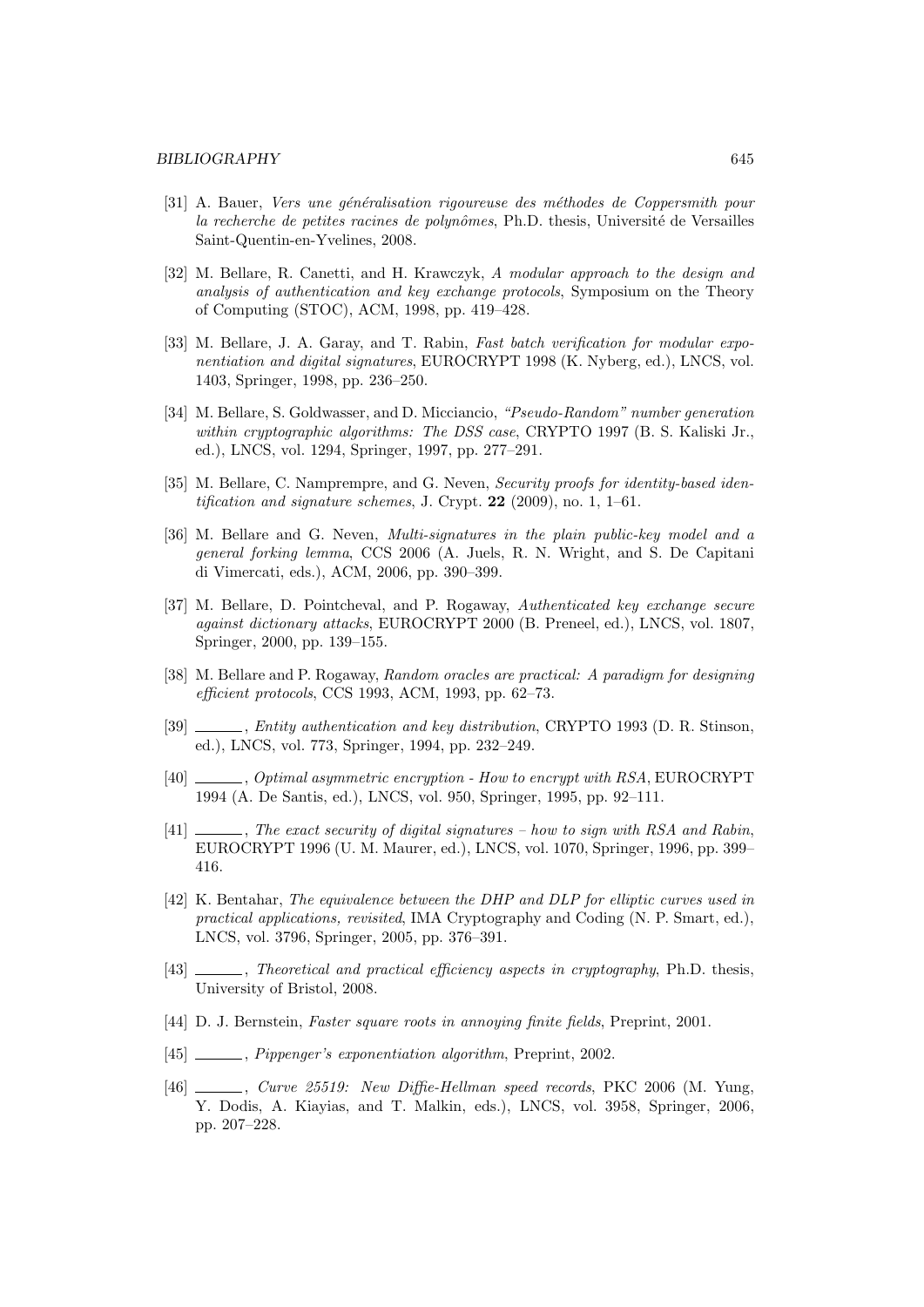- [47] , Proving tight security for Rabin-Williams signatures, EUROCRYPT 2008 (N. P. Smart, ed.), LNCS, vol. 4965, Springer, 2008, pp. 70–87.
- [48] D. J. Bernstein, P. Birkner, M. Joye, T. Lange, and C. Peters, Twisted Edwards curves, Africacrypt 2008 (S. Vaudenay, ed.), LNCS, vol. 5023, Springer, 2008, pp. 389–405.
- [49] D. J. Bernstein, P. Birkner, T. Lange, and C. Peters, ECM using Edwards curves, Cryptology ePrint Archive, Report 2008/016, 2008.
- [50] D. J. Bernstein, J. Buchmann, and E. Dahmen, Post quantum cryptography, Springer, 2008.
- [51] D. J. Bernstein and T. Lange, Explicit formulas database, 2007.
- [52]  $\frac{1}{2}$ , Faster addition and doubling on elliptic curves, ASIACRYPT 2007 (K. Kurosawa, ed.), LNCS, vol. 4833, Springer, 2007, pp. 29–50.
- [53]  $\_\_\_\_\$ , Analysis and optimization of elliptic-curve single-scalar multiplication, Contemporary Mathematics 461 (2008), 1–19.
- [54]  $\frac{1}{\sqrt{2}}$ , Type-II optimal polynomial bases, WAIFI 2010 (M. A. Hasan and T. Helleseth, eds.), LNCS, vol. 6087, Springer, 2010, pp. 41–61.
- [55] D. J. Bernstein, T. Lange, and R. R. Farashahi, Binary Edwards curves, CHES 2008, (E. Oswald and P. Rohatgi, eds.), LNCS, vol. 5154, Springer, 2008, pp. 244–265.
- [56] D. J. Bernstein, T. Lange, and P. Schwabe, On the correct use of the negation map in the Pollard rho method, PKC 2011 (D. Catalano, N. Fazio, R. Gennaro, and A. Nicolosi, eds.), LNCS, vol. 6571, Springer, 2011, pp. 128–146.
- [57] E. Biham, D. Boneh, and O. Reingold, Breaking generalized Diffie-Hellman modulo a composite is no easier than factoring, Inf. Process. Lett. 70 (1999), no. 2, 83–87.
- [58] G. Bisson and A. V. Sutherland, *Computing the endomorphism ring of an ordinary* elliptic curve over a finite field, J. Number Theory 131 (2011), no. 5, 815–831.
- [59] S. R. Blackburn and S. Murphy, The number of partitions in Pollard rho, unpublished manuscript, 1998.
- [60] S. R. Blackburn and E. Teske, Baby-step giant-step algorithms for non-uniform distributions, ANTS IV (W. Bosma, ed.), LNCS, vol. 1838, Springer, 2000, pp. 153– 168.
- [61] I. F. Blake, R. Fuji-Hara, R. C. Mullin, and S. A. Vanstone, Computing logarithms in finite fields of characteristic two, SIAM J. Algebraic and Discrete Methods 5 (1984), no. 2, 272–285.
- [62] I. F. Blake and T. Garefalakis, On the complexity of the discrete logarithm and Diffie-Hellman problems, J. Complexity 20 (2004), no. 2-3, 148–170.
- [63] I. F. Blake, T. Garefalakis, and I. E. Shparlinski, On the bit security of the Diffie-Hellman key, Appl. Algebra Eng. Commun. Comput. 16 (2006), no. 6, 397–404.
- [64] I. F. Blake, G. Seroussi, and N. P. Smart, Elliptic curves in cryptography, Cambridge, 1999.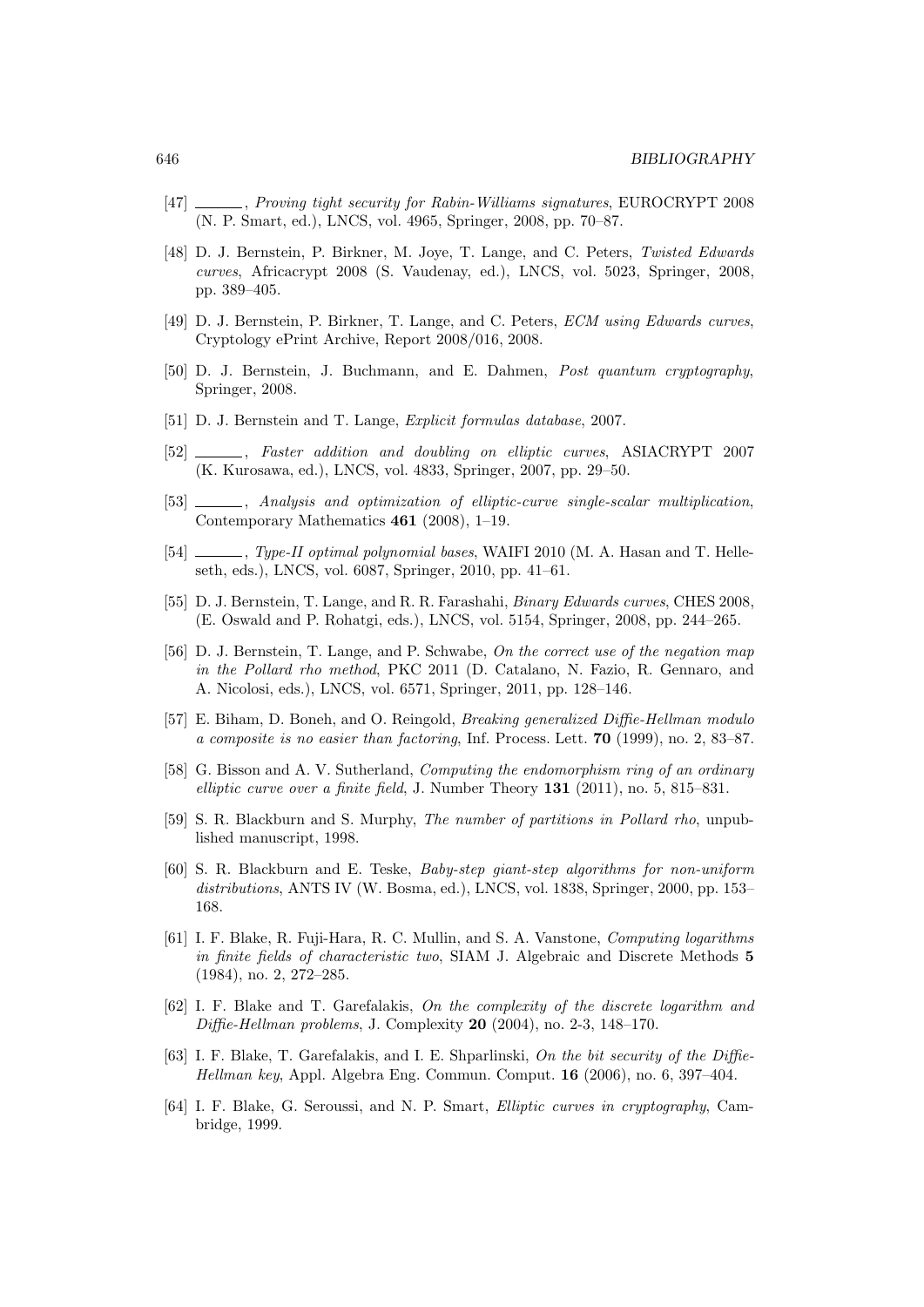- [65]  $\_\_\_\_\$ , Advances in elliptic curve cryptography, Cambridge, 2005.
- [66] D. Bleichenbacher, *Generating ElGamal signatures without knowing the secret key*, EUROCRYPT 1996 (U. M. Maurer, ed.), LNCS, vol. 1070, Springer, 1996, pp. 10– 18.
- [67]  $\ldots$ , Chosen ciphertext attacks against protocols based on the RSA encryption standard PKCS #1, CRYPTO 1998 (H. Krawczyk, ed.), LNCS, vol. 1462, Springer, 1998, pp. 1–12.
- [68] , Compressing Rabin signatures, CT-RSA 2004 (T. Okamoto, ed.), LNCS, vol. 2964, Springer, 2004, pp. 126–128.
- [69] D. Bleichenbacher and A. May, New attacks on RSA with small secret CRTexponents, PKC 2006 (M. Yung, Y. Dodis, A. Kiayias, and T. Malkin, eds.), LNCS, vol. 3958, Springer, 2006, pp. 1–13.
- [70] D. Bleichenbacher and P. Q. Nguyen, Noisy polynomial interpolation and noisy Chinese remaindering, EUROCRYPT 2000 (B. Preneel, ed.), LNCS, vol. 1807, Springer, 2000, pp. 53–69.
- [71] J. Blömer and A. May, Low secret exponent RSA revisited, Cryptography and Lattices (CaLC) (J. H. Silverman, ed.), LNCS, vol. 2146, Springer, 2001, pp. 4–19.
- [72] J. Blömer and A. May, A tool kit for finding small roots of bivariate polynomials over the integers, EUROCRYPT 2005 (R. Cramer, ed.), LNCS, vol. 3494, Springer, 2005, pp. 251–267.
- [73] M. Blum and S. Micali, How to generate cryptographically strong sequences of pseudo-random bits, SIAM J. Comput. 13 (1984), no. 4, 850–864.
- [74] D. Boneh, Simplified OAEP for the RSA and Rabin functions, CRYPTO 2001 (J. Kilian, ed.), LNCS, vol. 2139, Springer, 2001, pp. 275–291.
- [75] , Finding smooth integers in short intervals using CRT decoding, J. Comput. Syst. Sci. 64 (2002), no. 4, 768–784.
- [76] D. Boneh and X. Boyen, Short signatures without random oracles, EUROCRYPT 2004 (C. Cachin and J. Camenisch, eds.), LNCS, vol. 3027, Springer, 2004, pp. 56– 73.
- [77] , Short signatures without random oracles and the SDH assumption in bilinear groups, J. Crypt. 21 (2008), no. 2, 149–177.
- [78] D. Boneh and G. Durfee, Cryptanalysis of RSA with private key d less than  $N^{0.292}$ . IEEE Trans. Inf. Theory 46 (2000), no. 4, 1339–1349.
- [79] D. Boneh, G. Durfee, and N. Howgrave-Graham, Factoring  $N = p<sup>r</sup>q$  for large r, CRYPTO 1999 (M. J. Wiener, ed.), LNCS, vol. 1666, Springer, 1999, pp. 326–337.
- [80] D. Boneh and M. K. Franklin, Identity based encryption from the Weil pairing, CRYPTO 2001 (J. Kilian, ed.), LNCS, vol. 2139, Springer, 2001, pp. 213–229.
- [81]  $\_\_\_\_\$ , Identity based encryption from the Weil pairing, SIAM J. Comput. 32 (2003), no. 3, 586–615.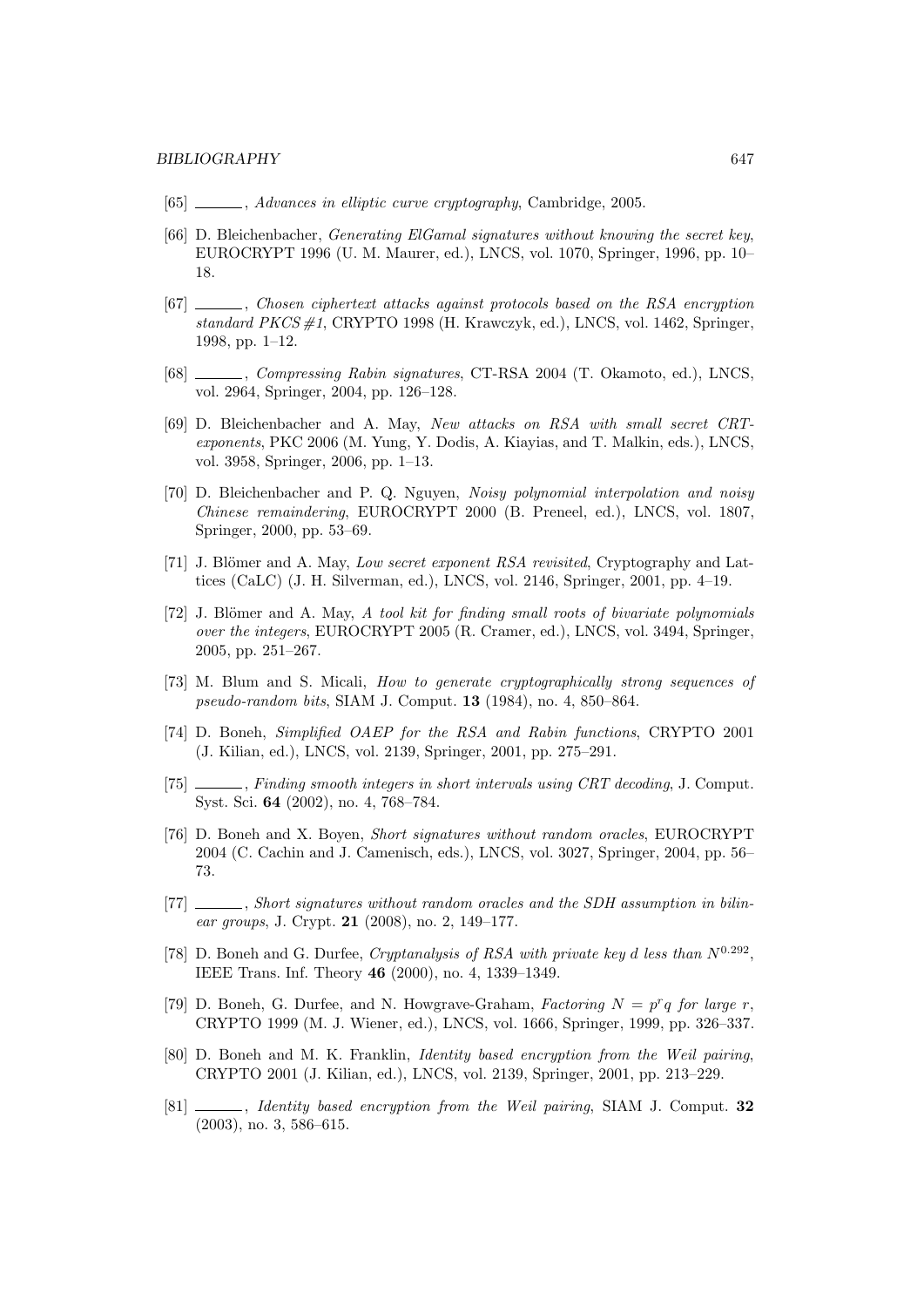- [82] D. Boneh, A. Joux, and P. Nguyen, Why textbook ElGamal and RSA encryption are insecure, ASIACRYPT 2000 (T. Okamoto, ed.), LNCS, vol. 1976, Springer, 2000, pp. 30–43.
- [83] D. Boneh and R. J. Lipton, Algorithms for black-box fields and their application to cryptography, CRYPTO 1996 (N. Koblitz, ed.), LNCS, vol. 1109, Springer, 1996, pp. 283–297.
- [84] D. Boneh and I. E. Shparlinski, On the unpredictability of bits of the elliptic curve Diffie-Hellman scheme, CRYPTO 2001 (J. Kilian, ed.), LNCS, vol. 2139, Springer, 2001, pp. 201–212.
- [85] D. Boneh and R. Venkatesan, Hardness of computing the most significant bits of secret keys in Diffie-Hellman and related schemes, CRYPTO 1996 (N. Koblitz, ed.), LNCS, vol. 1109, Springer, 1996, pp. 129–142.
- [86]  $\_\_\_\_\$ n, Rounding in lattices and its cryptographic applications, Symposium on Discrete Algorithms (SODA), ACM/SIAM, 1997, pp. 675–681.
- [87] , Breaking RSA may not be equivalent to factoring, EUROCRYPT 1998 (K. Nyberg, ed.), LNCS, vol. 1403, Springer, 1998, pp. 59–71.
- [88] A. Borodin and I. Munro, The computational complexity of algebraic and numeric problems, Elsevier, 1975.
- [89] J. W. Bos, M. E. Kaihara, and T. Kleinjung, Pollard rho on elliptic curves, Preprint, 2009.
- [90] J. W. Bos, M. E. Kaihara, and P. L. Montgomery, Pollard rho on the playstation 3, Handouts of SHARCS 2009, 2009, pp. 35–50.
- [91] J. W. Bos, T. Kleinjung, and A. K. Lenstra, On the use of the negation map in the Pollard Rho method, ANTS IX (G. Hanrot, F. Morain, and E. Thomé, eds.), LNCS, vol. 6197, Springer, 2010, pp. 66–82.
- [92] W. Bosma and H. W. Lenstra Jr., Complete systems of two addition laws for elliptic curves, J. Number Theory 53 (1995), 229–240.
- [93] A. Bostan, F. Morain, B. Salvy, and E. Schost, Fast algorithms for computing isogenies between elliptic curves, Math. Comp. 77 (2008), no. 263, 1755–1778.
- [94] C. Boyd and A. Mathuria, Protocols for authentication and key establishment, Information Security and Cryptography, Springer, 2003.
- [95] X. Boyen, The uber-assumption family, Pairing 2008 (S. D. Galbraith and K. G. Paterson, eds.), LNCS, vol. 5209, Springer, 2008, pp. 39–56.
- [96] V. Boyko, M. Peinado, and R. Venkatesan, Speeding up discrete log and factoring based schemes via precomputations, EUROCRYPT 1998 (K. Nyberg, ed.), LNCS, vol. 1403, Springer, 1998, pp. 221–235.
- [97] S. Brands, An efficient off-line electronic cash system based on the representation problem, Tech. report, CWI Amsterdam, 1993, CS-R9323.
- [98] R. P. Brent, An improved Monte Carlo factorization algorithm, BIT (1980), 176– 184.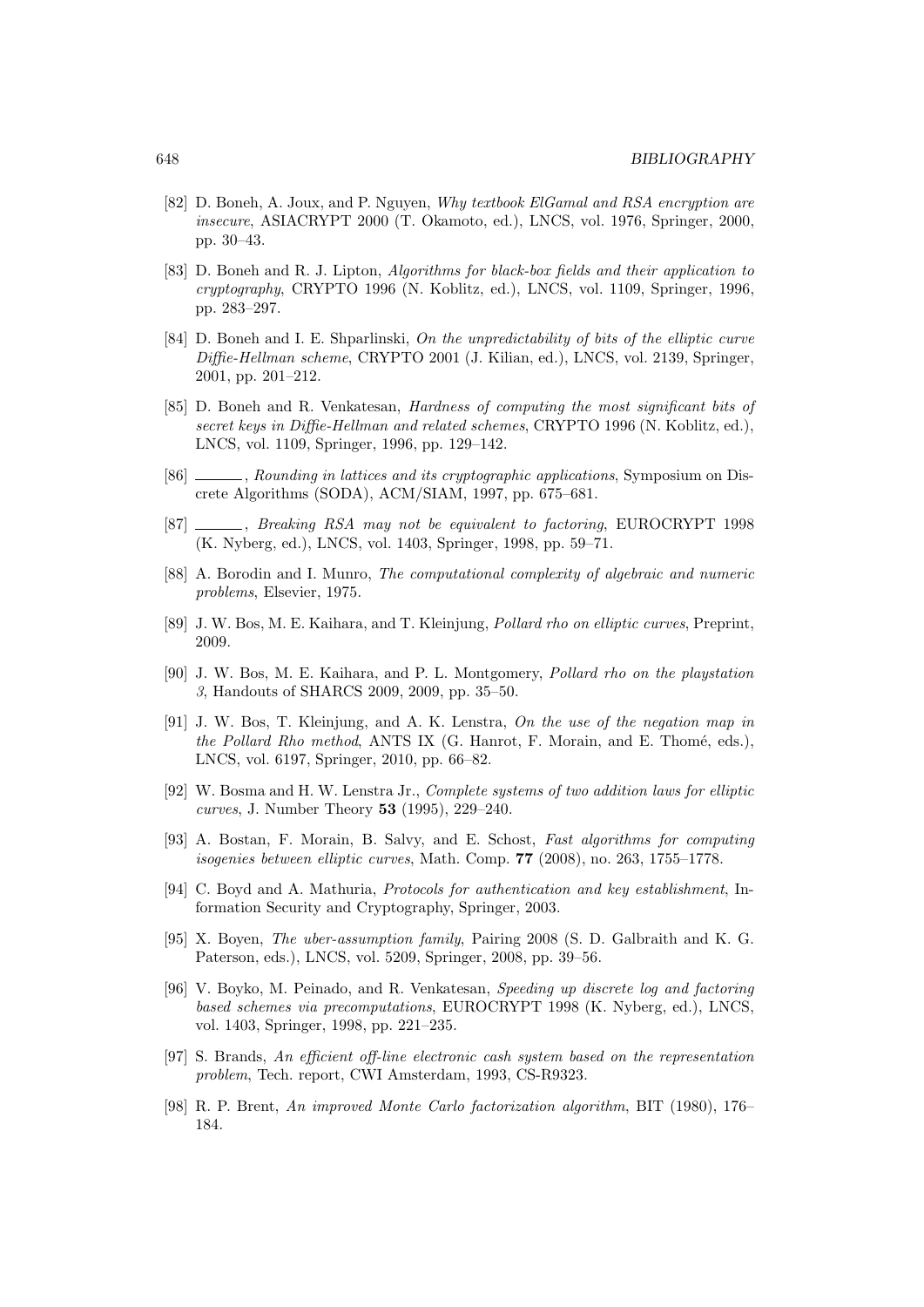- [99] R. P. Brent and J. M. Pollard, Factorization of the eighth Fermat number, Math. Comp. 36 (1981), no. 154, 627–630.
- [100] R. P. Brent and P. Zimmermann, Modern computer arithmetic, Cambridge, 2010.
- [101]  $\_\_\_\_\_$ , An  $O(M(n) \text{log} n)$  algorithm for the Jacobi symbol, ANTS IX (G. Hanrot, F. Morain, and E. Thom´e, eds.), LNCS, vol. 6197, Springer, 2010, pp. 83–95.
- [102] E. Bresson, Y. Lakhnech, L. Mazaré, and B. Warinschi, A generalization of DDH with applications to protocol analysis and computational soundness, CRYPTO 2007 (A. J. Menezes, ed.), LNCS, vol. 4622, Springer, 2007, pp. 482–499.
- [103] E. F. Brickell, Breaking iterated knapsacks, CRYPTO 1984 (G. R. Blakley and D. Chaum, eds.), LNCS, vol. 196, Springer, 1985, pp. 342–358.
- [104] E. F. Brickell and A. M. Odlyzko, *Cryptanalysis: A survey of recent results*, Contemporary Cryptology (G. J. Simmons, ed.), IEEE, 1991, pp. 501–540.
- [105] E. F. Brickell, D. Pointcheval, S. Vaudenay, and M. Yung, Design validations for discrete logarithm based signature schemes, PKC 2000 (H. Imai and Y. Zheng, eds.), LNCS, vol. 1751, Springer, 2000, pp. 276–292.
- [106] E. Brier, C. Clavier, and D. Naccache, Cryptanalysis of RSA signatures with fixedpattern padding, CRYPTO 2001 (J. Kilian, ed.), LNCS, vol. 2139, Springer, 2001, pp. 433–439.
- [107] R. Bröker, Constructing supersingular elliptic curves, J. Comb. Number Theory 1 (2009), no. 3, 269–273.
- [108] R. Bröker, D. X. Charles, and K. Lauter, *Evaluating large degree isogenies and* applications to pairing based cryptography, Pairing 2008 (S. D. Galbraith and K. G. Paterson, eds.), LNCS, vol. 5209, Springer, 2008, pp. 100–112.
- [109] R. Bröker, K. Lauter, and A. V. Sutherland, *Modular polynomials via isogeny vol*canoes, Math. Comp. 81 (2012), no. 278, 1201–1231.
- [110] R. Bröker and A. V. Sutherland, An explicit height bound for the classical modular polynomial, The Ramanujan Journal 22 (2010), no. 3, 293–313.
- [111] D. R. L. Brown and R. P. Gallant, The static Diffie-Hellman problem, Cryptology ePrint Archive, Report 2004/306, 2004.
- [112] B. B. Brumley and K. U. Järvinen, *Koblitz curves and integer equivalents of Frobe*nius expansions, SAC 2007 (C. M. Adams, A. Miri, and M. J. Wiener, eds.), LNCS, vol. 4876, Springer, 2007, pp. 126–137.
- [113] J. P. Buhler and P. Stevenhagen, Algorithmic number theory, MSRI publications, Cambridge, 2008.
- [114] M. Burmester and Y. Desmedt, A secure and efficient conference key distribution system, EUROCRYPT 1994 (A. De Santis, ed.), LNCS, vol. 950, Springer, 1995, pp. 267–275.
- [115] R. Canetti, O. Goldreich, and S. Halevi, *The random oracle model, revisited*, Symposium on the Theory of Computing (STOC), ACM, 1998, pp. 209–218.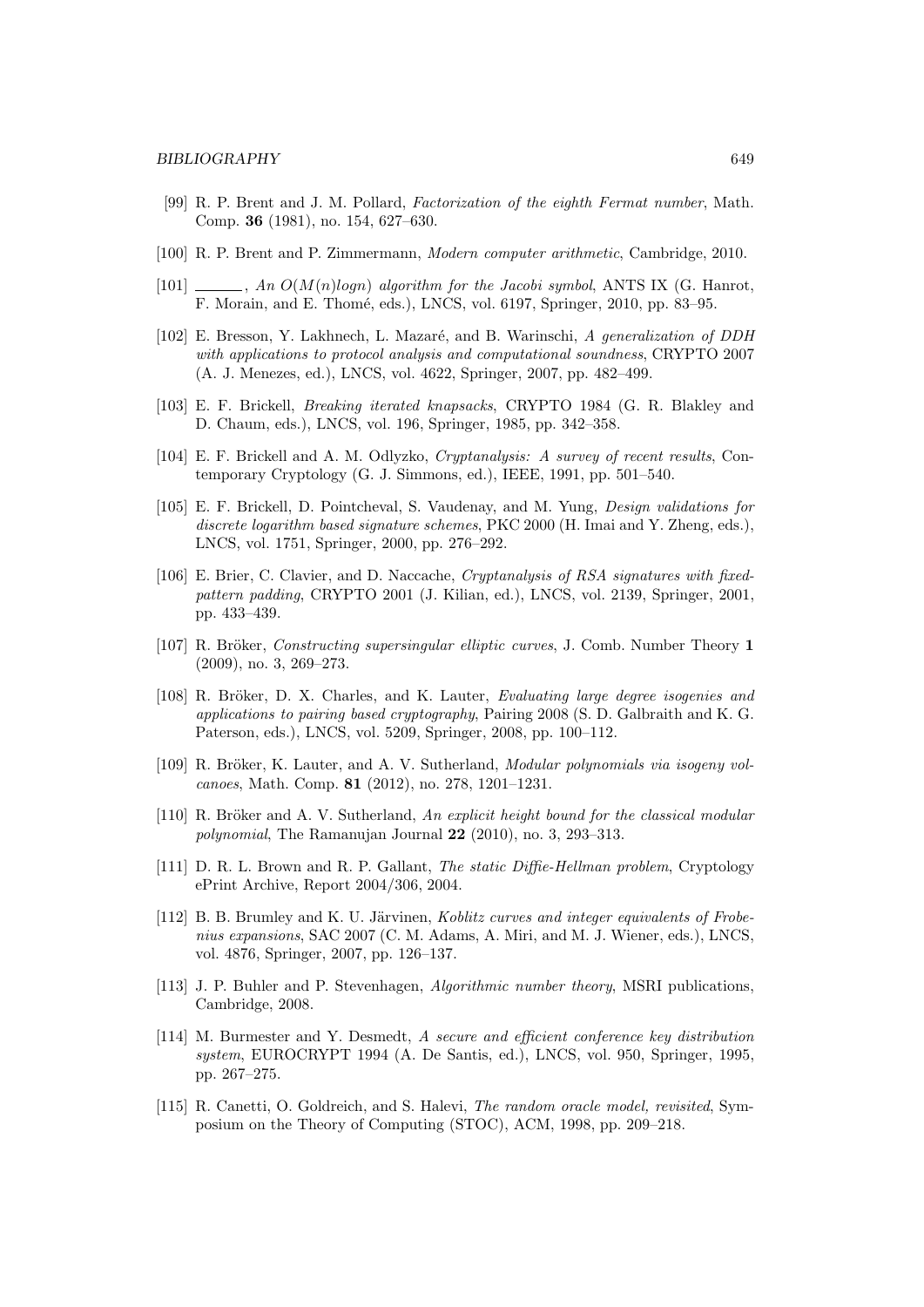- [116] R. Canetti and H. Krawczyk, Analysis of key-exchange protocols and their use for building secure channels, EUROCRYPT 2001 (B. Pfitzmann, ed.), LNCS, vol. 2045, Springer, 2001, pp. 453–474.
- [117] E. R. Canfield, P. Erdös, and C. Pomerance, On a problem of Oppenheim concerning "factorisatio numerorum", J. Number Theory  $17$  (1983), no. 1, 1–28.
- [118] D. G. Cantor, Computing in the Jacobian of an hyperelliptic curve, Math. Comp. 48 (1987), no. 177, 95–101.
- [119]  $\ldots$ , On the analogue of the division polynomials for hyperelliptic curves, J. Reine Angew. Math. 447 (1994), 91–145.
- [120] D. Cash, E. Kiltz, and V. Shoup, The twin Diffie-Hellman problem and applications, EUROCRYPT 2008 (N. P. Smart, ed.), LNCS, vol. 4965, Springer, 2008, pp. 127– 145.
- [121] J. W. S. Cassels, An introduction to the geometry of numbers, Springer, 1959.
- [122] \_\_\_\_\_\_, Lectures on elliptic curves, Cambridge, 1991.
- [123] J. W. S. Cassels and E. V. Flynn, Prolegomena to a middlebrow arithmetic of curves of genus 2, Cambridge, 1996.
- [124] J. W. S. Cassels and A. Frölich, *Algebraic number theory*, Academic Press, 1967.
- [125] D. Catalano, R. Gennaro, N. Howgrave-Graham, and P. Q. Nguyen, Paillier's cryptosystem revisited, CCS 2001, ACM, 2001, pp. 206–214.
- [126] L. S. Charlap and R. Coley, An elementary introduction to elliptic curves II, CCR Expository Report 34, Institute for Defense Analysis, 1990.
- [127] L. S. Charlap and D. P. Robbins, An elementary introduction to elliptic curves, CRD Expository Report 31, 1988.
- [128] D. X. Charles, K. E. Lauter, and E. Z. Goren, Cryptographic hash functions from expander graphs, J. Crypt. 22 (2009), no. 1, 93–113.
- [129] M. Chateauneuf, A. C. H. Ling, and D. R. Stinson, Slope packings and coverings, and generic algorithms for the discrete logarithm problem, Journal of Combinatorial Designs 11 (2003), no. 1, 36–50.
- [130] D. Chaum, E. van Heijst, and B. Pfitzmann, Cryptographically strong undeniable signatures, unconditionally secure for the signer, CRYPTO 1991 (J. Feigenbaum, ed.), LNCS, vol. 576, Springer, 1992, pp. 470–484.
- [131] J.-H. Cheon, Security analysis of the strong Diffie-Hellman problem, EUROCRYPT 2006 (S. Vaudenay, ed.), LNCS, vol. 4004, Springer, 2006, pp. 1–11.
- [132] , Discrete logarithm problem with auxiliary inputs, J. Crypt. 23 (2010), no. 3, 457–476.
- [133] J. H. Cheon, J. Hong, and M. Kim, Speeding up the Pollard rho method on prime fields, ASIACRYPT 2008 (J. Pieprzyk, ed.), LNCS, vol. 5350, Springer, 2008, pp. 471–488.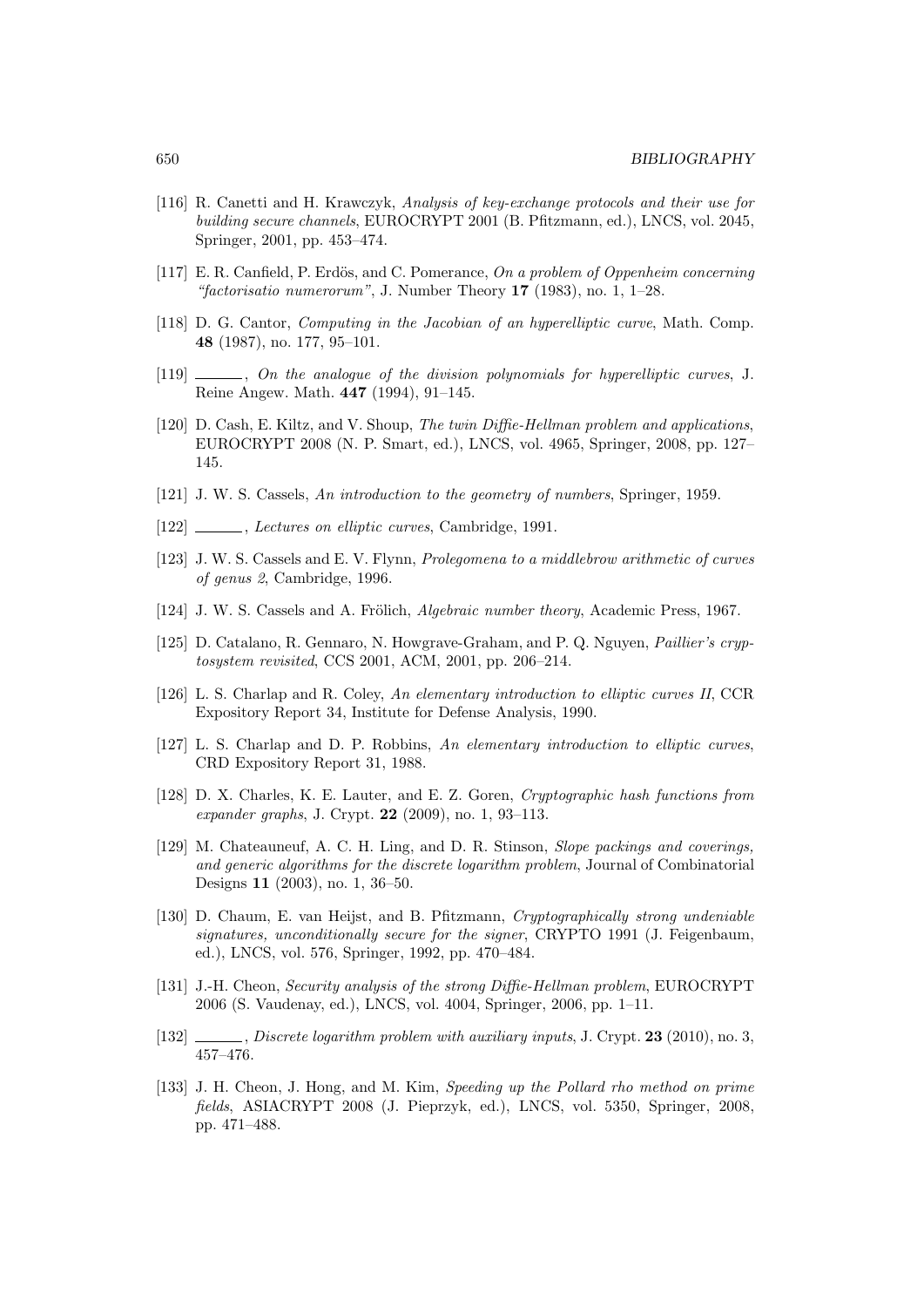- [134] J. H. Cheon and H.-T. Kim, Analysis of low Hamming weight products, Discrete Applied Mathematics 156 (2008), no. 12, 2264–2269.
- [135] M. A. Cherepney, On the connection between the discrete logarithms and the Diffie-Hellman problem, Discr. Math. Appl. 6 (1996), no. 4, 341–349.
- [136] H. Cohen, A course in computational algebraic number theory, GTM 138, Springer, 1993.
- [137]  $\qquad \qquad$ , Analysis of the sliding window powering algorithm, J. Crypt. 18 (2005), no. 1, 63–76.
- [138] P. Cohen, On the coefficients of the transformation polynomials for the elliptic modular function, Math. Proc. Cambridge Philos. Soc. 95 (1984), no. 3, 389–402.
- [139] S. A. Cook, An overview of computational complexity, Commun. ACM 26 (1983), no. 6, 400–408.
- [140] D. Coppersmith, Fast evaluation of logarithms in fields of characteristic 2, IEEE Trans. Inf. Theory 30 (1984), no. 4, 587–594.
- [141]  $\_\_\_\_\_\_\$  Small solutions to polynomial equations, and low exponent RSA vulnerabilities, J. Crypt. 10 (1997), no. 4, 233–260.
- [142]  $\qquad \qquad$ , Finding small solutions to small degree polynomials, Cryptography and Lattices (CaLC) (J. H. Silverman, ed.), LNCS, vol. 2146, Springer, 2001, pp. 20–31.
- [143] D. Coppersmith, J.-S. Coron, F. Grieu, S. Halevi, C. Jutla, D. Naccache, and J. P. Stern, Cryptanalysis of ISO/IEC 9796-1, J. Crypt. 21 (2008), no. 1, 27–51.
- [144] D. Coppersmith, M. K. Franklin, J. Patarin, and M. K. Reiter, Low-exponent RSA with related messages, EUROCRYPT 1996 (U. M. Maurer, ed.), LNCS, vol. 1070, Springer, 1996, pp. 1–9.
- [145] D. Coppersmith, A. M. Odlzyko, and R. Schroeppel, *Discrete logarithms in*  $GF(p)$ , Algorithmica 1 (1986), no. 1-4, 1–15.
- [146] T. H. Cormen, C. E. Leiserson, R. L. Rivest, and C. Stein, *Introduction to algo*rithms, 2nd ed., MIT press, 2001.
- [147] G. Cornelissen, Two-torsion in the Jacobian of hyperelliptic curves over finite fields, Arch. Math. 77 (2001), no. 3, 241–246.
- [148] J.-S. Coron, On the exact security of full domain hash, CRYPTO 2000 (M. Bellare, ed.), LNCS, vol. 1880, Springer, 2000, pp. 229–235.
- [149]  $\qquad \qquad$ , Optimal security proofs for PSS and other signature schemes, EURO-CRYPT 2002 (L. R. Knudsen, ed.), LNCS, vol. 2332, Springer, 2002, pp. 272–287.
- [150] , Finding small roots of bivariate integer polynomial equations: A direct approach, CRYPTO 2007 (A. Menezes, ed.), LNCS, vol. 4622, Springer, 2007, pp. 379– 394.
- [151] J.-S. Coron and A. May, Deterministic polynomial-time equivalence of computing the RSA secret key and factoring, J. Crypt. 20 (2007), no. 1, 39–50.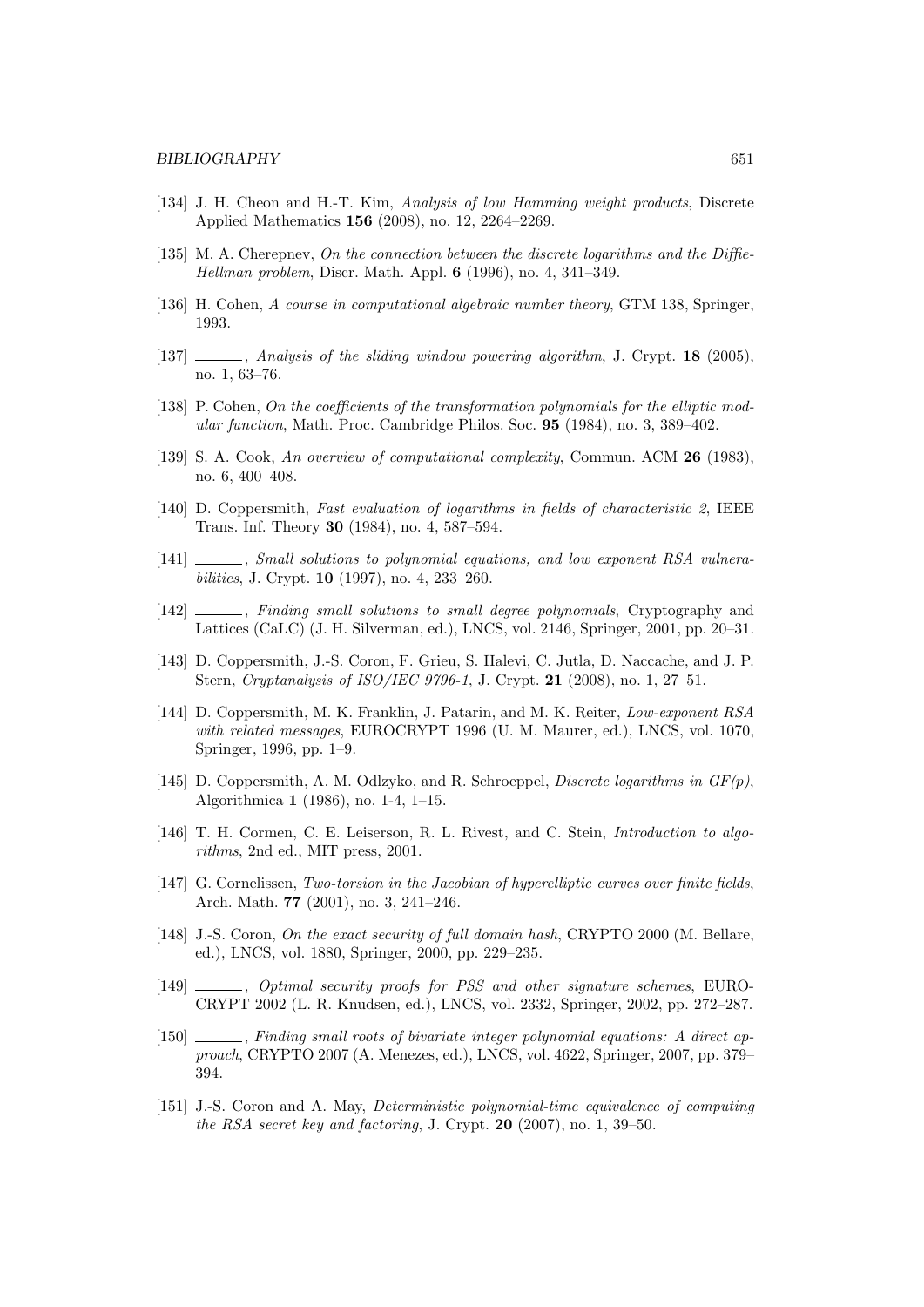- [152] J.-S. Coron, D. M'Raïhi, and C. Tymen, Fast generation of pairs  $(k, [k]P)$  for Koblitz elliptic curves, SAC 2001 (S. Vaudenay and A. M. Youssef, eds.), LNCS, vol. 2259, Springer, 2001, pp. 151–164.
- [153] J.-S. Coron, D. Naccache, M. Tibouchi, and R.-P. Weinmann, Practical cryptanalysis of ISO/IEC 9796-2 and EMV signatures, CRYPTO 2009 (S. Halevi, ed.), LNCS, vol. 5677, Springer, 2009, pp. 428–444.
- [154] M. J. Coster, A. Joux, B. A. LaMacchia, A. M. Odlyzko, C.-P. Schnorr, and J. Stern, Improved low-density subset sum algorithms, Computational Complexity 2 (1992), 111–128.
- [155] J.-M. Couveignes, Computing l-isogenies with the p-torsion, ANTS II (H. Cohen, ed.), LNCS, vol. 1122, Springer, 1996, pp. 59–65.
- [156] J.-M. Couveignes, L. Dewaghe, and F. Morain, Isogeny cycles and the Schoof-Elkies-Atkin algorithm, Research Report LIX/RR/96/03, 1996.
- [157] D. A. Cox, Primes of the form  $x^2 + ny^2$ , Wiley, 1989.
- [158] D. A. Cox, J. Little, and D. O'Shea, *Ideals, varieties and algorithms: An intro*duction to computational algebraic geometry and commutative algebra, 2nd ed., Springer, 1997.
- [159] R. Cramer and V. Shoup, A practical public key cryptosystem provably secure against adaptive chosen ciphertext attack, CRYPTO 1998 (H. Krawczyk, ed.), LNCS, vol. 1462, Springer, 1998, pp. 13–25.
- [160]  $\ldots$ , Universal hash proofs and a paradigm for adaptive chosen ciphertext secure public-key encryption, EUROCRYPT 2002 (L. R. Knudsen, ed.), LNCS, vol. 2332, Springer, 2002, pp. 45–64.
- [161] , Design and analysis of practical public-key encryption schemes secure against adaptive chosen ciphertext attack, SIAM J. Comput. 33 (2003), no. 1, 167– 226.
- [162] R. Crandall and C. Pomerance, Prime numbers: A computational perspective, 2nd ed., Springer, 2005.
- [163] C. W. Curtis, *Linear algebra: An introductory approach*, Undergraduate Texts in Mathematics, Springer, 1984.
- [164] I. Damgård, On the randomness of Legendre and Jacobi sequences, CRYPTO 1988 (S. Goldwasser, ed.), LNCS, vol. 403, Springer, 1990, pp. 163–172.
- [165] I. Damgård and M. Jurik, A generalisation, a simplification and some applications of Paillier's probabilistic public-key system, PKC 2001 (K. Kim, ed.), LNCS, vol. 1992, Springer, 2001, pp. 119–136.
- [166] G. Davidoff, P. Sarnak, and A. Valette, *Elementary number theory, group theory*, and Ramanujan graphs, Cambridge, 2003.
- [167] M. Davis and E. J. Weyuker, Computability, complexity and languages, Academic Press, 1983.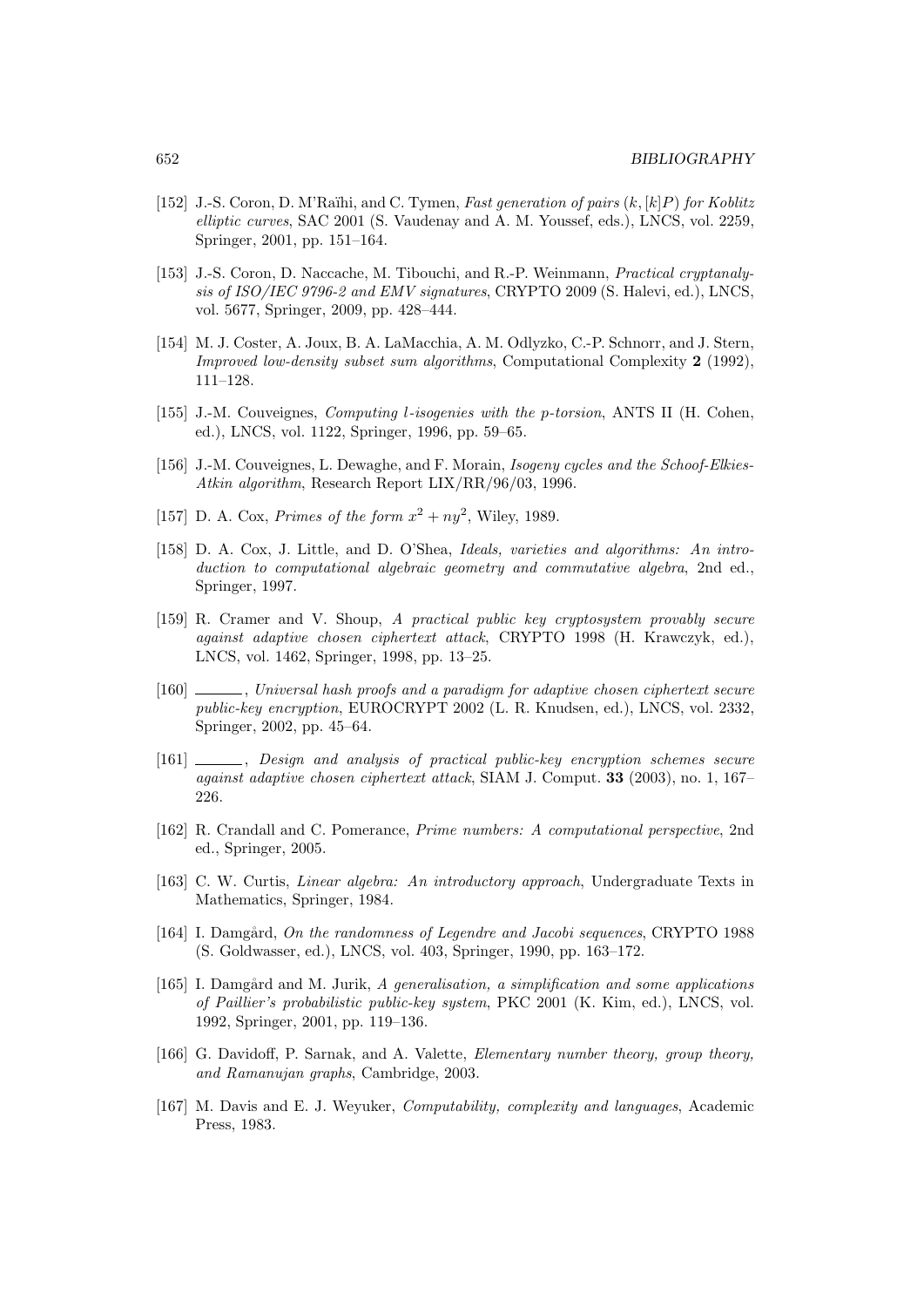- [168] P. de Rooij, On Schnorr's preprocessing for digital signature schemes, J. Crypt. 10  $(1997)$ , no. 1, 1–16.
- [169] B. den Boer, Diffie-Hellman is as strong as discrete log for certain primes, CRYPTO 1988 (S. Goldwasser, ed.), LNCS, vol. 403, Springer, 1990, pp. 530–539.
- [170] Y. Desmedt and A. M. Odlyzko, A chosen text attack on the RSA cryptosystem and some discrete logarithm schemes, CRYPTO 1985 (H. C. Williams, ed.), LNCS, vol. 218, Springer, 1986, pp. 516–522.
- [171] L. Dewaghe, Un corollaire aux formules de Vélu, Preprint, 1995.
- [172] C. Diem, The GHS-attack in odd characteristic, J. Ramanujan Math. Soc. 18 (2003), no. 1, 1–32.
- [173]  $\ldots$ , On the discrete logarithm problem in elliptic curves over non-prime finite fields, Lecture at ECC 2004, 2004.
- [174] , An index calculus algorithm for non-singular plane curves of high genus, Talk at ECC 2006, 2006.
- [175]  $\ldots$ , An index calculus algorithm for plane curves of small degree, ANTS VII (F. Hess, S. Pauli, and M. E. Pohst, eds.), LNCS, vol. 4076, Springer, 2006, pp. 543– 557.
- [176]  $\ldots$ , On the discrete logarithm problem in class groups of curves, Math. Comp. 80 (2011), no. 273, 443–475.
- [177] , On the discrete logarithm problem in elliptic curves, Compositio Math. 147 (2011), 75–104.
- [178] C. Diem and E. Thomé, *Index calculus in class groups of non-hyperelliptic curves* of genus three, J. Crypt. 21 (2008), no. 4, 593–611.
- [179] W. Diffie and M. E. Hellman, New directions in cryptography, IEEE Trans. Inf. Theory 22 (1976), 644–654.
- [180] V. S. Dimitrov, K. U. Järvinen, M. J. Jacobson, W. F. Chan, and Z. Huang, *Provably* sublinear point multiplication on Koblitz curves and its hardware implementation, IEEE Trans. Computers 57 (2008), no. 11, 1469–1481.
- [181] V. S. Dimitrov, G. A. Jullien, and W. C. Miller, Theory and applications of the double-base number system, IEEE Trans. Computers 48 (1999), no. 10, 1098–1106.
- [182] S. A. DiPippo and E. W. Howe, Real polynomials with all roots on the unit circle and abelian varieties over finite fields, J. Number Theory 73 (1998), no. 2, 426–450.
- [183] C. Doche, T. Icart, and D. R. Kohel, Efficient scalar multiplication by isogeny decompositions, PKC 2006 (M. Yung, Y. Dodis, A. Kiayias, and T. Malkin, eds.), LNCS, vol. 3958, Springer, 2006, pp. 191–206.
- [184] A. Dujella, A variant of Wiener's attack on RSA, Computing 85 (2009), no. 1-2, 77–83.
- [185] I. M. Duursma, Class numbers for some hyperelliptic curves, Arithmetic, Geometry and Coding Theory (R. Pellikaan, M. Perret, and S.G. Vladut, eds.), Walter de Gruyter, 1996, pp. 45–52.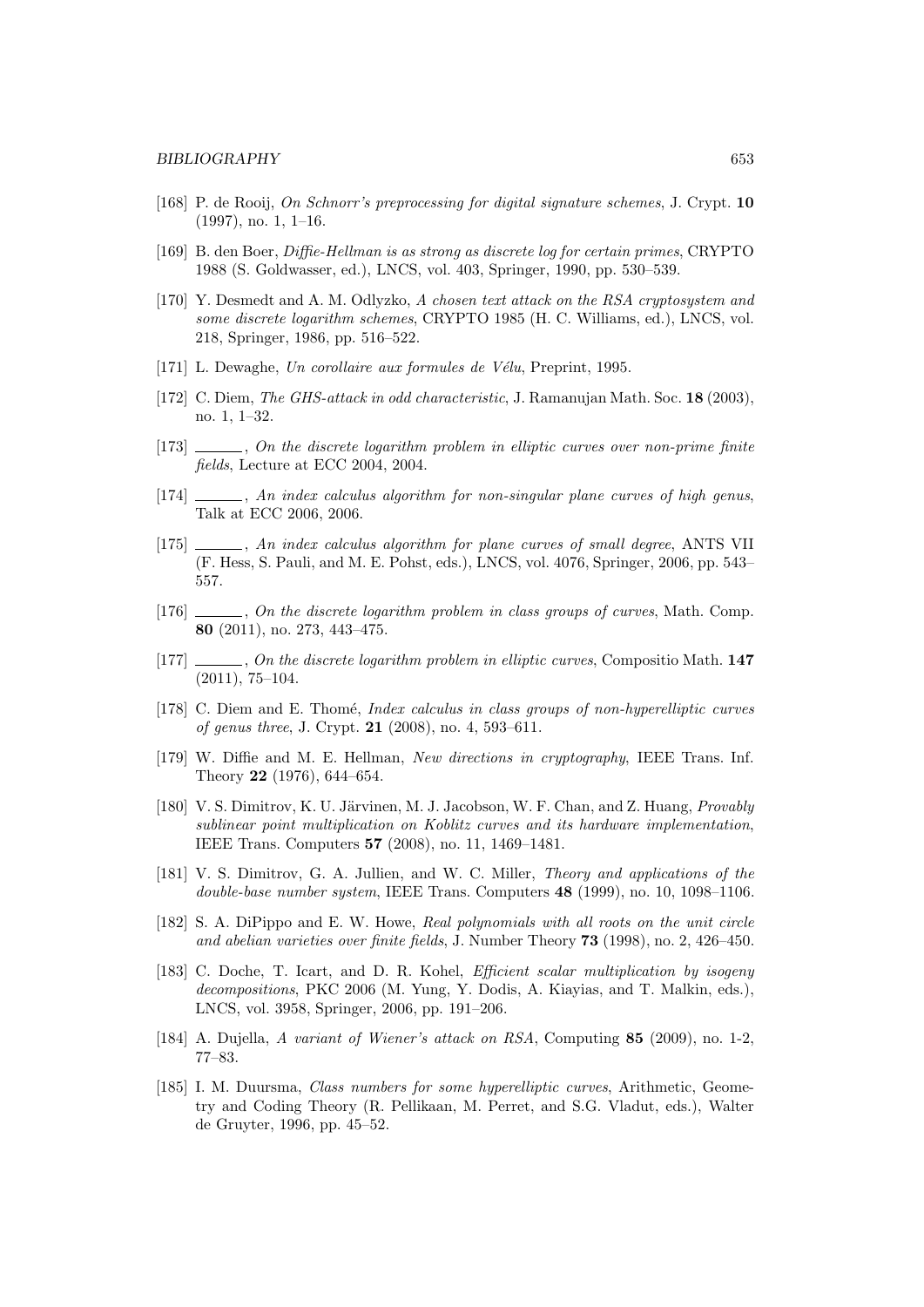- [186] I. M. Duursma, P. Gaudry, and F. Morain, Speeding up the discrete log computation on curves with automorphisms, ASIACRYPT 1999 (K.Y. Lam, E. Okamoto, and C. Xing, eds.), LNCS, vol. 1716, Springer, 1999, pp. 103–121.
- [187] I. M. Duursma and H.-S. Lee, Tate pairing implementation for hyperelliptic curves  $y^2 = x^p - x + d$ , ASIACRYPT 2003 (C.-S. Laih, ed.), LNCS, vol. 2894, Springer, 2003, pp. 111–123.
- [188] P. N. J. Eagle, S. D. Galbraith, and J. Ong, Point compression for Koblitz elliptic curves, Advances in Mathematics of Communication  $5$  (2011), no. 1, 1–10.
- [189] S. Edixhoven, Le couplage Weil: de la géométrie à l'arithmétique, Notes from a seminar in Rennes, 2002.
- [190] H. M. Edwards, A normal form for elliptic curves, Bulletin of the AMS 44 (2007), 393–422.
- [191] D. Eisenbud, Commutative algebra with a view toward algebraic geometry, GTM, vol. 150, Springer, 1999.
- [192] T. ElGamal, A public key cryptosystem and a signature scheme based on discrete logarithms, CRYPTO 1984 (G. R. Blakley and D. Chaum, eds.), LNCS, vol. 196, Springer, 1985, pp. 10–18.
- [193] N. D. Elkies, Elliptic and modular curves over finite fields and related computational issues, Computational Perspectives on Number Theory (D. A. Buell and J. T. Teitelbaum, eds.), Studies in Advanced Mathematics, AMS, 1998, pp. 21–76.
- [194] A. Enge, Computing modular polynomials in quasi-linear time, Math. Comp. 78 (2009), no. 267, 1809–1824.
- [195] A. Enge and P. Gaudry, A general framework for subexponential discrete logarithm algorithms, Acta Arith. 102 (2002), 83–103.
- [196]  $\ldots$ , An  $L(1/3 + \epsilon)$  algorithm for the discrete logarithm problem for low degree curves, EUROCRYPT 2007 (M. Naor, ed.), LNCS, vol. 4515, Springer, 2007, pp. 379–393.
- [197] A. Enge, P. Gaudry, and E. Thomé, An  $L(1/3)$  discrete logarithm algorithm for low degree curves, J. Crypt. 24 (2011), no. 1, 24–41.
- [198] A. Enge and A. Stein, Smooth ideals in hyperelliptic function fields, Math. Comp. 71 (2002), no. 239, 1219–1230.
- [199] S. Erickson, M. J. Jacobson Jr., N. Shang, S. Shen, and A. Stein, Explicit formulas for real hyperelliptic curves of genus 2 in affine representation, WAIFI 2007 (C. Carlet and B. Sunar, eds.), LNCS, vol. 4547, Springer, 2007, pp. 202–218.
- [200] H. M. Farkas and I. Kra, Riemann surfaces, GTM, vol. 71, Springer, 1980.
- [201] U. Feige, A. Fiat, and A. Shamir, Zero-knowledge proofs of identity, J. Crypt. 1 (1988), no. 2, 77–94.
- [202] L. De Feo, Fast algorithms for towers of finite fields and isogenies, Ph.D. thesis, L'École Polytechnique, 2010.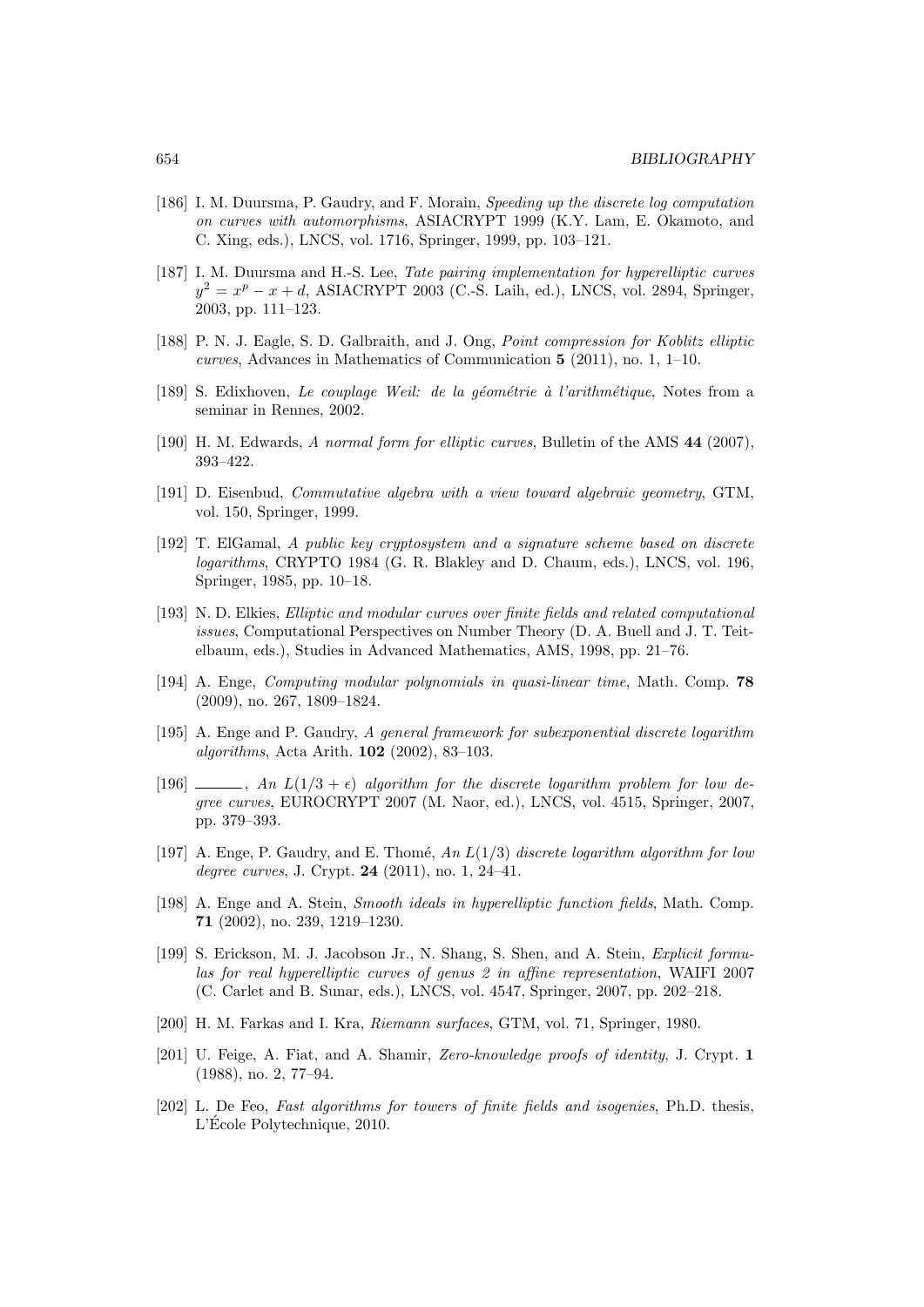- [203] R. Fischlin and C.-P. Schnorr, Stronger security proofs for RSA and Rabin bits, J. Crypt. 13 (2000), no. 2, 221–244.
- [204] P. Flajolet and A. M. Odlyzko, Random mapping statistics, EUROCRYPT 1989 (J.-J.Quisquater and J. Vandewalle, eds.), LNCS, vol. 434, Springer, 1990, pp. 329– 354.
- [205] P. Flajolet and R. Sedgewick, Analytic combinatorics, Cambridge, 2009.
- [206] R. Flassenberg and S. Paulus, Sieving in function fields, Experiment. Math. 8 (1999), no. 4, 339–349.
- [207] K. Fong, D. Hankerson, J. López, and A. J. Menezes, Field inversion and point halving revisited, IEEE Trans. Computers **53** (2004), no. 8, 1047–1059.
- [208] C. Fontaine and F. Galand, A survey of homomorphic encryption for nonspecialists, EURASIP Journal on Information Security 2007 (2007), no. 15, 1–10.
- [209] M. Fouquet and F. Morain, Isogeny volcanoes and the SEA algorithm, ANTS V (C. Fieker and D. R. Kohel, eds.), LNCS, vol. 2369, Springer, 2002, pp. 276–291.
- [210] D. Freeman, M. Scott, and E. Teske, A taxonomy of pairing-friendly elliptic curves, J. Crypt. 23 (2010), no. 2, 224–280.
- [211] D. M. Freeman, O. Goldreich, E. Kiltz, A. Rosen, and G. Segev, More constructions of lossy and correlation-secure trapdoor functions, PKC 2010 (P. Q. Nguyen and D. Pointcheval, eds.), LNCS, vol. 6056, Springer, 2010, pp. 279–295.
- [212] G. Frey, *How to disquise an elliptic curve*, Talk at ECC 1998, Waterloo, 1998.
- [213] G. Frey and H.-G. Rück, A remark concerning m-divisibility and the discrete logarithm problem in the divisor class group of curves, Math. Comp.  $62$  (1994), no. 206, 865–874.
- [214] M. D. Fried and M. Jarden, Field arithmetic, 3rd ed., Springer, 2008.
- [215] E. Fujisaki, T. Okamoto, D. Pointcheval, and J. Stern, RSA-OAEP is secure under the RSA assumption, J. Crypt. 17 (2004), no. 2, 81–104.
- [216] W. Fulton, Algebraic curves, Addison-Wesley, 1989, Out of print, but freely available here: http://www.math.lsa.umich.edu/~wfulton/.
- [217] S. D. Galbraith, Constructing isogenies between elliptic curves over finite fields, LMS J. Comput. Math. 2 (1999), 118–138.
- [218] Supersingular curves in cryptography, ASIACRYPT 2001 (C. Boyd, ed.), LNCS, vol. 2248, Springer, 2001, pp. 495–513.
- [219] S. D. Galbraith, M. Harrison, and D. J. Mireles Morales, Efficient hyperelliptic arithmetic using balanced representation for divisors, ANTS VIII (A. J. van der Poorten and A. Stein, eds.), LNCS, vol. 5011, Springer, 2008, pp. 342–356.
- [220] S. D. Galbraith, C. Heneghan, and J. F. McKee, Tunable balancing of RSA, ACISP 2005 (C. Boyd and J. M. Gonz´alez Nieto, eds.), LNCS, vol. 3574, Springer, 2005, pp. 280–292.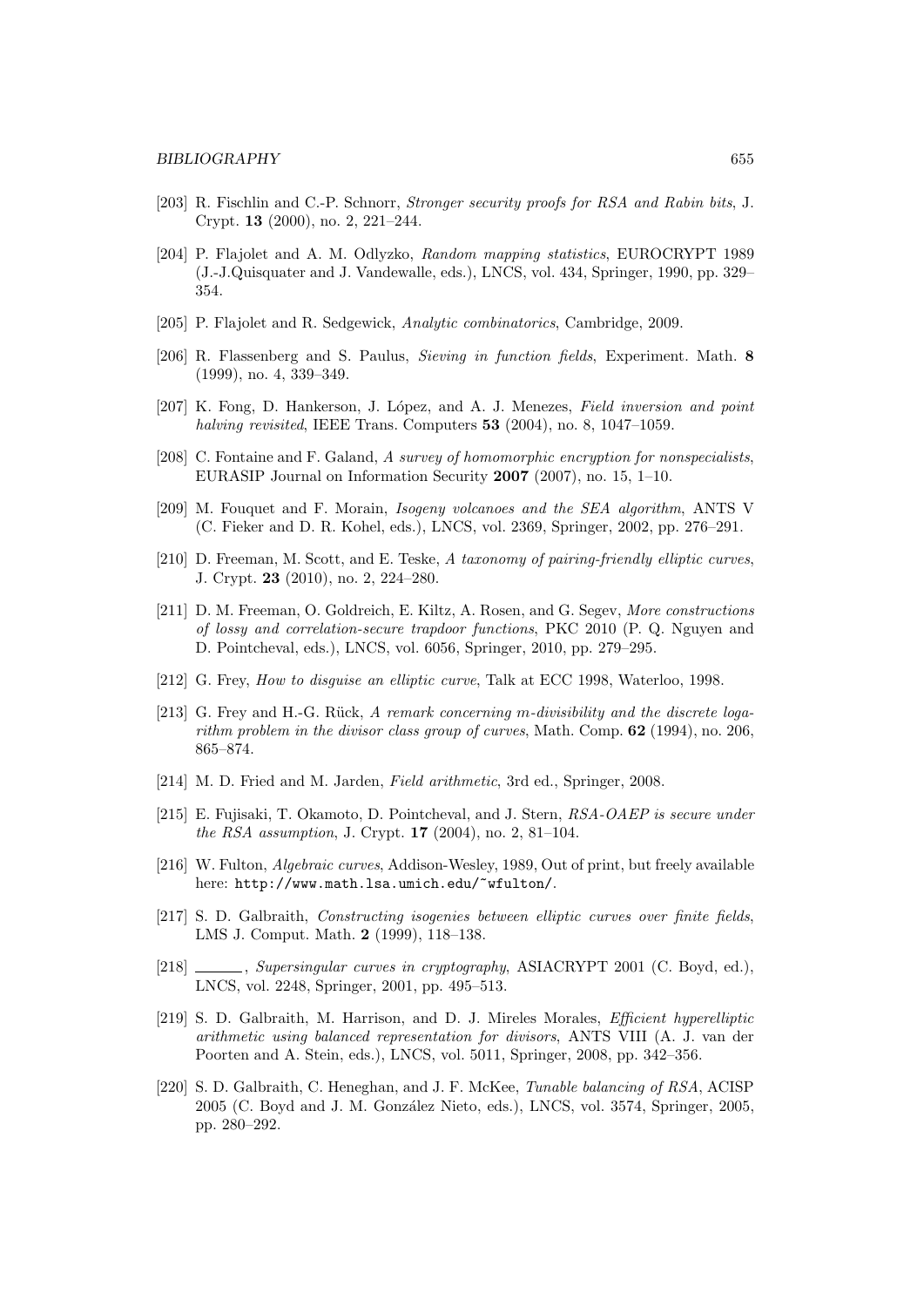- [221] S. D. Galbraith, F. Hess, and N. P. Smart, Extending the GHS Weil descent attack, EUROCRYPT 2002 (L. R. Knudsen, ed.), LNCS, vol. 2332, Springer, 2002, pp. 29– 44.
- [222] S. D. Galbraith, F. Hess, and F. Vercauteren, Aspects of pairing inversion, IEEE Trans. Inf. Theory 54 (2008), no. 12, 5719–5728.
- [223] S. D. Galbraith and M. Holmes, A non-uniform birthday problem with applications to discrete logarithms, Cryptology ePrint Archive, Report 2010/616, 2010.
- [224] S. D. Galbraith, X. Lin, and M. Scott, Endomorphisms for faster elliptic curve cryptography on a large class of curves, EUROCRYPT 2009 (A. Joux, ed.), LNCS, vol. 5479, Springer, 2009, pp. 518–535.
- [225] S. D. Galbraith and J. F. McKee, The probability that the number of points on an elliptic curve over a finite field is prime, Journal of the Lond. Math. Soc.  $62$  (2000), no. 3, 671–684.
- [226] S. D. Galbraith, J. M. Pollard, and R. S. Ruprai, Computing discrete logarithms in an interval, 2013, pp. 1181–1195.
- [227] S. D. Galbraith and R. S. Ruprai, An improvement to the Gaudry-Schost algorithm for multidimensional discrete logarithm problems, IMA Cryptography and Coding (M. G. Parker, ed.), LNCS, vol. 5921, Springer, 2009, pp. 368–382.
- [228]  $\_\_\_\_\_\_\_\_\$  Using equivalence classes to accelerate solving the discrete logarithm problem in a short interval, PKC 2010 (P. Q. Nguyen and D. Pointcheval, eds.), LNCS, vol. 6056, Springer, 2010, pp. 368–383.
- [229] S. D. Galbraith and N. P. Smart, A cryptographic application of Weil descent, IMA Cryptography and Coding (M. Walker, ed.), LNCS, vol. 1746, Springer, 1999, pp. 191–200.
- [230] S. D. Galbraith and A. Stolbunov, *Improved algorithm for the isogeny problem for* ordinary elliptic curves, Applicable Algebra in Engineering, Communication and Computing 24 (2013), no. 2, 107–131.
- [231] S. D. Galbraith and E. R. Verheul, An analysis of the vector decomposition problem, PKC 2008 (R. Cramer, ed.), LNCS, vol. 4939, Springer, 2008, pp. 308–327.
- [232] R. P. Gallant, R. J. Lambert, and S. A. Vanstone, Improving the parallelized Pollard lambda search on binary anomalous curves, Math. Comp. 69 (2000), no. 232, 1699– 1705.
- [233] , Faster point multiplication on elliptic curves with efficient endomorphisms, CRYPTO 2001 (J. Kilian, ed.), LNCS, vol. 2139, Springer, 2001, pp. 190–200.
- [234] N. Gama, N. Howgrave-Graham, and P. Q. Nguyen, Symplectic lattice reduction and NTRU, EUROCRYPT 2006 (S. Vaudenay, ed.), LNCS, vol. 4004, Springer, 2006, pp. 233–253.
- [235] N. Gama, P. Q. Nguyen, and O. Regev, Lattice enumeration using extreme pruning, EUROCRYPT 2010 (H. Gilbert, ed.), LNCS, vol. 6110, Springer, 2010, pp. 257–278.
- [236] S. Gao, Normal bases over finite fields, Ph.D. thesis, Waterloo, 1993.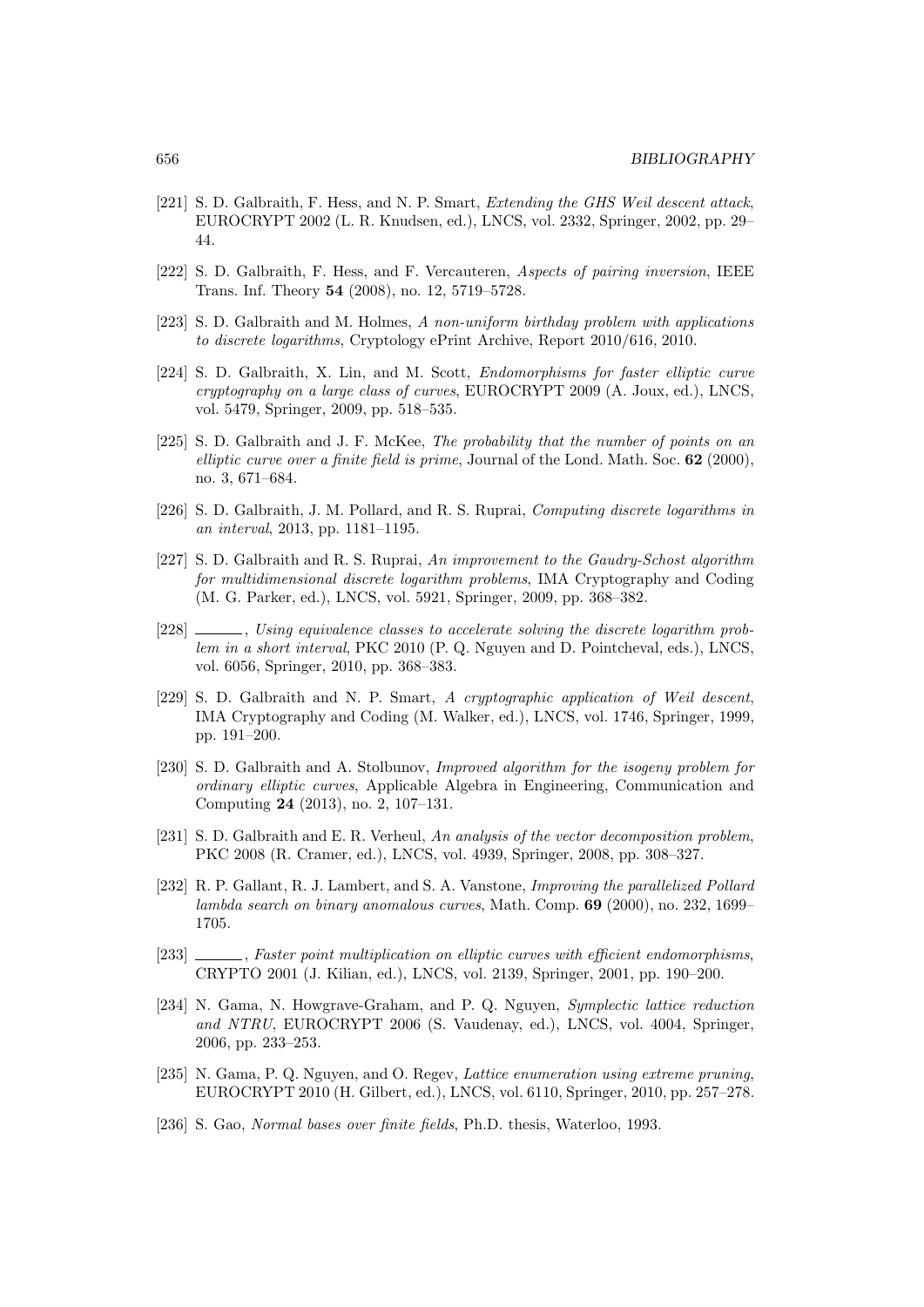- [237] T. Garefalakis, The generalised Weil pairing and the discrete logarithm problem on elliptic curves, Theor. Comput. Sci.  $321$  (2004), no. 1, 59–72.
- [238] J. von zur Gathen and J. Gerhard, Modern computer algebra, Cambridge, 1999.
- [239] J. von zur Gathen and M. Giesbrecht, Constructing normal bases in finite fields, J. Symb. Comput. 10 (1990), no. 6, 547–570.
- [240] J. von zur Gathen, I. E. Shparlinski, and A. Sinclair, Finding points on curves over finite fields, SIAM J. Comput. 32 (2003), no. 6, 1436–1448.
- [241] P. Gaudry, Courbes hyperelliptiques et cryptologie, MSc thesis, L'École Polytechnique, 1995.
- [242]  $\ldots$ , An algorithm for solving the discrete log problem on hyperelliptic curves, EUROCRYPT 2000 (B. Preneel, ed.), LNCS, vol. 1807, Springer, 2000, pp. 19–34.
- $[243]$   $\_\_\_\_\$ n, Algorithmique des courbes hyperelliptiques et applications à la cryptologie, Ph.D. thesis, L'Ecole Polytechnique, 2000. ´
- [244] , Fast genus 2 arithmetic based on theta functions, J. Math. Crypt. 1 (2007), no. 3, 243–265.
- [245]  $\frac{1}{245}$ , Index calculus for abelian varieties of small dimension and the elliptic curve discrete logarithm problem, Journal of Symbolic Computation 44 (2009), no. 12, 1690–1702.
- [246] P. Gaudry, F. Hess, and N. P. Smart, Constructive and destructive facets of Weil descent on elliptic curves, J. Crypt.  $15$  (2002), no. 1, 19–46.
- [247] P. Gaudry and D. Lubicz, The arithmetic of characteristic 2 Kummer surfaces and of elliptic Kummer lines, Finite Fields Appl. 15 (2009), no. 2, 246–260.
- [248] P. Gaudry and É. Schost, *Construction of secure random curves of genus 2 over* prime fields, EUROCRYPT 2004 (C. Cachin and J. Camenisch, eds.), LNCS, vol. 3027, Springer, 2004, pp. 239–256.
- [249]  $\ldots$ , A low-memory parallel version of Matsuo, Chao, and Tsujii's algorithm, ANTS VI (D. A. Buell, ed.), LNCS, vol. 3076, Springer, 2004, pp. 208–222.
- [250] P. Gaudry, E. Thomé, N. Thériault, and C. Diem, A double large prime variation for small genus hyperelliptic index calculus, Math. Comp. 76 (2007), no. 257, 475–492.
- [251] C. Gentry, Key recovery and message attacks on NTRU-composite, EUROCRYPT 2001 (B. Pfitzmann, ed.), LNCS, vol. 2045, Springer, 2001, pp. 182–194.
- [252]  $\ldots$ , The geometry of provable security: Some proofs of security in which lattices make a surprise appearance, The LLL Algorithm  $(P, Q, Nguyen)$  and B. Vallée, eds.), Springer, 2010, pp. 391–426.
- [253] C. Gentry, C. Peikert, and V. Vaikuntanathan, Trapdoors for hard lattices and new cryptographic constructions, Symposium on the Theory of Computing (STOC) (R. E. Ladner and C. Dwork, eds.), ACM, 2008, pp. 197–206.
- [254] M. Girault, An identity-based identification scheme based on discrete logarithms modulo a composite number, EUROCRYPT 1990 (I. Damgård, ed.), LNCS, vol. 473, Springer, 1991, pp. 481–486.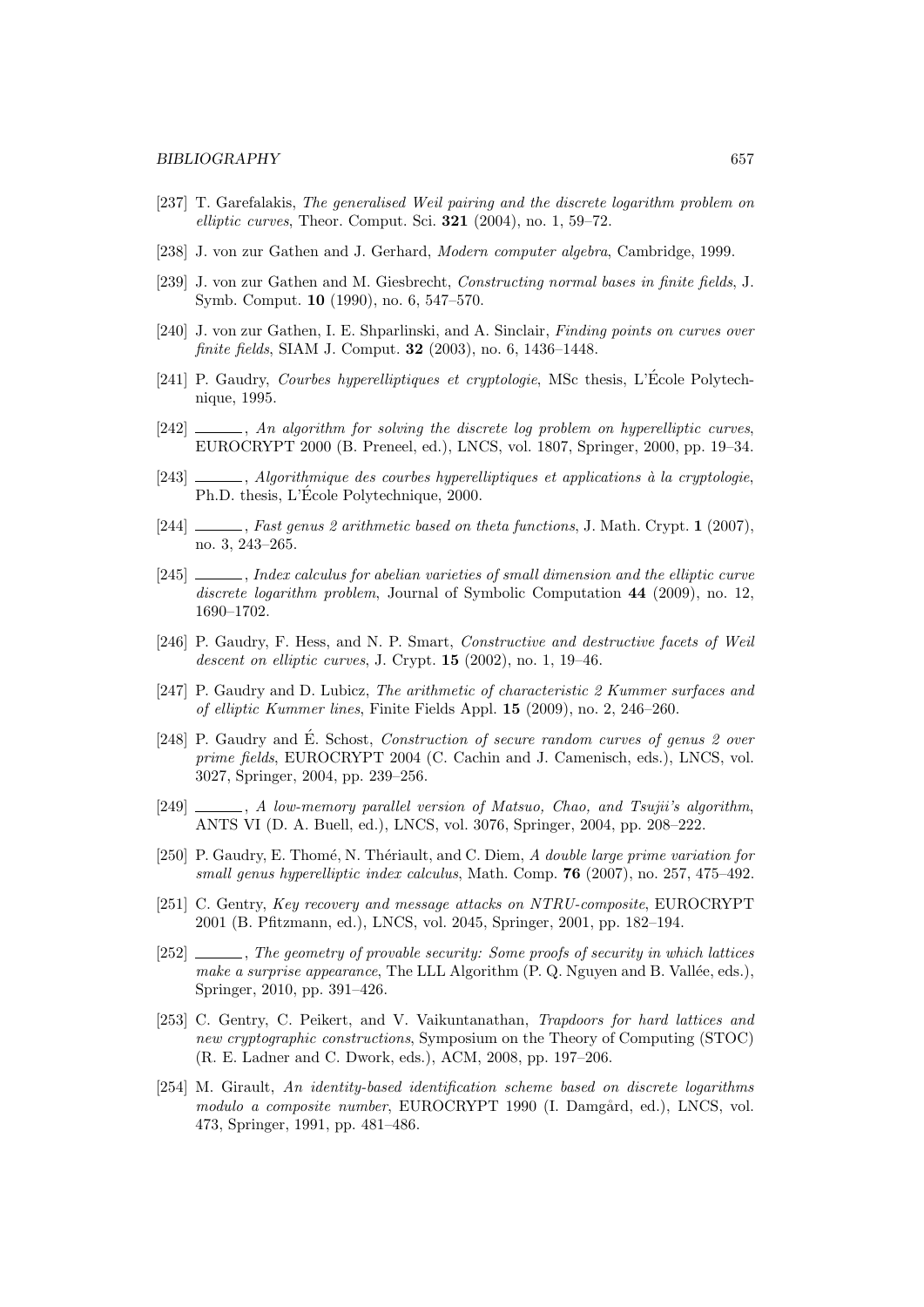- [255] M. Girault, G. Poupard, and J. Stern, On the fly authentication and signature schemes based on groups of unknown order, J. Crypt. 19 (2006), no. 4, 463–487.
- [256] O. Goldreich, S. Goldwasser, and S. Halevi, Public-key cryptosystems from lattice reduction problems, CRYPTO 1997 (B. S. Kaliski Jr., ed.), LNCS, vol. 1294, Springer, 1997, pp. 112–131.
- [257] O. Goldreich, D. Ron, and M. Sudan, Chinese remaindering with errors, IEEE Trans. Inf. Theory 46 (2000), no. 4, 1330–1338.
- [258] S. Goldwasser, S. Micali, and R. L. Rivest, A digital signature scheme secure against adaptive chosen-message attacks, SIAM J. Comput. 17 (1988), no. 2, 281–308.
- [259] G. Gong and L. Harn, Public-key cryptosystems based on cubic finite field extensions, IEEE Trans. Inf. Theory 45 (1999), no. 7, 2601–2605.
- [260] M. I. González Vasco, M. Näslund, and I. E. Shparlinski, New results on the hardness of Diffie-Hellman bits, PKC 2004 (F. Bao, R. H. Deng, and J. Zhou, eds.), LNCS, vol. 2947, Springer, 2004, pp. 159–172.
- [261] M. I. González Vasco and I. E. Shparlinski, On the security of Diffie-Hellman bits, Cryptography and Computational Number Theory (H. Wang K. Y. Lam, I. E. Shparlinski and C. Xing, eds.), Progress in Computer Science and Applied Logic, Birkhäuser, 2001, pp. 257–268.
- [262] D. M. Gordon, On the number of elliptic pseudoprimes, Math. Comp. 52 (1989), no. 185, 231–245.
- [263] D. M. Gordon and K. S. McCurley, Massively parallel computation of discrete logarithms, CRYPTO 1992 (E. F. Brickell, ed.), LNCS, vol. 740, Springer, 1993, pp. 312– 323.
- [264] J. Gordon, Strong primes are easy to find, EUROCRYPT 1984 (T. Beth, N. Cot, and I. Ingemarsson, eds.), LNCS, vol. 209, Springer, 1985, pp. 216–223.
- [265] R. Granger, F. Hess, R. Oyono, N. Thériault, and F. Vercauteren, Ate pairing on hyperelliptic curves, EUROCRYPT 2007 (M. Naor, ed.), LNCS, vol. 4515, Springer, 2007, pp. 430–447.
- [266] R. Granger and F. Vercauteren, On the discrete logarithm problem on algebraic tori, CRYPTO 2005 (V. Shoup, ed.), LNCS, vol. 3621, Springer, 2005, pp. 66–85.
- [267] A. Granville, Smooth numbers: Computational number theory and beyond, Algorithmic number theory (J. P. Buhler and P. Stevenhagen, eds.), MSRI Proceedings, vol. 44, Cambridge, 2008, pp. 267–323.
- [268] B. H. Gross, *Heights and the special values of L-series*, Number theory, CMS Conf. Proc., vol. 7, AMS, 1987, pp. 115–187.
- [269] M. Grötschel, L. Lovász, and A. Schrijver, Geometric algorithms and combinatorial optimization, Springer, 1993.
- [270] J. Guarjardo and C. Paar, Itoh-Tsujii inversion in standard basis and its application in cryptography and codes, Des. Codes Crypt. 25 (2002), no. 2, 207–216.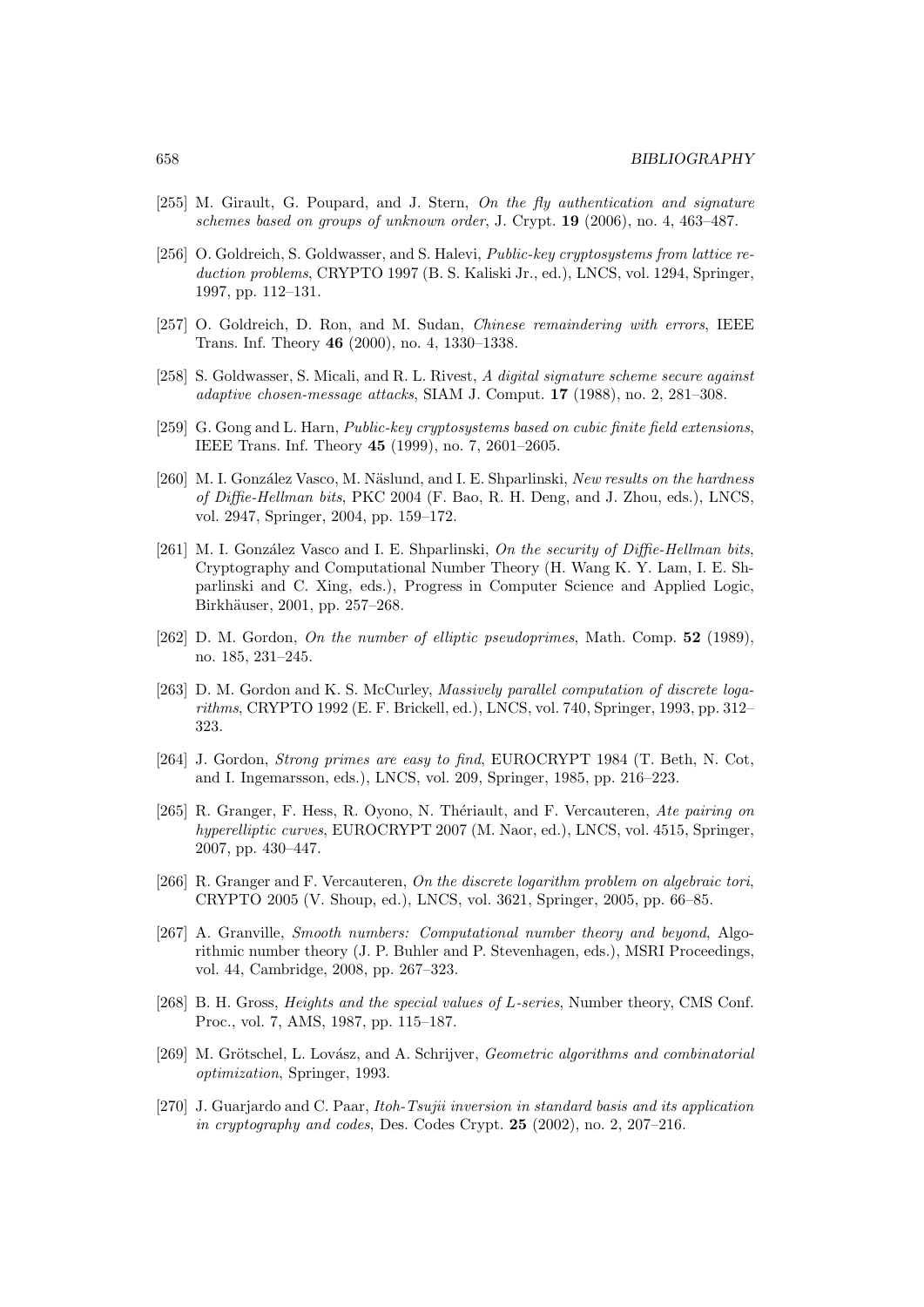- [271] L. C. Guillou and J.-J. Quisquater, A practical zero-knowledge protocol fitted to security microprocessor minimizing both transmission and memory, EUROCRYPT 1988 (C. G. G¨unther, ed.), LNCS, vol. 330, Springer, 1988, pp. 123–128.
- [272] R. K. Guy, Unsolved problems in number theory, 2nd ed., Springer, 1994.
- [273] J. L. Hafner and K. S. McCurley, Asymptotically fast triangularization of matrices over rings, SIAM J. Comput. 20 (1991), no. 6, 1068–1083.
- [274] D. Hankerson, A. Menezes, and S. Vanstone, Guide to elliptic curve cryptography, Springer, 2004.
- [275] G. Hanrot and D. Stehlé, Improved analysis of Kannan's shortest lattice vector algorithm, CRYPTO 2007 (A. Menezes, ed.), LNCS, vol. 4622, Springer, 2007, pp. 170–186.
- [276] G. H. Hardy and E. M. Wright, An introduction to the theory of numbers, 5th ed., Oxford, 1980.
- [277] R. Harley, Fast arithmetic on genus two curves, Preprint, 2000.
- [278] R. Hartshorne, Algebraic geometry, GTM, vol. 52, Springer, 1977.
- [279] J. Håstad and M. Näslund, *The security of all RSA and discrete log bits*, J. ACM 51 (2004), no. 2, 187–230.
- [280] G. Havas, B. S. Majewski, and K. R. Matthews, Extended GCD and Hermite normal form algorithms via lattice basis reduction, Experimental Math. 7 (1998), no. 2, 125–136.
- [281] B. Helfrich, Algorithms to construct Minkowski reduced and Hermite reduced lattice bases, Theor. Comput. Sci. 41 (1985), 125–139.
- [282] F. Hess, A note on the Tate pairing of curves over finite fields, Arch. Math. 82 (2004), 28–32.
- [283] , Pairing lattices, Pairing 2008 (S. D. Galbraith and K. G. Paterson, eds.), LNCS, vol. 5209, Springer, 2008, pp. 18–38.
- [284] F. Hess, N. Smart, and F. Vercauteren, The eta pairing revisited, IEEE Trans. Inf. Theory 52 (2006), no. 10, 4595–4602.
- [285] N. J. Higham, Accuracy and stability of numerical algorithms, 2nd ed., SIAM, 2002.
- [286] H. Hisil, K. K.-H. Wong, G. Carter, and E. Dawson, Jacobi quartic curves revisited, ACISP 2009 (C. Boyd and J. M. González Nieto, eds.), LNCS, vol. 5594, Springer, 2009, pp. 452–468.
- [287] Y. Hitchcock, P. Montague, G. Carter, and E. Dawson, The efficiency of solving multiple discrete logarithm problems and the implications for the security of fixed elliptic curves, Int. J. Inf. Secur. 3 (2004), 86–98.
- [288] J. Hoffstein, J. Pipher, and J. H. Silverman, NTRU: A ring-based public key cryptosystem, ANTS III (J. Buhler, ed.), LNCS, vol. 1423, Springer, 1998, pp. 267–288.
- [289] , An introduction to mathematical cryptography, Springer, 2008.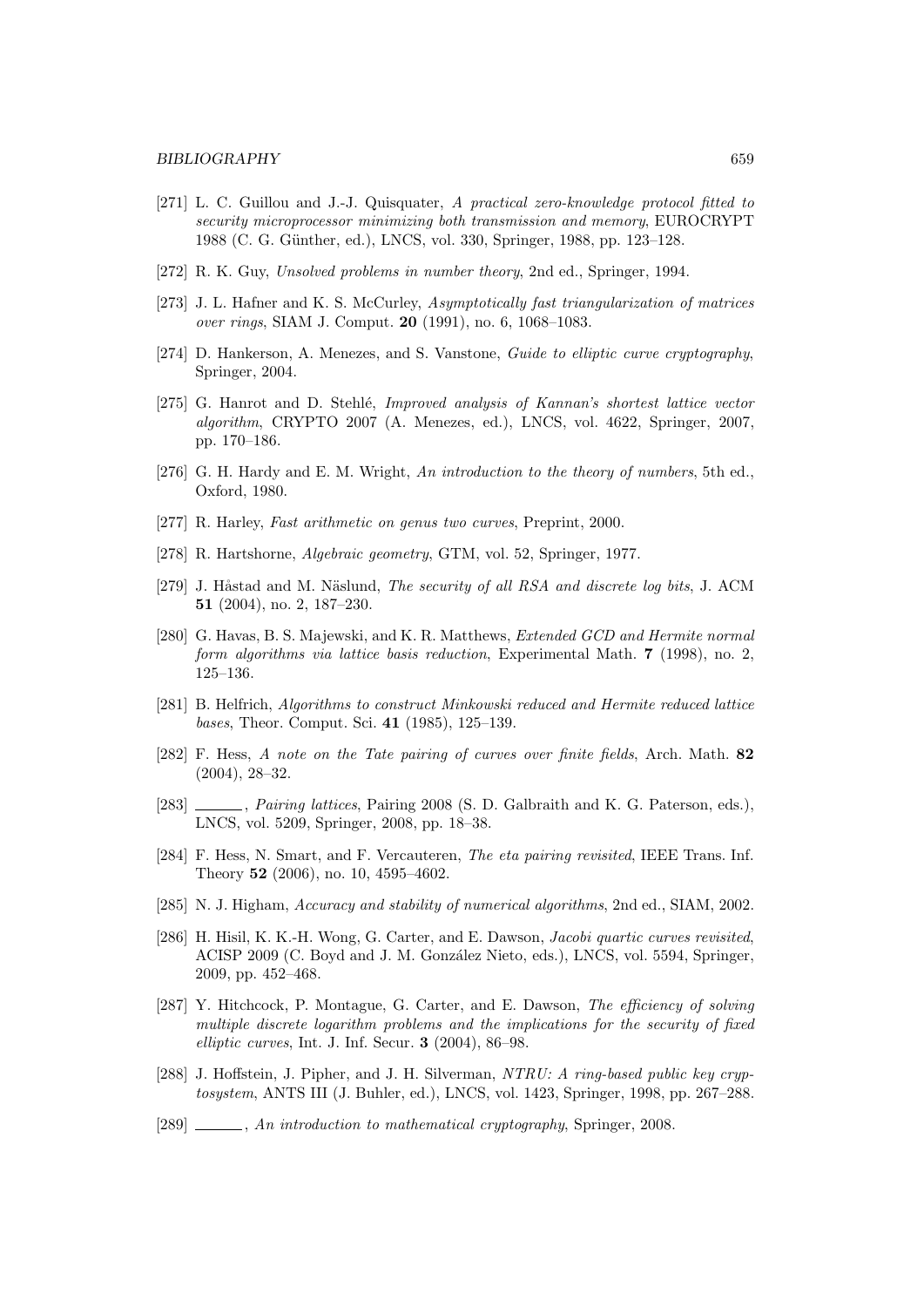- [290] J. Hoffstein and J. H. Silverman, Random small Hamming weight products with applications to cryptography, Discrete Applied Mathematics 130 (2003), no. 1, 37– 49.
- [291] D. Hofheinz and E. Kiltz, The group of signed quadratic residues and applications, CRYPTO 2009 (S. Halevi, ed.), LNCS, vol. 5677, Springer, 2009, pp. 637–653.
- [292] S. Hohenberger and B. Waters, Short and stateless signatures from the RSA assumption, CRYPTO 2009 (S. Halevi, ed.), LNCS, vol. 5677, Springer, 2009, pp. 654–670.
- [293] J. E. Hopcroft and J. D. Ullman, Introduction to automata theory, languages and computation, Addison-Wesley, 1979.
- [294] J. Horwitz and R. Venkatesan, Random Cayley digraphs and the discrete logarithm, ANTS V (C. Fieker and D. R. Kohel, eds.), LNCS, vol. 2369, Springer, 2002, pp. 416–430.
- [295] E. W. Howe, On the group orders of elliptic curves over finite fields, Compositio Mathematica 85 (1993), 229–247.
- [296] N. Howgrave-Graham, Finding small roots of univariate modular equations revisited, IMA Cryptography and Coding (M. Darnell, ed.), LNCS, vol. 1355, Springer, 1997, pp. 131–142.
- [297]  $\_\_\_\_\$ , Approximate integer common divisors, Cryptography and Lattices (CaLC) (J. H. Silverman, ed.), LNCS, vol. 2146, Springer, 2001, pp. 51–66.
- [298] N. Howgrave-Graham, P. Q. Nguyen, D. Pointcheval, J. Proos, J. H. Silverman, A. Singer, and W. Whyte, The impact of decryption failures on the security of NTRU encryption, CRYPTO 2003 (D. Boneh, ed.), LNCS, vol. 2729, Springer, 2003, pp. 226–246.
- [299] N. Howgrave-Graham and N. P. Smart, Lattice attacks on digital signature schemes, Des. Codes Crypt. 23 (2001), 283–290.
- [300] N. A. Howgrave-Graham and A. Joux, New generic algorithms for hard knapsacks, Eurocrypt 2010 (H. Gilbert, ed.), LNCS, vol. 6110, Springer, 2010, pp. 235–256.
- [301] T. W. Hungerford, Algebra, GTM 73, Springer, 1974.
- [302] D. Husemöller, *Elliptic curves*, 2nd ed., GTM, vol. 111, Springer, 2004.
- [303] T. Icart, How to hash into elliptic curves, CRYPTO 2009 (S. Halevi, ed.), LNCS, vol. 5677, Springer, 2009, pp. 303–316.
- [304] J.-I. Igusa, Arithmetic variety of moduli for genus two, Ann. of Math. 72 (1960), no. 3, 612–649.
- [305] T. Iijima, K. Matsuo, J. Chao, and S. Tsujii, *Construction of Frobenius maps of twist* elliptic curves and its application to elliptic scalar multiplication, Symposium on Cryptography and Information Security (SCIS) 2002, IEICE Japan, 2002, pp. 699– 702.
- [306] A. Islam, Products of three pairwise coprime integers in short intervals, LMS J. Comput. Math. 15 (2012), 59–70.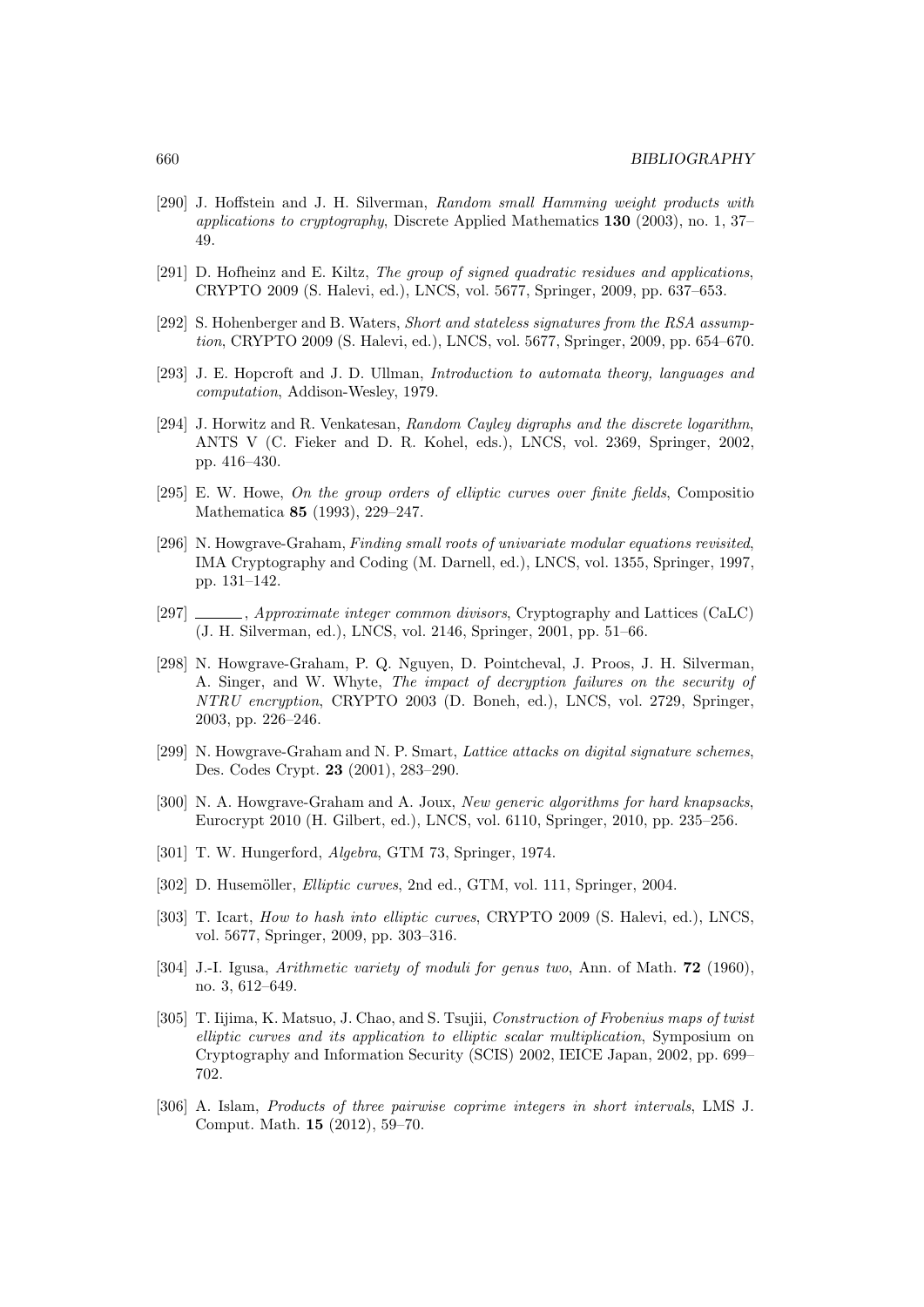- [307] T. Itoh and S. Tsujii, A fast algorithm for computing multiplicative inverses in  $GF(2<sup>m</sup>)$  using normal bases, Information and Computation 78 (1988), no. 3, 171– 177.
- [308] T. Jager and J. Schwenk, On the equivalence of generic group models, ProvSec 2008 (K. Chen J. Baek, F. Bao and X. Lai, eds.), LNCS, vol. 5324, Springer, 2008, pp. 200–209.
- [309] D. Jao, D. Jetchev, and R. Venkatesan, On the bits of elliptic curve Diffie-Hellman keys, INDOCRYPT 2007 (K. Srinathan, C. Pandu Rangan, and M. Yung, eds.), LNCS, vol. 4859, Springer, 2007, pp. 33–47.
- [310] D. Jao, S. D. Miller, and R. Venkatesan, *Do all elliptic curves of the same order* have the same difficulty of discrete log?, ASIACRYPT 2005 (B. K. Roy, ed.), LNCS, vol. 3788, Springer, 2005, pp. 21–40.
- [311]  $\_\_\_\_\_\$  Expander graphs based on GRH with an application to elliptic curve cryptography, J. Number Theory 129 (2009), no. 6, 1491–1504.
- [312] D. Jao and V. Soukharev, A subexponential algorithm for evaluating large degree isogenies, ANTS IX (G. Hanrot, F. Morain, and E. Thomé, eds.), LNCS, vol. 6197, Springer, 2010, pp. 219–233.
- [313] D. Jao and K. Yoshida, Boneh-Boyen signatures and the strong Diffie-Hellman problem, Pairing 2009 (H. Shacham and B. Waters, eds.), LNCS, vol. 5671, Springer, 2009, pp. 1–16.
- [314] D. Jetchev and R. Venkatesan, *Bits security of the elliptic curve Diffie-Hellman* secret keys, CRYPTO 2008 (D. Wagner, ed.), LNCS, vol. 5157, Springer, 2008, pp. 75–92.
- [315] Z.-T. Jiang, W.-L. Xu, and Y.-M. Wang, Polynomial analysis of DH secrete key and bit security, Wuhan University Journal of Natural Sciences 10 (2005), no. 1, 239–242.
- [316] A. Joux, A one round protocol for tripartite Diffie-Hellman, ANTS IV (W. Bosma, ed.), LNCS, vol. 1838, Springer, 2000, pp. 385–393.
- [317]  $\_\_\_\_\$  Algorithmic cryptanalysis, Chapman & Hall/CRC, 2009.
- [318] A. Joux and R. Lercier, The function field sieve in the medium prime case, EURO-CRYPT 2006 (S. Vaudenay, ed.), LNCS, vol. 4004, Springer, 2006, pp. 254–270.
- [319] A. Joux, R. Lercier, N. P. Smart, and F. Vercauteren, The number field sieve in the medium prime case, CRYPTO 2006 (C. Dwork, ed.), LNCS, vol. 4117, Springer, 2006, pp. 326–344.
- [320] M. Joye and G. Neven, Identity-based cryptography, Cryptology and Information Security, vol. 2, IOS Press, 2008.
- [321] M. Joye and S.-M. Yen, *Optimal left-to-right binary signed-digit recoding*, IEEE Trans. Computers 49 (2000), no. 7, 740–748.
- [322] M. J. Jacobson Jr., N. Koblitz, J. H. Silverman, A. Stein, and E. Teske, Analysis of the Xedni calculus attack, Des. Codes Crypt. 20 (2000), no. 1, 41–64.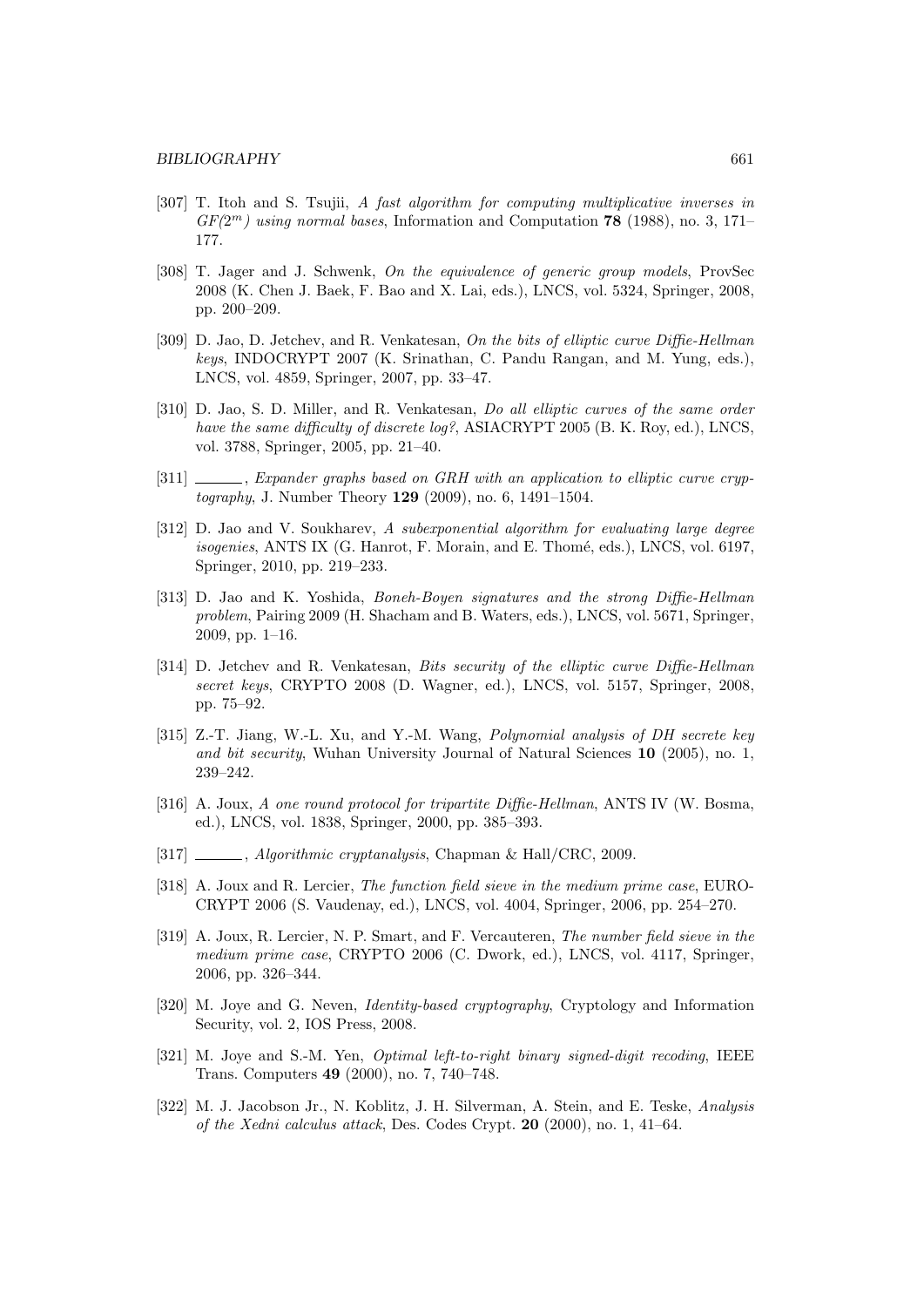- [323] M. J. Jacobson Jr. and A. J. van der Poorten, *Computational aspects of NUCOMP*, ANTS V (C. Fieker and D. R. Kohel, eds.), LNCS, vol. 2369, Springer, 2002, pp. 120–133.
- [324] C. S. Jutla, On finding small solutions of modular multivariate polynomial equations, EUROCRYPT 1998 (K. Nyberg, ed.), LNCS, vol. 1403, Springer, 1998, pp. 158–170.
- [325] M. Kaib and H. Ritter, *Block reduction for arbitrary norms*, Technical Report, Universität Frankfurt am Main, 1994.
- [326] M. Kaib and C.-P. Schnorr, *The generalized Gauss reduction algorithm*, Journal of Algorithms 21 (1996), no. 3, 565–578.
- [327] B. S. Kaliski Jr., Elliptic curves and cryptography: A pseudorandom bit generator and other tools, Ph.D. thesis, MIT, 1988.
- [328] W. van der Kallen, Complexity of the Havas, Majewski, Matthews LLL Hermite normal form algorithm, Journal of Symbolic Computation 30 (2000), no. 3, 329– 337.
- [329] R. Kannan, Improved algorithms for integer programming and related lattice problems, Symposium on the Theory of Computing (STOC), ACM, 1983, pp. 193–206.
- [330] , Minkowski's convex body theorem and integer programming, Mathematics of Operations Research 12 (1987), no. 3, 415–440.
- [331] R. Kannan and A. Bachem, *Polynomial algorithms for computing the Smith and* Hermite normal forms of an integer matrix, SIAM J. Comput. 8 (1979), 499–507.
- [332] M. Katagi, T. Akishita, I. Kitamura, and T. Takagi, Some improved algorithms for hyperelliptic curve cryptosystems using degenerate divisors, ICISC 2004 (C. Park and S. Chee, eds.), LNCS, vol. 3506, Springer, 2004, pp. 296–312.
- [333] M. Katagi, I. Kitamura, T. Akishita, and T. Takagi, Novel efficient implementations of hyperelliptic curve cryptosystems using degenerate divisors, WISA 2004 (C.-H. Lim and M. Yung, eds.), LNCS, vol. 3325, Springer, 2004, pp. 345–359.
- [334] J. Katz and Y. Lindell, Introduction to modern cryptography, Chapman & Hall/CRC, 2008.
- [335] E. Kiltz and G. Neven, Identity-based signatures, Identity-Based Cryptography (M. Joye and G. Neven, eds.), Cryptology and Information Security Series, vol. 2, IOS Press, 2008, pp. 31–44.
- [336] J. H. Kim, R. Montenegro, Y. Peres, and P. Tetali, A birthday paradox for Markov chains, with an optimal bound for collision in the Pollard rho algorithm for discrete logarithm, ANTS VIII (A. J. van der Poorten and A. Stein, eds.), LNCS, vol. 5011, Springer, 2008, pp. 402–415.
- [337] J. H. Kim, R. Montenegro, and P. Tetali, Near optimal bounds for collision in Pollard rho for discrete log, Foundations of Computer Science (FOCS), IEEE, 2007, pp. 215–223.
- [338] S. Kim and J.-H. Cheon, A parameterized splitting system and its application to the discrete logarithm problem with low Hamming weight product exponents, PKC 2008 (R. Cramer, ed.), LNCS, vol. 4939, Springer, 2008, pp. 328–343.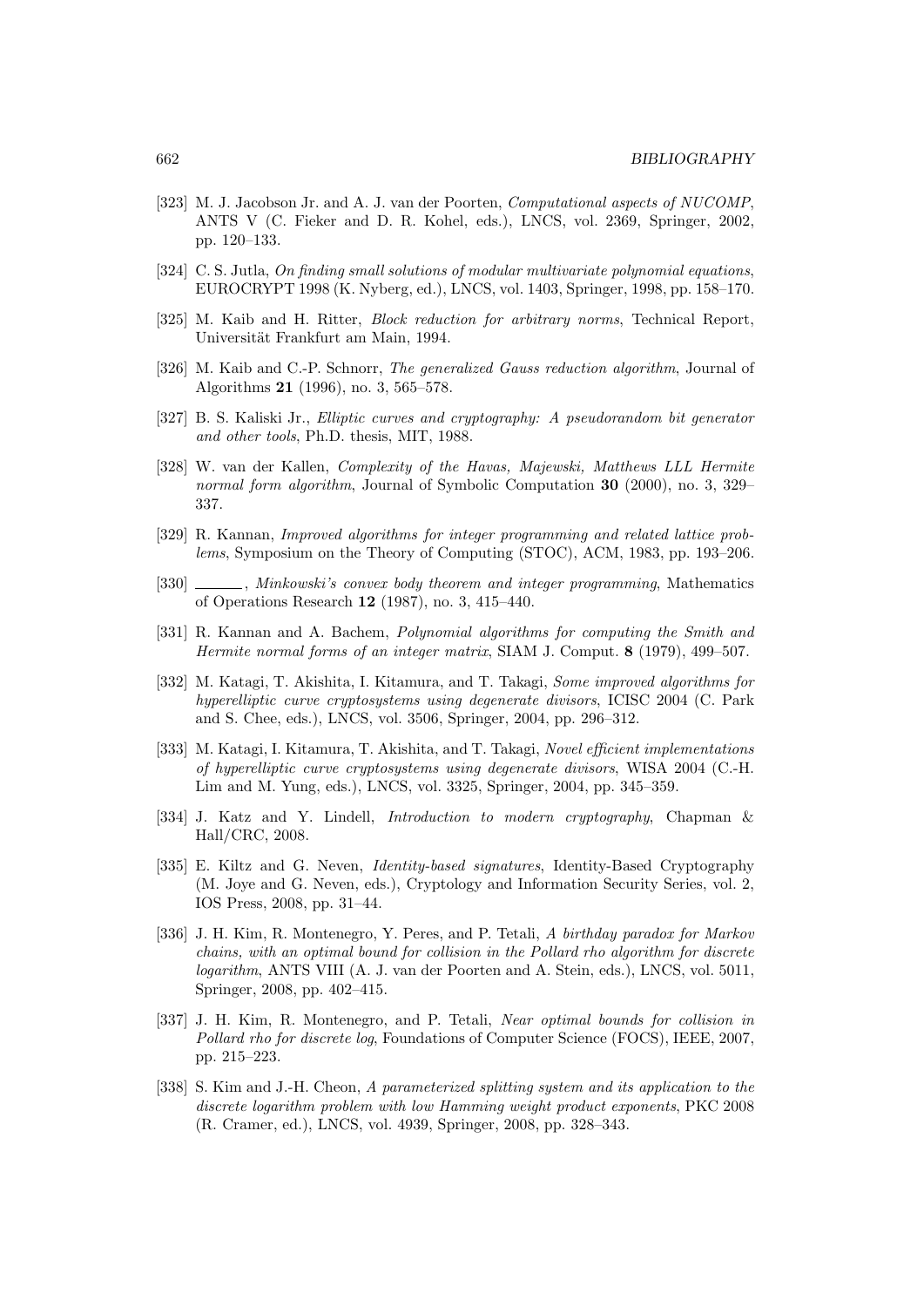- [339] B. King, A point compression method for elliptic curves defined over  $GF(2<sup>n</sup>)$ , PKC 2004 (F. Bao, R. H. Deng, and J. Zhou, eds.), LNCS, vol. 2947, Springer, 2004, pp. 333–345.
- [340] J. F. C. Kingman and S. J. Taylor, *Introduction to measure theory and probability*, Cambridge, 1966.
- [341] P. N. Klein, *Finding the closest lattice vector when it's unusually close*, Symposium on Discrete Algorithms (SODA), ACM/SIAM, 2000, pp. 937–941.
- [342] E. W. Knudsen, Elliptic scalar multiplication using point halving, ASIACRYPT 1999 (K.-Y. Lam, E. Okamoto, and C. Xing, eds.), LNCS, vol. 1716, Springer, 1999, pp. 135–149.
- [343] D. E. Knuth, Art of computer programming, Volume 2: semi-numerical algorithms. 3rd ed., Addison-Wesley, 1997.
- [344] N. Koblitz, *Elliptic curve cryptosystems*, Math. Comp. **48** (1987), no. 177, 203–209.
- [345] , Primality of the number of points on an elliptic curve over a finite field, Pacific J. Math. 131 (1988), no. 1, 157–165.
- [346] , Hyperelliptic cryptosystems, J. Crypt. 1 (1989), 139–150.
- [347]  $\ldots$ , CM curves with good cryptographic properties, CRYPTO 1991 (J. Feigenbaum, ed.), LNCS, vol. 576, Springer, 1992, pp. 279–287.
- $[348]$   $\_\_\_\_\$ , A course in number theory and cryptography, 2nd ed., GTM 114, Springer, 1994.
- [349] C. K. Koç and T. Acar, *Montgomery multplication in*  $GF(2^k)$ , Des. Codes Crypt. 14 (1998), no. 1, 57–69.
- [350] D. R. Kohel, *Endomorphism rings of elliptic curves over finite fields*, Ph.D. thesis, University of California, Berkeley, 1996.
- [351] , Constructive and destructive facets of torus-based cryptography, Preprint, 2004.
- [352] D. R. Kohel and I. E. Shparlinski, On exponential sums and group generators for elliptic curves over finite fields, ANTS IV (W. Bosma, ed.), LNCS, vol. 1838, Springer, 2000, pp. 395–404.
- [353] S. Kozaki, T. Kutsuma, and K. Matsuo, Remarks on Cheon's algorithms for pairing-related problems, Pairing 2007 (T. Takagi, T. Okamoto, E. Okamoto, and T. Okamoto, eds.), LNCS, vol. 4575, Springer, 2007, pp. 302–316.
- [354] M. Kraitchik, *Théorie des nombres, Vol. 1*, Gauthier-Villars, Paris, 1922.
- [355] F. Kuhn and R. Struik, Random walks revisited: Extensions of Pollard's rho algorithm for computing multiple discrete logarithms, SAC 2001 (S. Vaudenay and A. M. Youssef, eds.), LNCS, vol. 2259, Springer, 2001, pp. 212–229.
- [356] R. M. Kuhn, Curves of genus 2 with split Jacobian, Trans. Amer. Math. Soc. 307 (1988), no. 1, 41–49.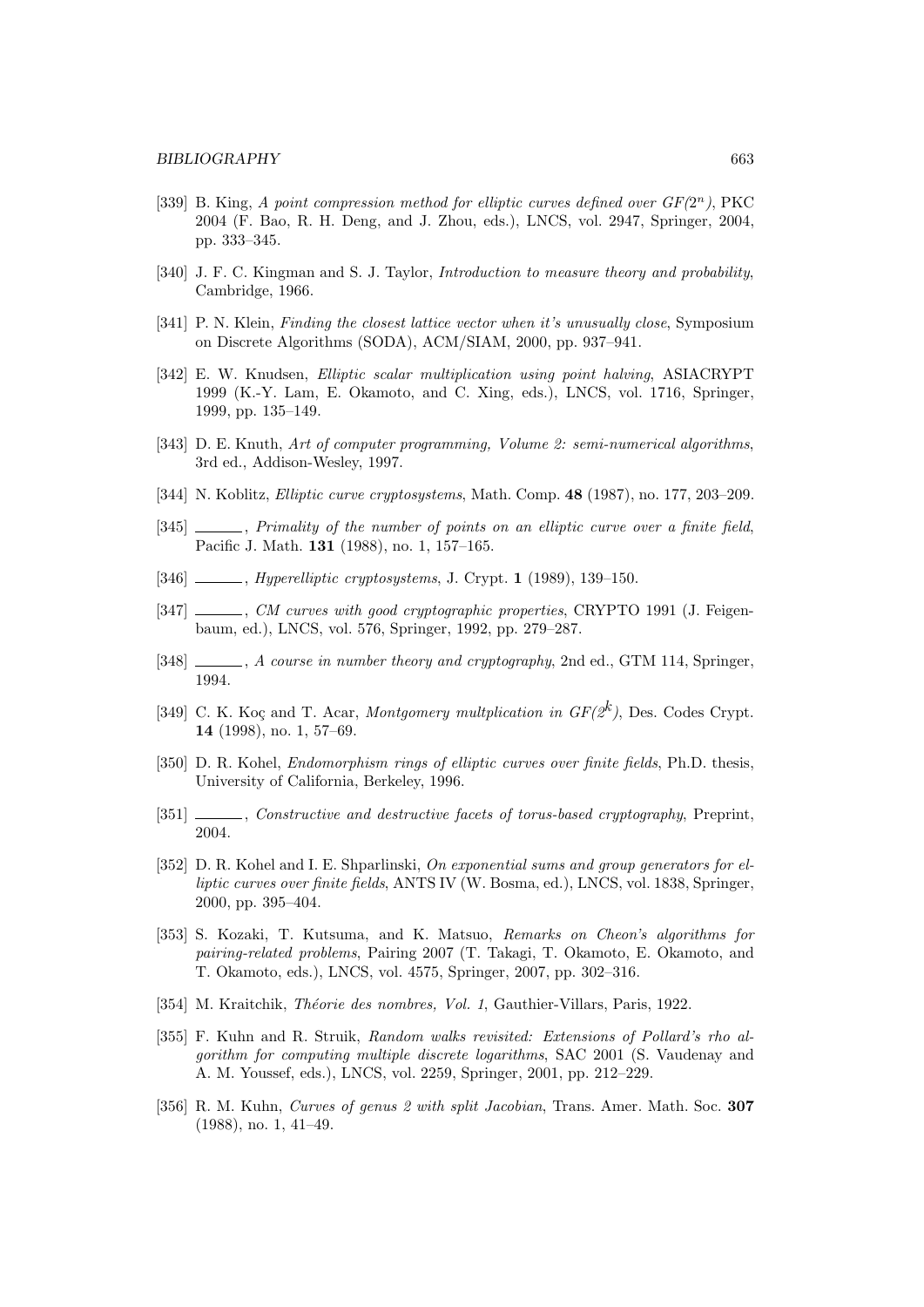- [357] R. Kumar and D. Sivakumar, Complexity of SVP a reader's digest, SIGACT News Complexity Theory Column 32 (2001), 13.
- [358] N. Kunihiro and K. Koyama, Equivalence of counting the number of points on elliptic curve over the ring  $Z_n$  and factoring n, EUROCRYPT 1998 (K. Nyberg, ed.), LNCS, vol. 1403, Springer, 1998, pp. 47–58.
- [359] K. Kurosawa and Y. Desmedt, A new paradigm of hybrid encryption scheme, CRYPTO 2004 (M. K. Franklin, ed.), LNCS, vol. 3152, Springer, 2004, pp. 426–442.
- [360] J. C. Lagarias, Knapsack public key cryptosystems and diophantine approximation, CRYPTO 1983 (D. Chaum, ed.), Plenum Press, 1984, pp. 3–23.
- [361] J. C. Lagarias, H. W. Lenstra Jr., and C.-P. Schnorr, Korkin-Zolotarev bases and successive minima of a lattice and its reciprocal lattice, Combinatorica 10 (1990), no. 4, 333–348.
- [362] J. C. Lagarias and A. M. Odlyzko, Solving low-density subset sum problems, J. ACM 32 (1985), no. 1, 229–246.
- [363] C. Lanczos, Solution of systems of linear equations by minimized iterations, J. Res. Nat. Bureau of Standards 49 (1952), 33–53.
- [364] S. Lang, *Introduction to algebraic geometry*, Wiley, 1964.
- [365] , Algebraic number theory, GTM, vol. 110, Springer, 1986.
- [366] , Elliptic functions, 2nd ed., GTM, vol. 112, Springer, 1987.
- [367] , *Algebra*, 3rd ed., Addison-Wesley, 1993.
- [368] T. Lange, Koblitz curve cryptosystems, Finite Fields Appl. 11 (2005), no. 2, 200– 229.
- [369] E. Lee, H.-S. Lee, and C.-M. Park, Efficient and generalized pairing computation on abelian varieties, IEEE Trans. Information Theory 55 (2009), no. 4, 1793–1803.
- [370] A. K. Lenstra, Factorization of polynomials, Computational methods in number theory (H. W. Lenstra Jr. and R. Tijdeman, eds.), Mathematical Center Tracts 154, Mathematisch Centrum Amsterdam, 1984, pp. 169–198.
- [371] , *Integer factoring*, Des. Codes Crypt. **19** (2000), no. 2/3, 101-128.
- [372] A. K. Lenstra and H. W. Lenstra Jr., The development of the number field sieve, LNM, vol. 1554, Springer, 1993.
- [373] A. K. Lenstra, H. W. Lenstra Jr., and L. Lovász, Factoring polynomials with rational coefficients, Math. Ann. 261 (1982), 515–534.
- [374] A. K. Lenstra and I. E. Shparlinski, Selective forgery of RSA signatures with fixedpattern padding, PKC 2002 (D. Naccache and P. Paillier, eds.), LNCS, vol. 2274, Springer, 2002, pp. 228–236.
- [375] A. K. Lenstra and E. R. Verheul, The XTR public key system, CRYPTO 2000 (M. Bellare, ed.), LNCS, vol. 1880, Springer, 2000, pp. 1–19.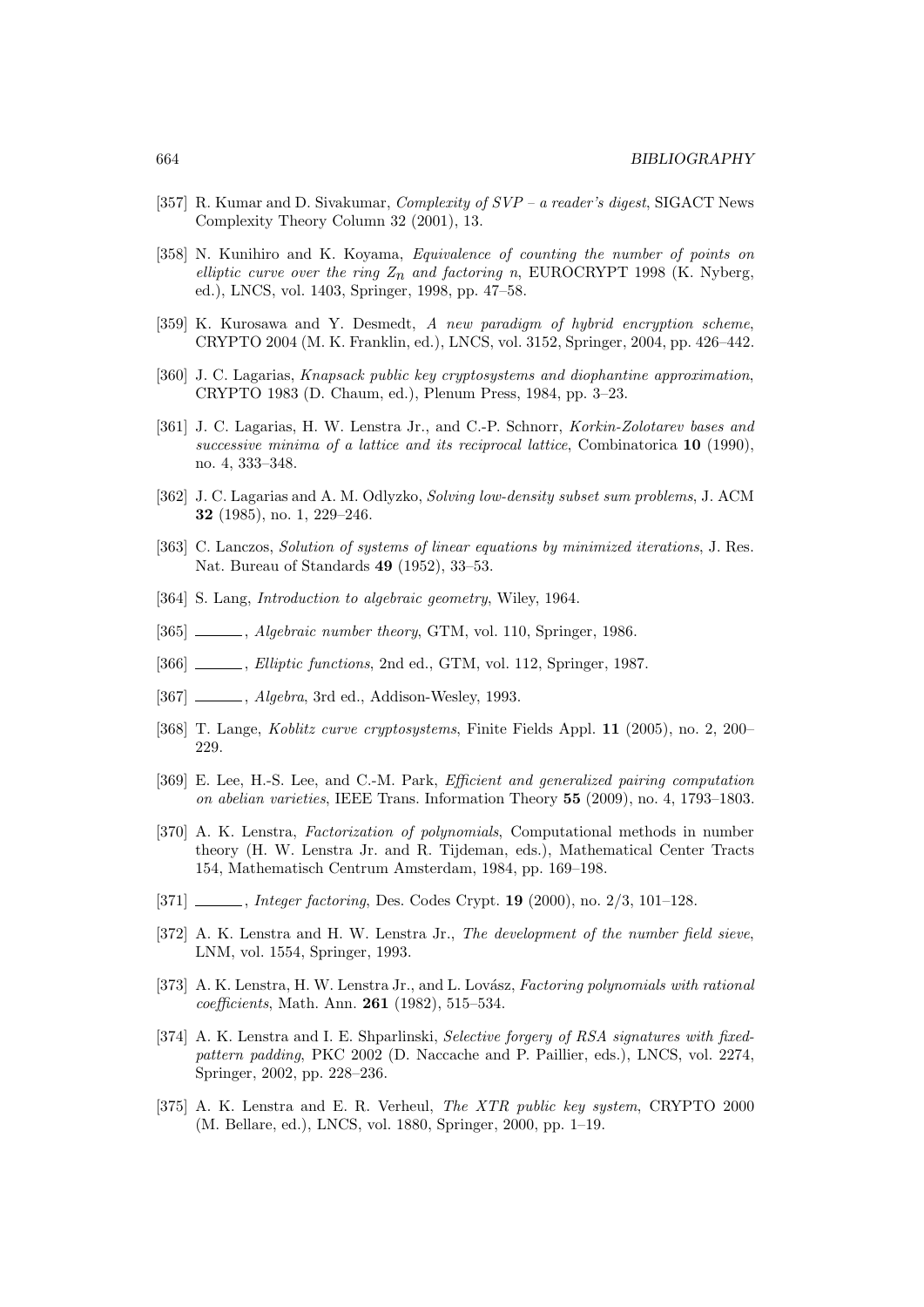- [376] , Fast irreducibility and subgroup membership testing in XTR, PKC 2001 (K. Kim, ed.), LNCS, vol. 1992, Springer, 2001, pp. 73–86.
- [377] H. W. Lenstra Jr., Factoring integers with elliptic curves, Annals of Mathematics 126 (1987), no. 3, 649–673.
- [378] , Elliptic curves and number theoretic algorithms, Proc. International Congr. Math., Berkeley 1986, AMS, 1988, pp. 99–120.
- [379]  $\ldots$ , Finding isomorphisms between finite fields, Math. Comp. 56 (1991), no. 193, 329–347.
- [380] H. W. Lenstra Jr., J. Pila, and C. Pomerance, A hyperelliptic smoothness test I, Phil. Trans. R. Soc. Lond. A 345 (1993), 397–408.
- [381] H. W. Lenstra Jr. and C. Pomerance, A rigorous time bound for factoring integers, J. Amer. Math. Soc. 5 (1992), no. 3, 483–516.
- [382] R. Lercier, Computing isogenies in  $F_{2^n}$ , ANTS II (H. Cohen, ed.), LNCS, vol. 1122. Springer, 1996, pp. 197–212.
- [383] R. Lercier and F. Morain, Algorithms for computing isogenies between elliptic curves, Computational Perspectives on Number Theory (D. A. Buell and J. T. Teitelbaum, eds.), Studies in Advanced Mathematics, vol. 7, AMS, 1998, pp. 77–96.
- [384] R. Lercier and T. Sirvent, On Elkies subgroups of  $\ell$ -torsion points in elliptic curves defined over a finite field, J. Théor. Nombres Bordeaux  $20$  (2008), no. 3, 783–797.
- [385] G. Leurent and P. Q. Nguyen, *How risky is the random oracle model?*, CRYPTO 2009 (S. Halevi, ed.), LNCS, vol. 5677, Springer, 2009, pp. 445–464.
- [386] K.-Z. Li and F. Oort, Moduli of supersingular abelian varieties, LNM, vol. 1680, Springer, 1998.
- [387] W.-C. Li, M. Näslund, and I. E. Shparlinski, *Hidden number problem with the trace* and bit security of XTR and LUC, CRYPTO 2002 (M. Yung, ed.), LNCS, vol. 2442, Springer, 2002, pp. 433–448.
- [388] R. Lidl and H. Niederreiter, *Introduction to finite fields and their applications*, Cambridge, 1994.
- [389] , Finite fields, Cambridge, 1997.
- [390] R. Lindner and C. Peikert, Better key sizes (and attacks) for LWE-based encryption, CT-RSA 2011 (A. Kiayias, ed.), LNCS, vol. 6558, Springer, 2011, pp. 1–23.
- [391] J. H. van Lint, Introduction to coding theory, 3rd ed., GTM, vol. 86, Springer, 1999.
- [392] P. Lockhart, On the discriminant of a hyperelliptic curve, Trans. Amer. Math. Soc. 342 (1994), no. 2, 729–752.
- [393] D. L. Long and A. Wigderson, The discrete logarithm hides  $O(log n)$  bits, SIAM J. Comput. 17 (1988), no. 2, 363–372.
- [394] D. Lorenzini, An invitation to arithmetic geometry, Graduate Studies in Mathematics, vol. 106, AMS, 1993.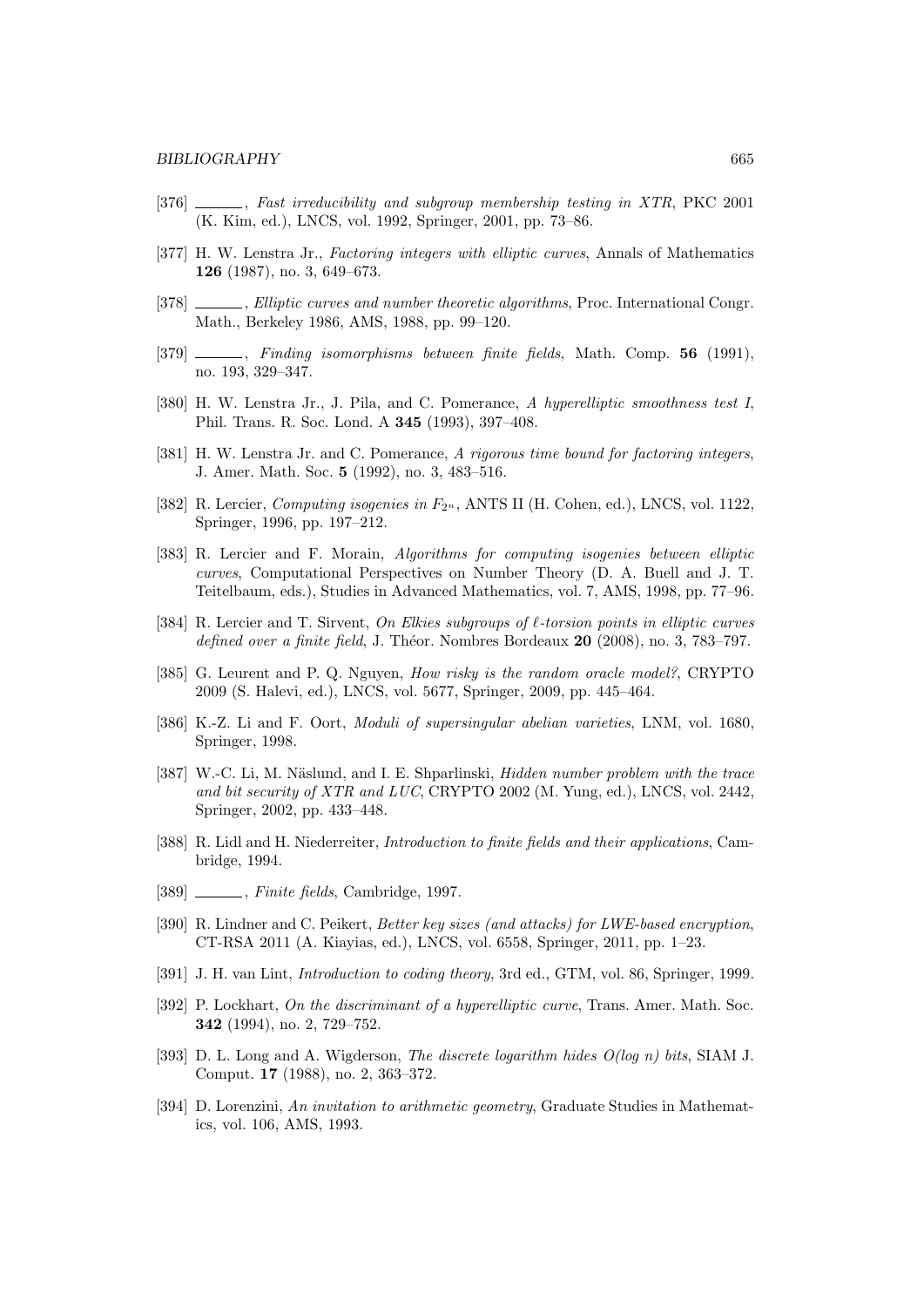- [395] L. Lovász, An algorithmic theory of numbers, graphs and convexity, SIAM, 1986.
- [396] L. Lovász and H. E. Scarf, *The generalized basis reduction algorithm*, Mathematics of Operations Research 17 (1992), no. 3, 751–764.
- [397] R. Lovorn Bender and C. Pomerance, Rigorous discrete logarithm computations in finite fields via smooth polynomials, Computational Perspectives on Number Theory (D. A. Buell and J. T. Teitelbaum, eds.), Studies in Advanced Mathematics, vol. 7, AMS, 1998, pp. 221–232.
- [398] M. Luby, Pseudorandomness and cryptographic applications, Princeton, 1996.
- [399] H. Lüneburg, On a little but useful algorithm, AAECC-3, 1985 (J. Calmet, ed.), LNCS, vol. 229, Springer, 1986, pp. 296–301.
- [400] S. Martín Molleví, P. Morillo, and J. L. Villar, Computing the order of points on an elliptic curve modulo N is as difficult as factoring N, Appl. Math. Lett.  $14$  (2001), no. 3, 341–346.
- [401] C. Mauduit and A. Sárközy, On finite pseudorandom binary sequences I: Measure of pseudorandomness, the Legendre symbol, Acta Arith. 82 (1997), 365–377.
- [402] U. M. Maurer, *Towards the equivalence of breaking the Diffie-Hellman protocol and* computing discrete logarithms, CRYPTO 1994 (Y. Desmedt, ed.), LNCS, vol. 839, Springer, 1994, pp. 271–281.
- [403]  $\ldots$ , Fast generation of prime numbers and secure public-key cryptographic parameters, J. Crypt. 8 (1995), no. 3, 123–155.
- [404]  $\_\_\_\_\$ g, Abstract models of computation in cryptography, IMA Int. Conf. (N. P. Smart, ed.), LNCS, vol. 3796, Springer, 2005, pp. 1–12.
- [405] U. M. Maurer and S. Wolf, *Diffie-Hellman oracles*, CRYPTO 1996 (N. Koblitz, ed.), LNCS, vol. 1109, Springer, 1996, pp. 268–282.
- [406] , On the complexity of breaking the Diffie-Hellman protocol, Technical Report 244, Institute for Theoretical Computer Science, ETH Zurich, 1996.
- [407] , Lower bounds on generic algorithms in groups, EUROCRYPT 1998 (K. Nyberg, ed.), LNCS, vol. 1403, Springer, 1998, pp. 72–84.
- [408]  $\ldots$ , The relationship between breaking the Diffie-Hellman protocol and computing discrete logarithms, SIAM J. Comput. 28 (1999), no. 5, 1689–1721.
- $[409]$  , The Diffie-Hellman protocol, Des. Codes Crypt. 19 (2000), no. 2/3, 147– 171.
- [410] A. May, New RSA vulnerabilities using lattice reduction methods, Ph.D. thesis, Paderborn, 2003.
- $[411]$  , Using LLL-reduction for solving RSA and factorization problems: A survey, The LLL Algorithm (P. Q. Nguyen and B. Vallée, eds.), Springer, 2010, pp. 315–348.
- [412] A. May and J. H. Silverman, Dimension reduction methods for convolution modular lattices, Cryptography and Lattices (CaLC) (J. H. Silverman, ed.), LNCS, Springer, 2001, pp. 110–125.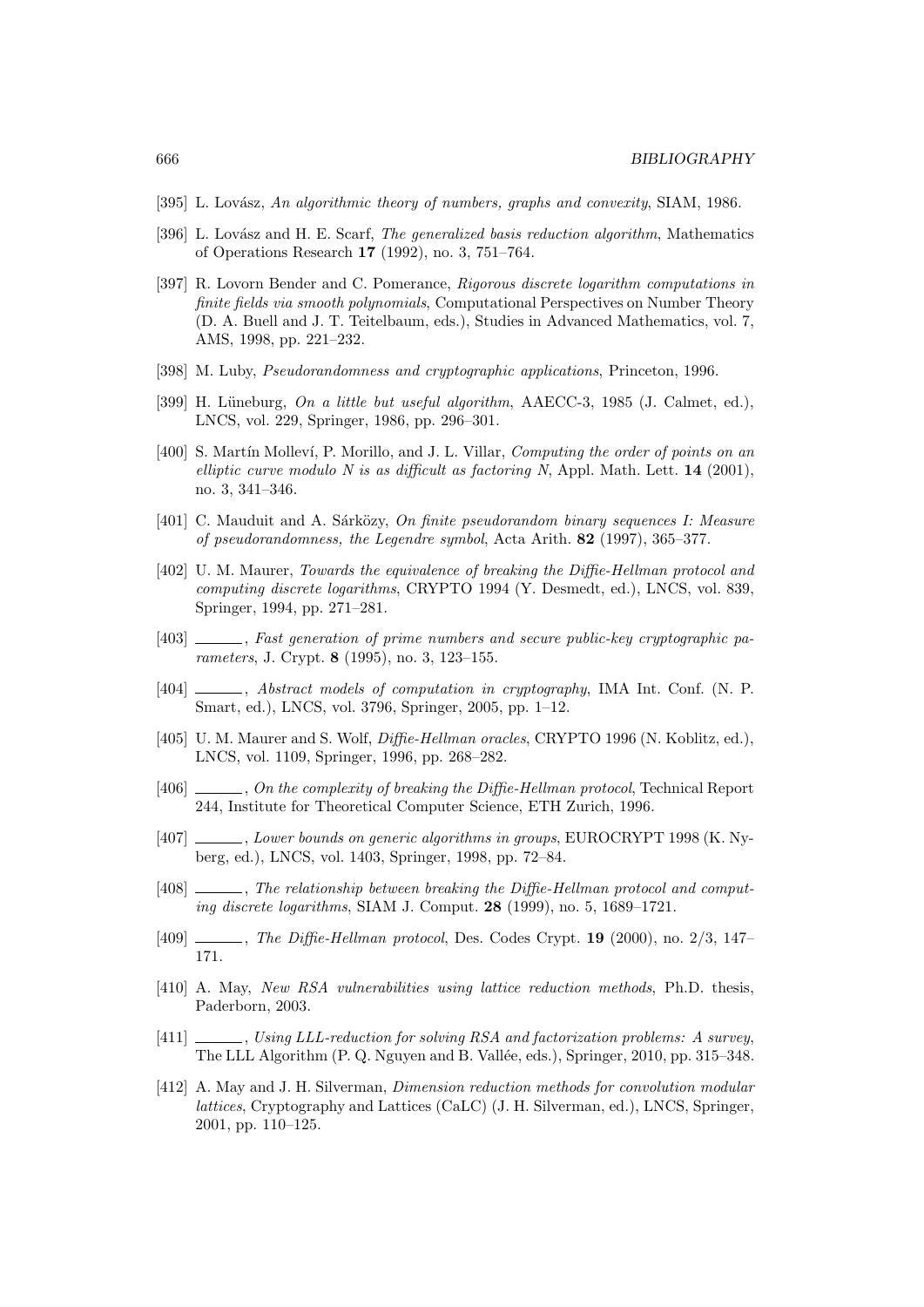- [413] J. F. McKee, Subtleties in the distribution of the numbers of points on elliptic curves over a finite prime field, J. London Math. Soc. 59 (1999), no. 2, 448–460.
- [414] J. F. McKee and R. G. E. Pinch, Further attacks on server-aided RSA cryptosystems, unpublished manuscript, 1998.
- [415] W. Meier and O. Staffelbach, Efficient multiplication on certain non-supersingular elliptic curves, CRYPTO 1992 (E. F. Brickell, ed.), LNCS, vol. 740, Springer, 1993, pp. 333–344.
- [416] A. Menezes and S. A. Vanstone, *The implementation of elliptic curve cryptosystems*, AUSCRYPT 1990 (J. Seberry and J. Pieprzyk, eds.), LNCS, vol. 453, Springer, 1990, pp. 2–13.
- [417] A. J. Menezes, T. Okamoto, and S. A. Vanstone, Reducing elliptic curve logarithms to a finite field, IEEE Trans. Inf. Theory 39 (1993), no. 5, 1639–1646.
- [418] A.J. Menezes, P.C. van Oorschot, and S.A. Vanstone, *Handbook of applied cryptog*raphy, CRC Press, 1996.
- [419] J.-F. Mestre, La méthode des graphes. exemples et applications, Proceedings of the international conference on class numbers and fundamental units of algebraic number fields (Katata, 1986), Nagoya Univ., 1986, pp. 217–242.
- [420] J.-F. Mestre, Construction de courbes de genre 2 à partir de leurs modules, Effective methods in algebraic geometry (T. Mora and C. Traverso, eds.), Progress in Mathematics, Birkhäuser, 1991, pp. 313–334.
- [421] D. Micciancio, Improving lattice based cryptosystems using the Hermite normal form, Cryptography and Lattices (CaLC) (J. H. Silverman, ed.), LNCS, vol. 2146, Springer, 2001, pp. 126–145.
- [422] D. Micciancio and S. Goldwasser, Complexity of lattice problems: A cryptographic perspective, Kluwer, 2002.
- [423] D. Micciancio and O. Regev, Lattice-based cryptography, Post Quantum Cryptography (D. J. Bernstein, J. Buchmann, and E. Dahmen, eds.), Springer, 2009, pp. 147– 191.
- [424] D. Micciancio and P. Voulgaris, Faster exponential time algorithms for the shortest vector problem, SODA (M. Charikar, ed.), SIAM, 2010, pp. 1468–1480.
- [425] D. Micciancio and B. Warinschi, A linear space algorithm for computing the Hermite normal form, ISSAC, 2001, pp. 231–236.
- [426] S. D. Miller and R. Venkatesan, Spectral analysis of Pollard rho collisions, ANTS VII (F. Hess, S. Pauli, and M. E. Pohst, eds.), LNCS, vol. 4076, Springer, 2006, pp. 573–581.
- [427] V. S. Miller, Short programs for functions on curves, Unpublished manuscript, 1986.
- [428]  $\_\_\_\_\_\_\_\_\_\_\_\_\_\_\_\_\_\_\_\_\_\.\_\_\_\_\_\_\.\_$ ed.), LNCS, vol. 218, Springer, 1986, pp. 417–426.
- [429]  $\_\_\_\_\_\$ , The Weil pairing, and its efficient calculation, J. Crypt. 17 (2004), no. 4, 235–261.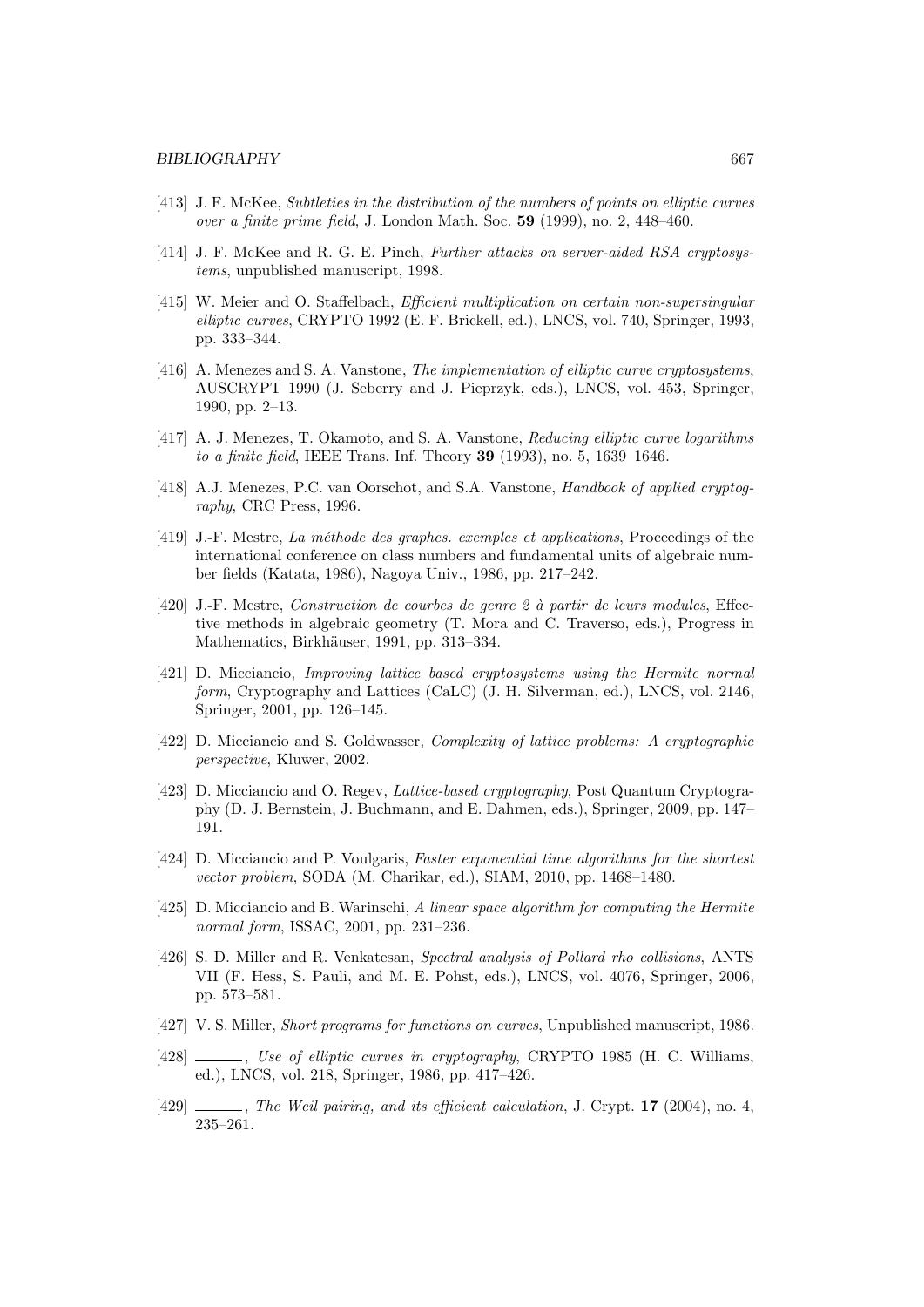- [430] A. Miyaji, T. Ono, and H. Cohen, Efficient elliptic curve exponentiation, ICICS 1997 (Y. Han, T. Okamoto, and S. Qing, eds.), LNCS, vol. 1334, Springer, 1997, pp. 282–291.
- [431] B. Möller, *Algorithms for multi-exponentiation*, SAC 2001 (S. Vaudenay and A. M. Youssef, eds.), LNCS, vol. 2259, Springer, 2001, pp. 165–180.
- [432]  $\_\_\_\_\_\_\_\$  Improved techniques for fast exponentiation, ICISC 2002 (P.-J. Lee and C.-H. Lim, eds.), LNCS, vol. 2587, Springer, 2003, pp. 298–312.
- [433]  $\_\_\_\_\$ gian Fractional windows revisited: Improved signed-digit representations for efficient exponentiation, ICISC 2004 (C. Park and S. Chee, eds.), LNCS, vol. 3506, Springer, 2005, pp. 137–153.
- [434] R. Montenegro and P. Tetali, *How long does it take to catch a wild kangaroo?*, Symposium on Theory of Computing (STOC), 2009, pp. 553–559.
- [435] P. L. Montgomery, Modular multiplication without trial division, Math. Comp. 44 (1985), no. 170, 519–521.
- [436]  $\qquad \qquad$ , Speeding the Pollard and elliptic curve methods of factorization, Math. Comp. 48 (1987), no. 177, 243–264.
- [437] F. Morain and J.-L. Nicolas, On Cornacchia's algorithm for solving the Diophantine equation  $u^2 + dv^2 = m$ , Preprint, 1990.
- [438] F. Morain and J. Olivos, Speeding up the computations on an elliptic curve using addition-subtraction chains, Theoretical Informatics and Applications, vol. 24, 1990, pp. 531–543.
- [439] C. J. Moreno, Algebraic curves over finite fields, Cambridge, 1991.
- [440] W. H. Mow, Universal lattice decoding: principle and recent advances, Wireless Communications and Mobile Computing 3 (2003), no. 5, 553–569.
- [441] J. A. Muir and D. R. Stinson, New minimal weight representations for left-to-right window methods, CT-RSA 2005 (A. Menezes, ed.), LNCS, vol. 3376, Springer, 2005, pp. 366–383.
- [442]  $\Box$ , Minimality and other properties of the width-w nonadjacent form, Math. Comp. 75 (2006), no. 253, 369–384.
- [443] V. Müller, Fast multiplication on elliptic curves over small fields of characteristic two, J. Crypt. 11 (1998), no. 4, 219–234.
- [444] D. Mumford, Abelian varieties, Oxford, 1970.
- [445] , Tata lectures on theta II, Progess in Mathematics, vol. 43, Birkhäuser, 1984.
- [446] M. R. Murty, Ramanujan graphs, J. Ramanujan Math. Soc. 18 (2003), no. 1, 1–20.
- [447] R. Murty and I. E. Shparlinski, Group structure of elliptic curves over finite fields and applications, Topics in Geometry, Coding Theory and Cryptography (A. Garcia and H. Stichtenoth, eds.), Springer-Verlag, 2006, pp. 167–194.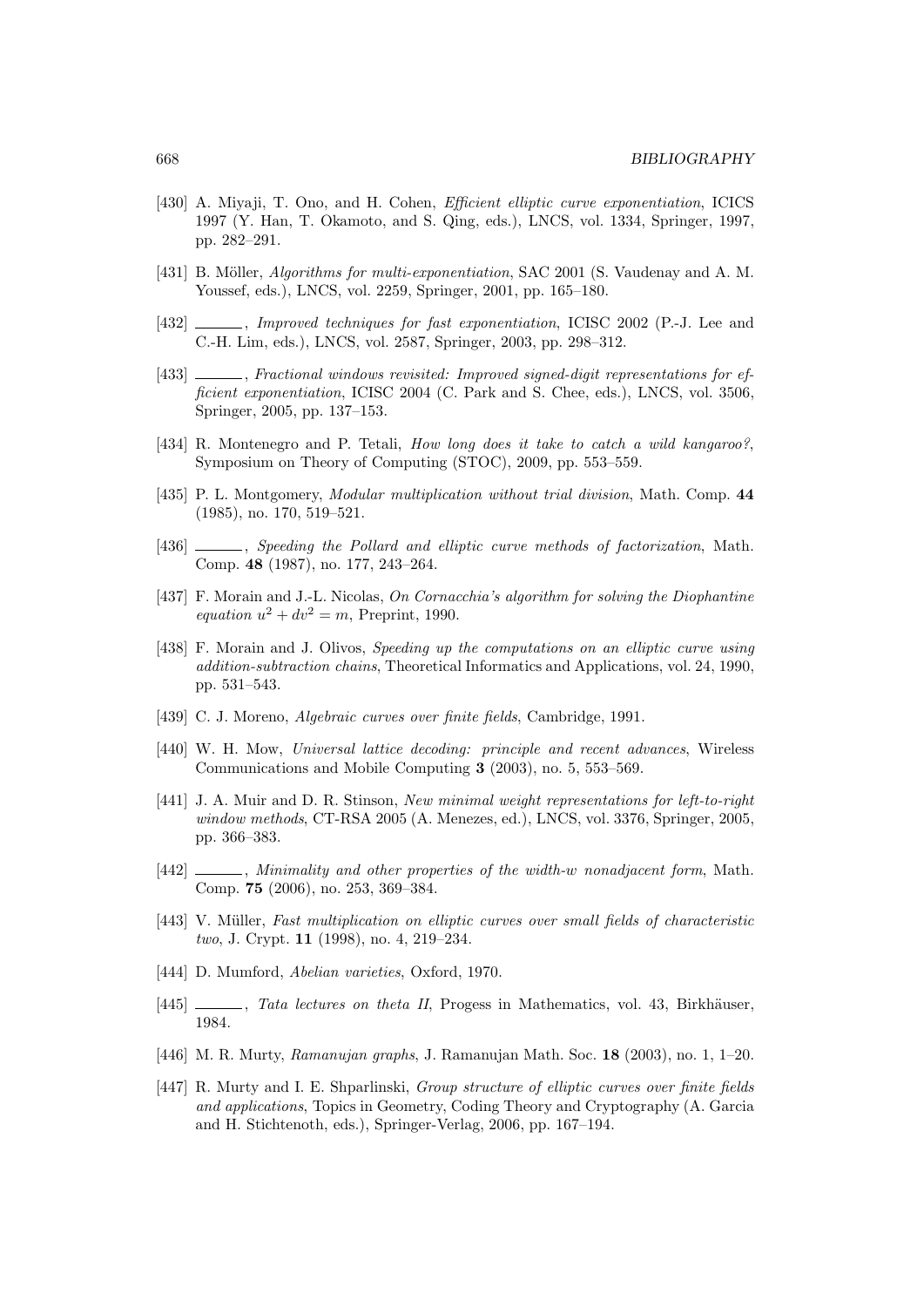- [448] A. Muzereau, N. P. Smart, and F. Vercauteren, The equivalence between the DHP and DLP for elliptic curves used in practical applications, LMS J. Comput. Math. 7 (2004), 50–72.
- [449] D. Naccache, D. M'Raïhi, S. Vaudenay, and D. Raphaeli, Can D.S.A. be improved? Complexity trade-offs with the digital signature standard, EUROCRYPT 1994 (A. De Santis, ed.), LNCS, vol. 950, Springer, 1995, pp. 77–85.
- [450] D. Naccache and I. E. Shparlinski, Divisibility, smoothness and cryptographic applications, Algebraic Aspects of Digital Communications (T. Shaska and E. Hasimaj, eds.), NATO Science for Peace and Security Series, vol. 24, IOS Press, 2009, pp. 115–173.
- [451] N.Courtois, M. Finiasz, and N. Sendrier, *How to achieve a McEliece-based digital* signature scheme, ASIACRYPT 2001 (C. Boyd, ed.), LNCS, vol. 2248, Springer, 2001, pp. 157–174.
- [452] V. I. Nechaev, Complexity of a determinate algorithm for the discrete logarithm, Mathematical Notes 55 (1994), no. 2, 165–172.
- [453] G. Neven, N. P. Smart, and B. Warinschi, Hash function requirements for Schnorr signatures, J. Math. Crypt. 3 (2009), no. 1, 69–87.
- [454] P. Nguyen and D. Stehlé, Floating-point LLL revisited, EUROCRYPT 2005 (R. Cramer, ed.), LNCS, vol. 3494, Springer, 2005, pp. 215–233.
- [455]  $\_\_\_\_\_\_\_\_\_\_\_\_\_\_\_\_\_\_\_\_\.\_$  Low-dimensional lattice basis reduction revisited, ACM Transactions on Algorithms 5 (2009), no. 4:46, 1–48.
- [456] P. Q. Nguyen, Public key cryptanalysis, Recent Trends in Cryptography (I. Luengo, ed.), AMS, 2009, pp. 67–119.
- [457] P. Q. Nguyen and O. Regev, Learning a parallelepiped: Cryptanalysis of GGH and NTRU signatures, EUROCRYPT 2006 (S. Vaudenay, ed.), LNCS, vol. 4004, Springer, 2006, pp. 271–288.
- [458] , Learning a parallelepiped: Cryptanalysis of GGH and NTRU signatures, J. Crypt. 22 (2009), no. 2, 139–160.
- [459] P. Q. Nguyen and I. E. Shparlinski, *The insecurity of the digital signature algorithm* with partially known nonces, J. Crypt.  $15$  (2002), no. 3, 151–176.
- [460]  $\ldots$ , The insecurity of the elliptic curve digital signature algorithm with partially known nonces, Des. Codes Crypt. 30 (2003), no. 2, 201–217.
- [461] P. Q. Nguyen and D. Stehlé, Low-dimensional lattice basis reduction revisited, ANTS VI (D. A. Buell, ed.), LNCS, vol. 3076, Springer, 2004, pp. 338–357.
- [462] P. Q. Nguyen and J. Stern, Lattice reduction in cryptology: An update, ANTS IV (W. Bosma, ed.), LNCS, vol. 1838, Springer, 2000, pp. 85–112.
- [463]  $\_\_\_\_\_\$ , The two faces of lattices in cryptology, Cryptography and Lattices (CaLC) (J. H. Silverman, ed.), LNCS, vol. 2146, Springer, 2001, pp. 146–180.
- [464] P. Q. Nguyen and B. Vallée, The LLL algorithm: Survey and applications, Information Security and Cryptography, Springer, 2010.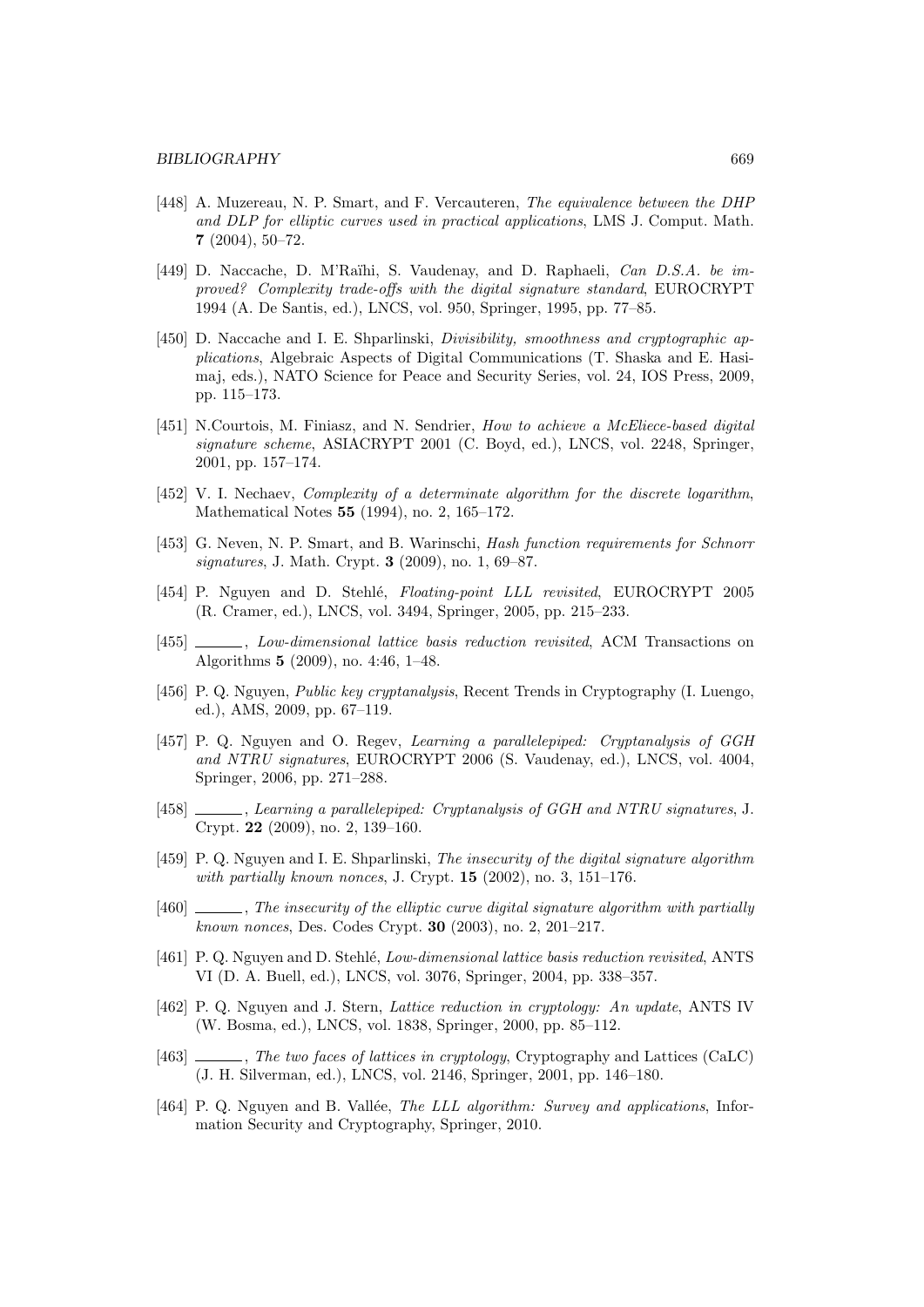- [465] P. Q. Nguyen and T. Vidick, Sieve algorithms for the shortest vector problem are practical, J. Math. Crypt. 2 (2008), no. 2, 181–207.
- [466] H. Niederreiter, A new efficient factorization algorithm for polynomials over small finite fields, Applicable Algebra in Engineering, Communication and Computing 4 (1993), no. 2, 81–87.
- [467] G. Nivasch, *Cycle detection using a stack*, Inf. Process. Lett. **90** (2004), no. 3, 135–140.
- [468] I. Niven, H. S. Zuckerman, and H. L. Montgomery, An introduction to the theory of numbers, 5th ed., Wiley, 1991.
- [469] A. M. Odlyzko, Discrete logarithms in finite fields and their cryptographic significance, EUROCRYPT 1984 (T. Beth, N. Cot, and I. Ingemarsson, eds.), LNCS, vol. 209, Springer, 1985, pp. 224–314.
- [470]  $\ldots$ , The rise and fall of knapsack cryptosystems, Cryptology and Computational Number Theory (C. Pomerance, ed.), Proc. Symp. Appl. Math., vol. 42, Am. Math. Soc., 1990, pp. 75–88.
- [471] T. Okamoto and S. Uchiyama, A new public-key cryptosystem as secure as factoring, EUROCRYPT 1998 (K. Nyberg, ed.), LNCS, vol. 1403, Springer, 1998, pp. 308–318.
- [472] P. C. van Oorschot and M. J. Wiener, On Diffie-Hellman key agreement with short exponents, EUROCRYPT 1996 (U. M. Maurer, ed.), LNCS, vol. 1070, Springer, 1996, pp. 332–343.
- [473]  $\_\_\_\_\_\$  Parallel collision search with cryptanalytic applications, J. Crypt. 12 (1999), no. 1, 1–28.
- [474] P. Paillier, Public-key cryptosystems based on composite degree residuosity classes, EUROCRYPT 1999 (J. Stern, ed.), LNCS, vol. 1592, Springer, 1999, pp. 223–238.
- [475]  $\qquad \qquad$ , Impossibility proofs for RSA signatures in the standard model, CT-RSA 2007 (M. Abe, ed.), LNCS, vol. 4377, Springer, 2007, pp. 31–48.
- [476] P. Paillier and D. Vergnaud, *Discrete-log-based signatures may not be equivalent to* discrete log, ASIACRYPT 2005 (B. K. Roy, ed.), LNCS, vol. 3788, Springer, 2005, pp. 1–20.
- [477] P. Paillier and J. L. Villar, Trading one-wayness against chosen-ciphertext security in factoring-based encryption, ASIACRYPT 2006 (X. Lai and K. Chen, eds.), LNCS, vol. 4284, Springer, 2006, pp. 252–266.
- [478] S. Patel and G. S. Sundaram, An efficient discrete log pseudo random generator, CRYPTO 1998 (H. Krawczyk, ed.), LNCS, vol. 1462, Springer, 1998, pp. 304–317.
- [479] S. Paulus and H.-G. Rück, Real and imaginary quadratic representations of hyperelliptic function fields, Math. Comp. 68 (1999), no. 227, 1233–1241.
- [480] R. Peralta, Simultaneous security of bits in the discrete log, EUROCRYPT 1985 (F. Pichler, ed.), LNCS, vol. 219, Springer, 1986, pp. 62–72.
- [481] A. K. Pizer, Ramanujan graphs, Computational Perspectives on Number Theory (D. A. Buell and J. T. Teitelbaum, eds.), Studies in Advanced Mathematics, vol. 7, AMS, 1998, pp. 159–178.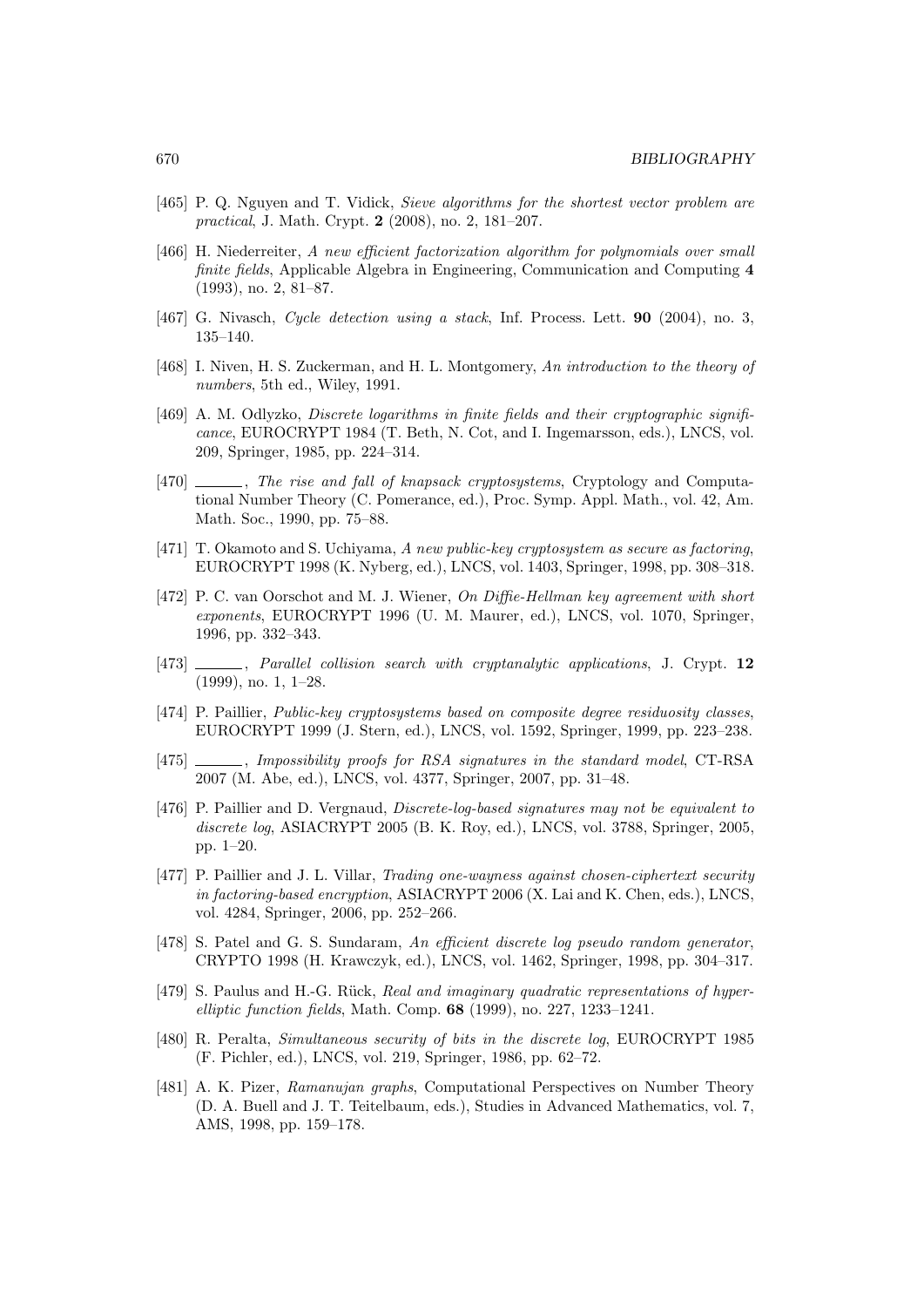- [482] S. Pohlig and M. Hellman, An improved algorithm for computing logarithms over  $GF(p)$  and its cryptographic significance, IEEE Trans. Inf. Theory 24 (1978), 106– 110.
- [483] D. Pointcheval and J. Stern, *Security arguments for digital signatures and blind* signatures, J. Crypt. 13 (2000), no. 3, 361–396.
- [484] D. Pointcheval and S. Vaudenay, On provable security for digital signature algorithms, Technical report LIENS  $96-17$ , Ecole Normale Supérieure, 1996.
- [485] J. M. Pollard, Theorems on factorisation and primality testing, Proc. Camb. Phil. Soc. 76 (1974), 521–528.
- [486] , A Monte Carlo method for factorization, BIT 15 (1975), 331–334.
- [487]  $\ldots$ , Monte Carlo methods for index computation (mod p), Math. Comp. 32 (1978), no. 143, 918–924.
- [488] , Kangaroos, Monopoly and discrete logarithms, J. Crypt. 13 (2000), no. 4, 437–447.
- [489] C. Pomerance, A tale of two sieves, Notices of the Amer. Math. Soc. 43 (1996), 1473–1485.
- [490] V. R. Pratt, Every prime has a succinct certificate, SIAM J. Comput. 4 (1974), no. 3, 214–220.
- [491] X. Pujol and D. Stehlé, Rigorous and efficient short lattice vectors enumeration, ASIACRYPT 2008 (J. Pieprzyk, ed.), LNCS, vol. 5350, Springer, 2008, pp. 390– 405.
- [492] G. Qiao and K.-Y. Lam, *RSA signature algorithm for microcontroller implemen*tation, CARDIS 1998 (J.-J. Quisquater and B. Schneier, eds.), LNCS, vol. 1820, Springer, 2000, pp. 353–356.
- [493] J. J. Quisquater and C. Couvreur, Fast decipherment algorithm for RSA public-key cryptosystem, Electronics Letters (1982), no. 21, 905–907.
- [494] M.O. Rabin, Digitalized signatures and public-key functions as intractable as factorization, Tech. Report MIT/LCS/TR-212, MIT Laboratory for Computer Science, 1979.
- [495] J.-F. Raymond and A. Stiglic, Security issues in the Diffie-Hellman key agreement protocol, Preprint, 2000.
- [496] O. Regev, The learning with errors problem (Invited survey), 25th Annual IEEE Conference on Computational Complexity, IEEE, 2010, pp. 191–204.
- [497] M. Reid, Undergraduate algebraic geometry, Cambridge, 1988.
- [498] , Graded rings and varieties in weighted projective space, Chapter of unfinished book, 2002.
- [499] G. Reitwiesner, Binary arithmetic, Advances in Computers 1 (1960), 231–308.
- [500] P. Rogaway, Formalizing human ignorance, VIETCRYPT 2006 (P. Q. Nguyen, ed.), LNCS, vol. 4341, Springer, 2006, pp. 211–228.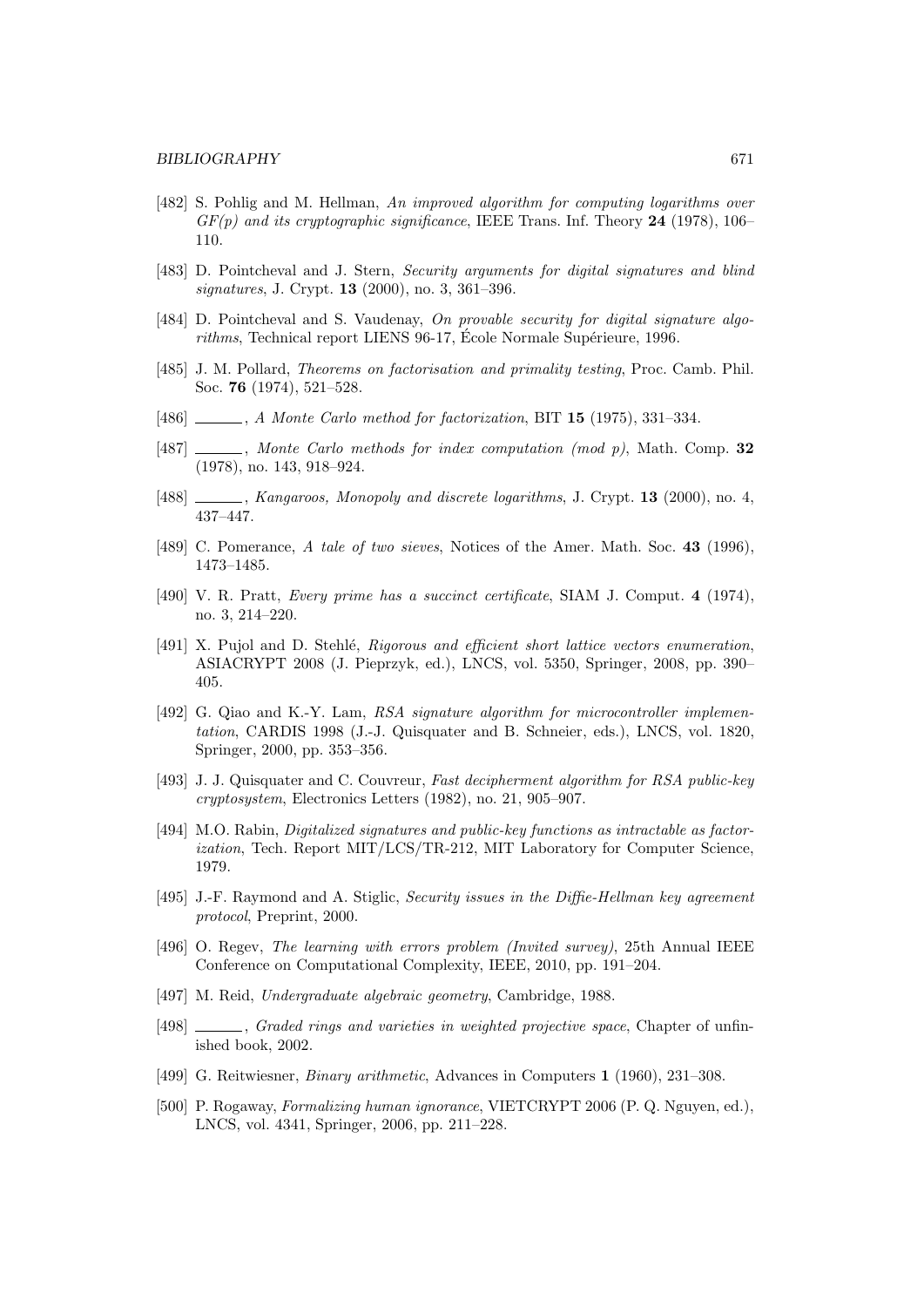- [501] P. Roquette, Abschätzung der Automorphismenanzahl von Funktionenkörpern bei Primzahlcharakteristik, Math. Zeit. 117 (1970), 157–163.
- [502] S. Ross, A first course in probability (6th ed.), Prentice Hall, 2001.
- [503] K. Rubin and A. Silverberg, *Torus-based cruptography*, CRYPTO 2003 (D. Boneh, ed.), LNCS, vol. 2729, Springer, 2003, pp. 349–365.
- [504] , Compression in finite fields and torus-based cryptography, SIAM J. Comput. 37 (2008), no. 5, 1401–1428.
- [505] H.-G. Rück, A note on elliptic curves over finite fields, Math. Comp. 49 (1987), no. 179, 301–304.
- [506]  $\ldots$ , On the discrete logarithm in the divisor class group of curves, Math. Comp. 68 (1999), no. 226, 805–806.
- [507] A. Rupp, G. Leander, E. Bangerter, A. W. Dent, and A.-R. Sadeghi, Sufficient conditions for intractability over black-box groups: Generic lower bounds for generalized DL and DH problems, ASIACRYPT 2008 (J. Pieprzyk, ed.), LNCS, vol. 5350, Springer, 2008, pp. 489–505.
- [508] A.-R. Sadeghi and M. Steiner, Assumptions related to discrete logarithms: Why subtleties make a real difference, EUROCRYPT 2001 (B. Pfitzmann, ed.), LNCS, vol. 2045, Springer, 2001, pp. 244–261.
- [509] R. Sakai, K. Ohgishi, and M. Kasahara, Cryptosystems based on pairing, Symposium on Cryptography and Information Security (SCIS), Okinawa, Japan, 2000.
- [510] A. Sárközy and C. L. Stewart, On pseudorandomness in families of sequences derived from the Legendre symbol, Periodica Math. Hung. 54 (2007), no. 2, 163–173.
- [511] T. Satoh, *On generalization of Cheon's algorithm*, Cryptology ePrint Archive, Report 2009/058, 2009.
- [512] T. Satoh and K. Araki, Fermat quotients and the polynomial time discrete log algorithm for anomalous elliptic curves, Comment. Math. Univ. St. Paul. 47 (1998), no. 1, 81–92.
- [513] J. Sattler and C.-P. Schnorr, Generating random walks in groups, Ann. Univ. Sci. Budapest. Sect. Comput. 6 (1985), 65–79.
- [514] A. Schinzel and M. Skalba, On equations  $y^2 = x^n + k$  in a finite field, Bull. Polish Acad. Sci. Math. 52 (2004), no. 3, 223–226.
- [515] O. Schirokauer, Using number fields to compute logarithms in finite fields, Math. Comp. 69 (2000), no. 231, 1267–1283.
- [516] , The special function field sieve, SIAM J. Discrete Math 16 (2002), no. 1, 81–98.
- [517]  $\ldots$ , The impact of the number field sieve on the discrete logarithm problem in finite fields, Algorithmic Number Theory (J. Buhler and P. Stevenhagen, eds.), MSRI publications, vol. 44, Cambridge, 2008, pp. 397–420.
- [518] , The number field sieve for integers of low weight, Math. Comp. **79** (2010), no. 269, 583–602.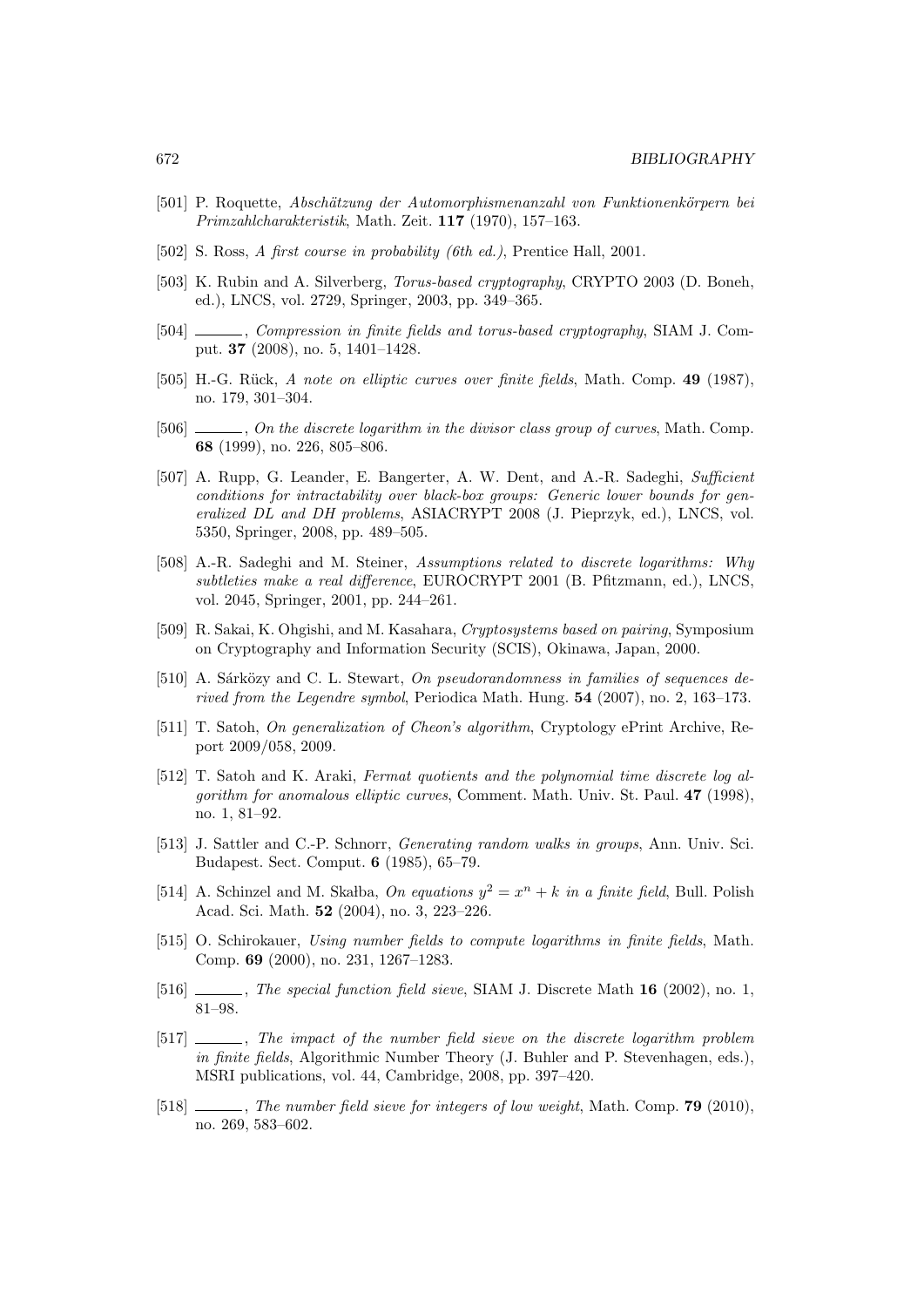- [519] O. Schirokauer, D. Weber, and T. F. Denny, Discrete logarithms: The effectiveness of the index calculus method, ANTS II (H. Cohen, ed.), LNCS, vol. 1122, Springer, 1996, pp. 337–361.
- [520] K. Schmidt-Samoa, O. Semay, and T. Takagi, Analysis of fractional window recoding methods and their application to elliptic curve cryptosystems, IEEE Trans. Computers 55 (2006), no. 1, 48–57.
- [521] C.-P. Schnorr, A hierarchy of polynomial time lattice basis reduction algorithms, Theor. Comput. Sci. 53 (1987), 201–224.
- [522]  $\_\_\_\_\$ , Efficient identification and signatures for smart cards, CRYPTO 1989 (G. Brassard, ed.), LNCS, vol. 435, Springer, 1990, pp. 239–252.
- [523]  $\qquad \qquad$ , *Efficient signature generation by smart cards*, J. Crypt. 4 (1991), no. 3, 161–174.
- [524]  $\qquad \qquad$ , Security of almost all discrete log bits, Electronic Colloquium on Computational Complexity (ECCC) 5 (1998), no. 33, 1–13.
- [525]  $\ldots$ , Progress on LLL and lattice reduction. The LLL Algorithm (P. Q. Nguyen and B. Vallée, eds.), Springer, 2010, pp. 145–178.
- [526] C.-P. Schnorr and M. Euchner, Lattice basis reduction: Improved practical algorithms and solving subset sum problems, Math. Program. 66 (1994), 181–199.
- [527] C.-P. Schnorr and H. W. Lenstra Jr., A Monte Carlo factoring algorithm with linear storage, Math. Comp. 43 (1984), no. 167, 289–311.
- [528] R. Schoof, Elliptic curves over finite fields and the computation of square roots (mod ) p, Math. Comp. 44 (1985), no. 170, 483–494.
- [529] , Nonsingular plane cubic curves over finite fields, J. Combin. Theory Ser. A 46 (1987), 183–211.
- [530] , Counting points on elliptic curves over finite fields, J. Théor. Nombres Bordeaux 7 (1995), 219–254.
- [531] A. Schrijver, *Theory of linear and integer programming*, Wiley, 1986.
- [532] R. Schroeppel, H. K. Orman, S. W. O'Malley, and O. Spatscheck, Fast key exchange with elliptic curve systems, CRYPTO 1995 (D. Coppersmith, ed.), LNCS, vol. 963, Springer, 1995, pp. 43–56.
- [533] E. Schulte-Geers, Collision search in a random mapping: Some asymptotic results, Presentation at ECC 2000, Essen, Germany, 2000.
- [534] M. Scott, Faster pairings using an elliptic curve with an efficient endomorphism, INDOCRYPT 2005 (S. Maitra, C. E. V. Madhavan, and R. Venkatesan, eds.), LNCS, vol. 3797, Springer, 2005, pp. 258–269.
- [535] R. Sedgewick, T. G. Szymanski, and A. C.-C. Yao, The complexity of finding cycles in periodic functions, SIAM J. Comput. 11 (1982), no. 2, 376–390.
- [536] B. I. Selivanov, On waiting time in the scheme of random allocation of coloured particles, Discrete Math. Appl. 5 (1995), no. 1, 73–82.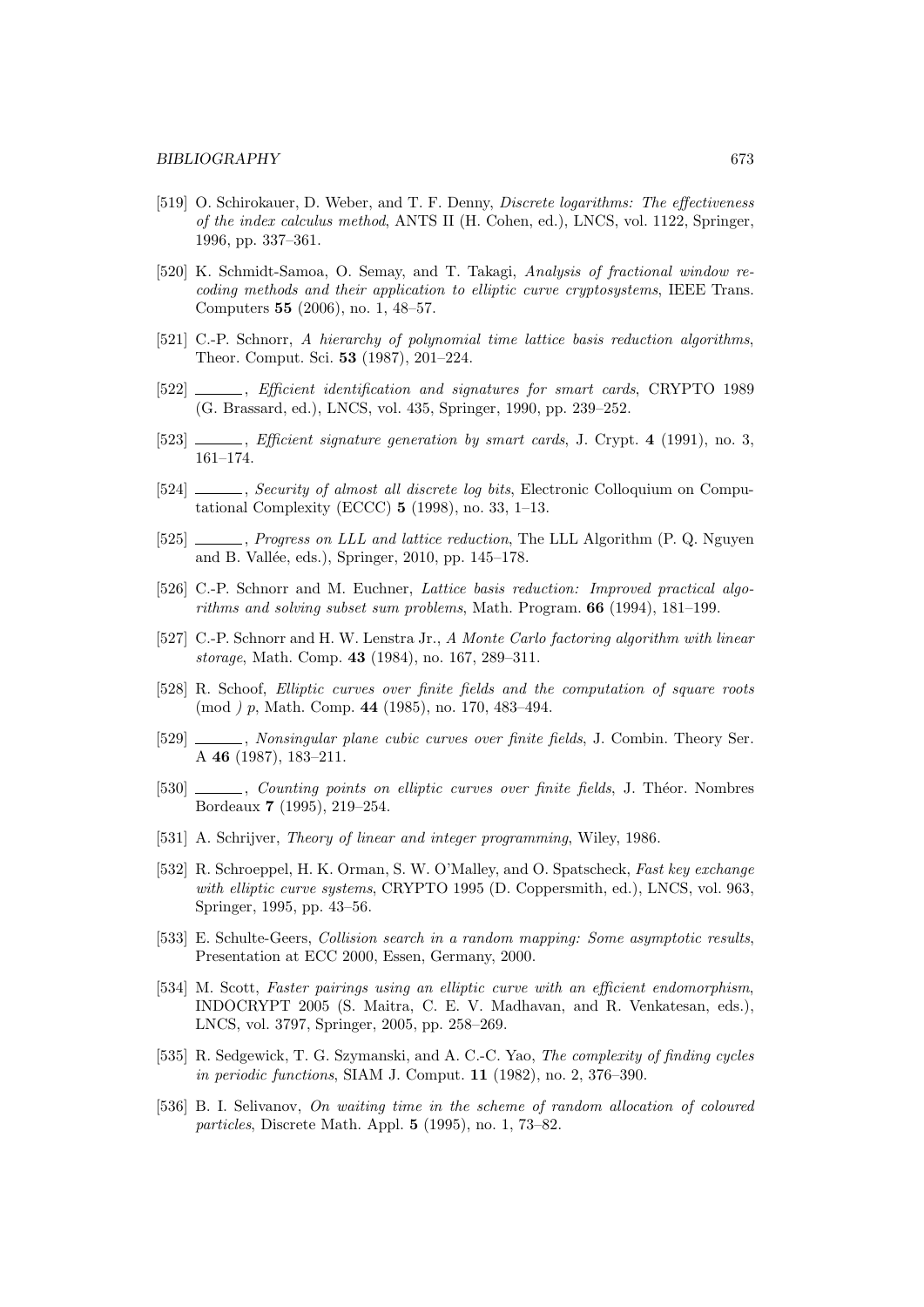- [537] I. A. Semaev, Evaluation of discrete logarithms in a group of p-torsion points of an elliptic curve in characteristic p, Math. Comp.  $67$  (1998), no. 221, 353-356.
- [538]  $\qquad \qquad$ , A 3-dimensional lattice reduction algorithm, Cryptography and Lattices (CaLC) (J. H. Silverman, ed.), LNCS, vol. 2146, Springer, 2001, pp. 181–193.
- [539]  $\_\_\_\_\_\_\$  Summation polynomials and the discrete logarithm problem on elliptic curves, Cryptology ePrint Archive, Report 2004/031, 2004.
- [540] G. Seroussi, Compact representation of elliptic curve points over  $F_{2^n}$ , Hewlett-Packard Labs technical report HPL-98-94, 1998.
- [541] J.-P. Serre, Sur la topologie des variétés algébriques en charactéristique p, Symp. Int. Top. Alg., Mexico, 1958, pp. 24–53.
- [542] , *Local fields*, GTM, vol. 67, Springer, 1979.
- [543] I. R. Shafarevich, Basic algebraic geometry, 2nd ed., Springer, 1995.
- [544] J. O. Shallit, A primer on balanced binary representations, Preprint, 1992.
- [545] A. Shallue and C. E. van de Woestijne, Construction of rational points on elliptic curves over finite fields, ANTS VII (F. Hess, S. Pauli, and M. E. Pohst, eds.), LNCS, vol. 4076, Springer, 2006, pp. 510–524.
- [546] A. Shamir, A polynomial-time algorithm for breaking the basic Merkle-Hellman cryptosystem, IEEE Trans. Inf. Theory 30 (1984), no. 5, 699–704.
- [547]  $\Box$ , Identity based cryptosystems and signature schemes, CRYTO 1984 (G. R. Blakley and D. Chaum, eds.), LNCS, vol. 196, Springer, 1985, pp. 47–53.
- [548] , RSA for paranoids, Cryptobytes 1 (1995), no. 3, 1–4.
- [549] D. Shanks, *Five number-theoretic algorithms*, Proceedings of the Second Manitoba Conference on Numerical Mathematics, Congressus Numerantium, No. VII, Utilitas Math., Winnipeg, Man., 1973, pp. 51–70.
- [550] T. Shioda, On the graded ring of invariants of binary octavics, Am. J. Math. 89 (1967), no. 4, 1022–1046.
- [551] M. Shirase, D.-G. Han, Y. Hibino, H.-W. Kim, and T. Takagi, *Compressed XTR*, ACNS 2007 (J. Katz and M. Yung, eds.), LNCS, vol. 4521, Springer, 2007, pp. 420– 431.
- [552] Z. Shmuely, Composite Diffie-Hellman public-key generating systems are hard to break, Technical report No. 356, Computer Science Department, Technion, 1985.
- [553] V. Shoup, Lower bounds for discrete logarithms and related problems, EUROCRYPT 1997 (W. Fumy, ed.), LNCS, vol. 1233, Springer, 1997, pp. 256–266.
- [554] , On formal models for secure key exchange (version 4), November 15, 1999, Tech. report, IBM, 1999, Revision of Report RZ 3120.
- [555] , OAEP reconsidered, CRYPTO 2001 (J. Kilian, ed.), LNCS, vol. 2139, Springer, 2001, pp. 239–259.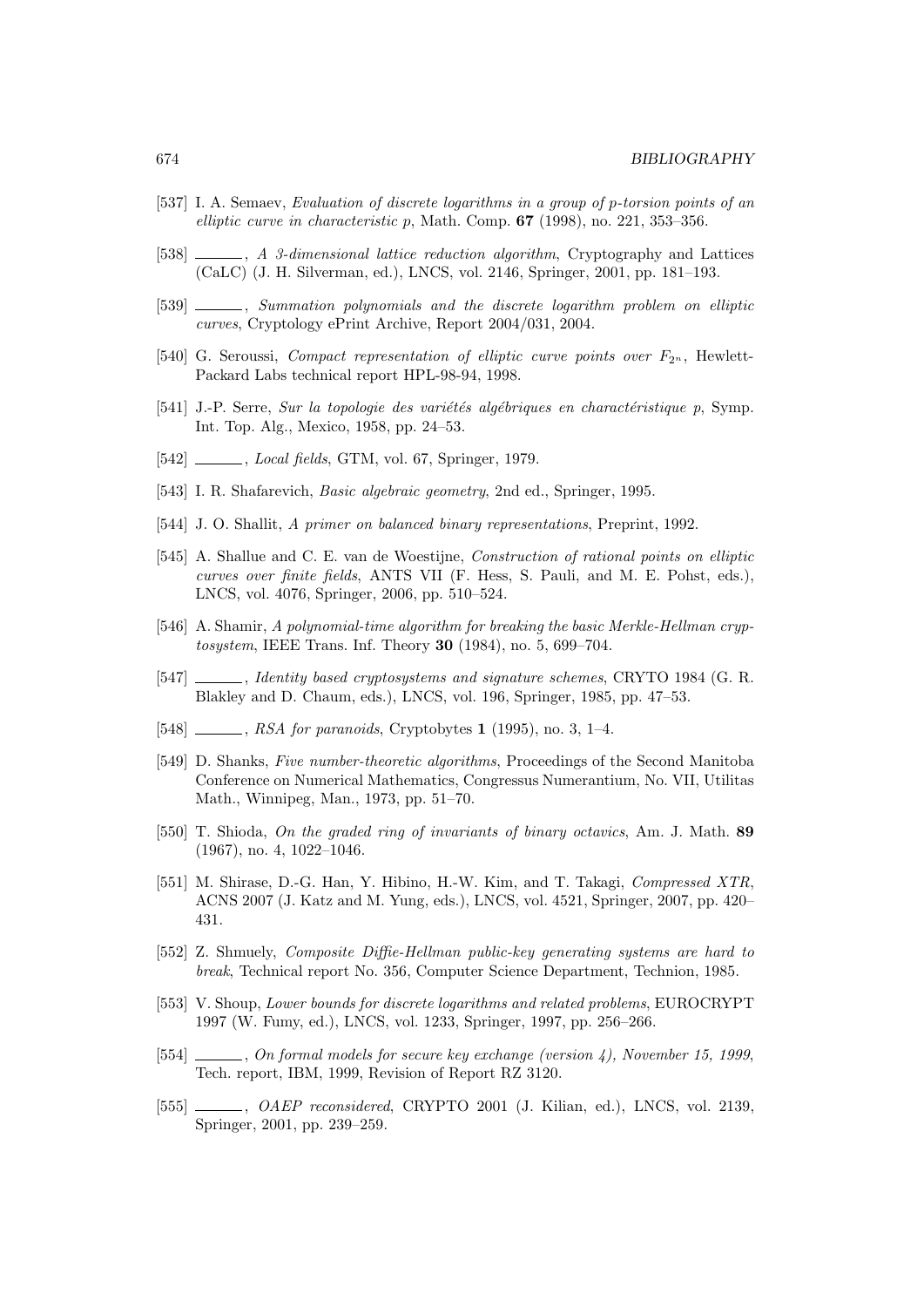- [556]  $\_\_\_\_\$ , A computational introduction to number theory and algebra, Cambridge, 2005.
- [557] I. E. Shparlinski, Computing Jacobi symbols modulo sparse integers and polynomials and some applications, J. Algorithms 36 (2000), 241–252.
- [558] , Cryptographic applications of analytic number theory, Birkhauser, 2003.
- [559]  $\qquad \qquad$ , Playing "hide-and-seek" with numbers: The hidden number problem, lattices and exponential sums, Public-Key Cryptography (P. Garrett and D. Lieman, eds.), Proceedings of Symposia in Applied Mathematics, vol. 62, AMS, 2005, pp. 153–177.
- [560] I. E. Shparlinski and A. Winterhof, A nonuniform algorithm for the hidden number problem in subgroups, PKC 2004 (F. Bao, R. H. Deng, and J. Zhou, eds.), LNCS, vol. 2947, Springer, 2004, pp. 416–424.
- [561]  $\qquad \qquad$ , A hidden number problem in small subgroups, Math. Comp. **74** (2005), no. 252, 2073–2080.
- [562] A. Sidorenko, Design and analysis of provably secure pseudorandom generators, Ph.D. thesis, Eindhoven, 2007.
- [563] C. L. Siegel, Lectures on the geometry of numbers, Springer, 1989.
- [564] J. H. Silverman, *The arithmetic of elliptic curves*, GTM, vol. 106, Springer, 1986.
- [565]  $\qquad \qquad$ , Advanced topics in the arithmetic of elliptic curves, GTM, vol. 151, Springer, 1994.
- [566] J. H. Silverman and J. Suzuki, Elliptic curve discrete logarithms and the index calculus, ASIACRYPT 1998 (K. Ohta and D. Pei, eds.), LNCS, vol. 1514, Springer, 1998, pp. 110–125.
- [567] J. H. Silverman and J. Tate, Rational points on elliptic curves, Springer, 1994.
- [568] M. Sipser, Introduction to the theory of computation, Course Technology, 2005.
- [569] M. Skalba, *Points on elliptic curves over finite fields*, Acta Arith.  $117$  (2005), no. 3, 293–301.
- [570] N. P. Smart, The discrete logarithm problem on elliptic curves of trace one, J. Cryptology 12 (1999), no. 3, 193–196.
- [571]  $\quad$ , Elliptic curve cryptosystems over small fields of odd characteristic, J. Crypt. 12 (1999), no. 2, 141–151.
- [572] , Cryptography: An introduction, McGraw-Hill, 2004.
- [573] B. A. Smith, Isogenies and the discrete logarithm problem in Jacobians of genus 3 hyperelliptic curves, J. Crypt. 22 (2009), no. 4, 505–529.
- [574] P. J. Smith and M. J. J. Lennon, LUC: A new public key system, International Conference on Information Security (E. Graham Dougall, ed.), IFIP Transactions, vol. A-37, North-Holland, 1993, pp. 103–117.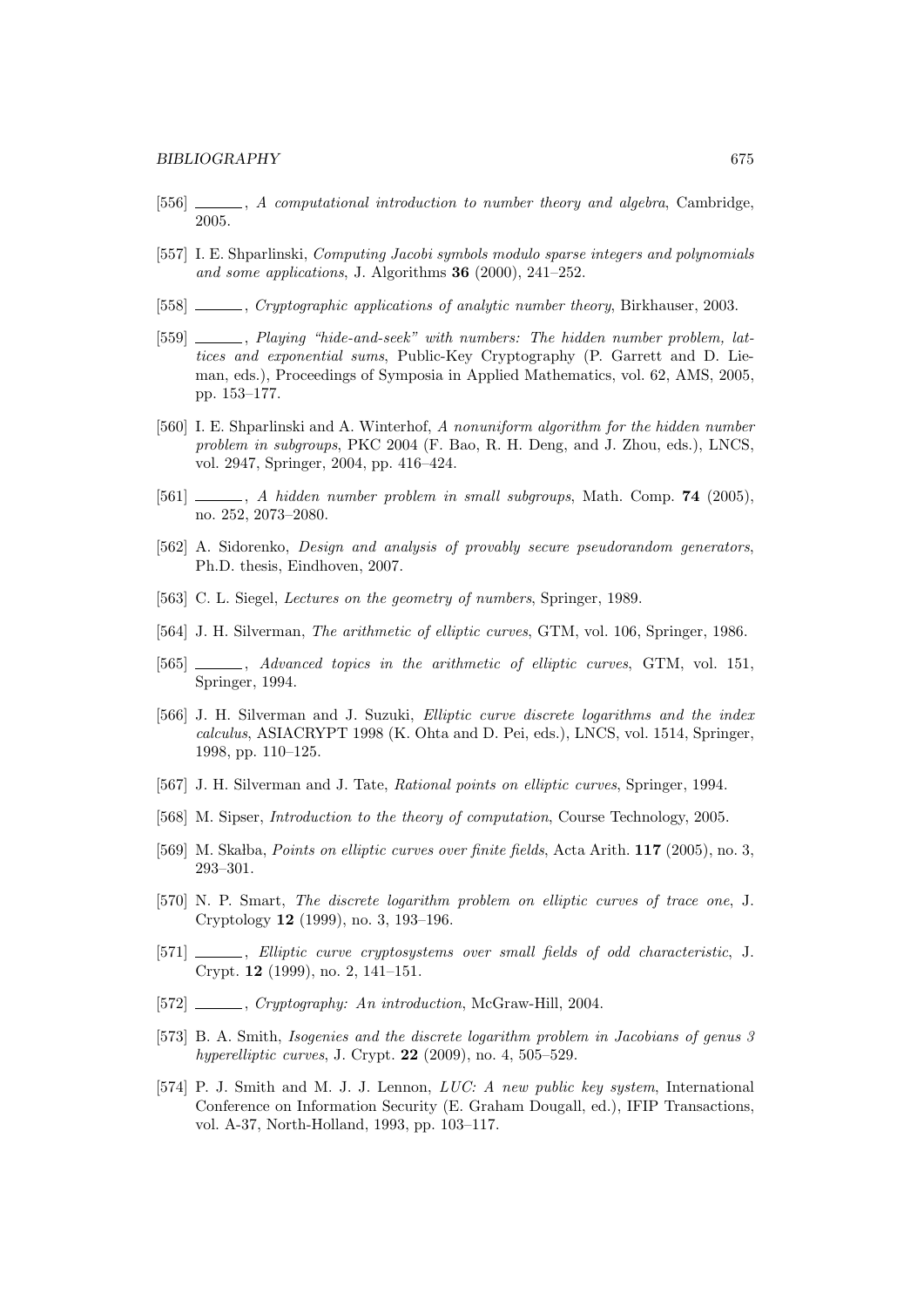- [575] P. J. Smith and C. Skinner, A public-key cryptosystem and a digital signature system based on the Lucas function analogue to discrete logarithms, ASIACRYPT 1994 (J. Pieprzyk and R. Safavi-Naini, eds.), LNCS, vol. 917, Springer, 1994, pp. 357– 364.
- [576] J. A. Solinas, *Efficient arithmetic on Koblitz curves*, Des. Codes Crypt. **19** (2000), 195–249.
- [577]  $\_\_\_\_\_\_\_\_\_\_\_\_\_\_\_\_\_\_\_\_\_\.\_$  Low-weight binary representations for pairs of integers, Technical Report CORR 2001-41, 2001.
- [578] M. Stam, On Montgomery-like representations of elliptic curves over  $GF(2^k)$ . PKC 2003 (Y. G. Desmedt, ed.), LNCS, vol. 2567, Springer, 2003, pp. 240–253.
- [579] , Speeding up subgroup cryptosystems, Ph.D. thesis, Eindhoven, 2003.
- [580] M. Stam and A. K. Lenstra, Speeding up XTR, ASIACRYPT 2001 (C. Boyd, ed.), LNCS, vol. 2248, Springer, 2001, pp. 125–143.
- [581] H. M. Stark, Class-numbers of complex quadratic fields, Modular Functions of One Variable I (W. Kuyk, ed.), LNM, vol. 320, Springer, 1972, pp. 153–174.
- [582] D. Stehlé, Floating point LLL: Theoretical and practical aspects, The LLL Algorithm (P. Q. Nguyen and B. Vall´ee, eds.), Springer, 2010, pp. 179–213.
- [583] D. Stehlé and P. Zimmermann, A binary recursive GCD algorithm, ANTS VI (D. A. Buell, ed.), LNCS, vol. 3076, Springer, 2004, pp. 411–425.
- [584] P. Stevenhagen, The number field sieve, Algorithmic number theory (J. Buhler and P. Stevenhagen, eds.), MSRI publications, Cambridge, 2008, pp. 83–99.
- [585] I. Stewart, *Galois theory*, 3rd ed., Chapman & Hall, 2003.
- [586] I. Stewart and D. Tall, Algebraic number theory and Fermat's last theorem, 3rd ed., AK Peters, 2002.
- [587] H. Stichtenoth, Uber die Automorphismengruppe eines algebraischen Funktio- ¨ nenkörpers von Primzahlcharakteristik. II. Ein Abschätzung der Ordnung der Automorphismengruppe, Arch. Math. 24 (1973), 527–544.
- [588] , Die Hasse-Witt Invariante eines Kongruenzfunktionenkörpers, Arch. Math. 33 (1979), 357–360.
- [589]  $\_\_\_\_\$ n, Algebraic function fields and codes, Springer, 1993.
- [590] H. Stichtenoth and C. Xing, On the structure of the divisor class group of a class of curves over finite fields, Arch. Math, 65 (1995), 141–150.
- [591] D. R. Stinson, Some baby-step giant-step algorithms for the low Hamming weight discrete logarithm problem, Math. Comp. 71 (2001), no. 237, 379-391.
- [592] , Cryptography: Theory and practice, 3rd ed., Chapman & Hall/CRC, 2005.
- [593] A. Storjohann and G. Labahn, Asymptotically fast computation of Hermite normal forms of integer matrices, ISSAC 1996, ACM Press, 1996, pp. 259–266.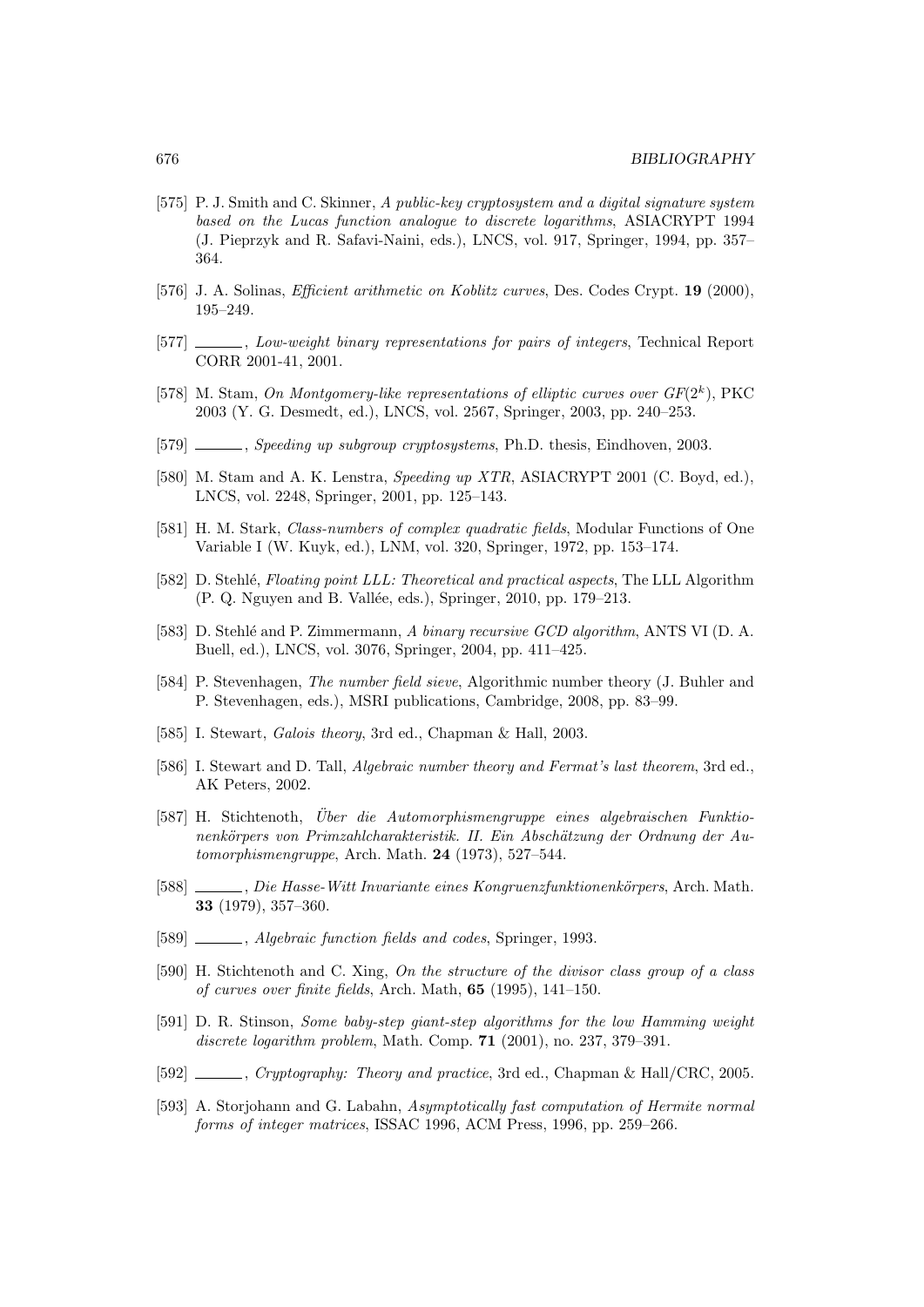- [594] E. G. Straus, Addition chains of vectors, American Mathematical Monthly 71 (1964), no. 7, 806–808.
- [595] A. H. Suk, Cryptanalysis of RSA with lattice attacks, MSc thesis, University of Illinois at Urbana-Champaign, 2003.
- [596] A. V. Sutherland, Order computations in generic groups, Ph.D. thesis, MIT, 2007.
- [597] Computing Hilbert class polynomials with the Chinese remainder theorem, Math. Comp. 80 (2011), no. 273, 501–538.
- [598] , Structure computation and discrete logarithms in finite abelian p-groups, Math. Comp. 80 (2011), no. 273, 477–500.
- [599] T. Takagi, Fast RSA-type cryptosystem modulo  $p^k q$ , CRYPTO 1998 (H. Krawczyk, ed.), LNCS, vol. 1462, Springer, 1998, pp. 318–326.
- [600] J. Talbot and D. Welsh, Complexity and cryptography: An introduction, Cambridge, 2006.
- [601] J. Tate, Endomorphisms of abelian varieties over finite fields, Invent. Math. 2 (1966), 134–144.
- [602]  $\ldots$ , Classes d'isogénie des variétés abéliennes sur un corps fini (d'après T. Honda), Séminarie Bourbaki 1968/69, LNM, vol. 179, Springer, 1971, pp. 95–109.
- [603] E. Teske, A space efficient algorithm for group structure computation, Math. Comp. 67 (1998), no. 224, 1637–1663.
- [604] , Speeding up Pollard's rho method for computing discrete logarithms, ANTS III (J. P. Buhler, ed.), LNCS, vol. 1423, Springer, 1998, pp. 541–554.
- $[605]$  , On random walks for Pollard's rho method, Math. Comp. 70 (2001), no. 234, 809–825.
- [606] , Computing discrete logarithms with the parallelized kangaroo method, Discrete Applied Mathematics 130 (2003), 61–82.
- [607] N. Thériault, Index calculus attack for hyperelliptic curves of small genus, ASI-ACRYPT 2003 (C.-S. Laih, ed.), LNCS, vol. 2894, Springer, 2003, pp. 75–92.
- [608] E. Thom´e, Algorithmes de calcul de logarithmes discrets dans les corps finis, Ph.D. thesis, L'Ecole Polytechnique, 2003. ´
- [609] W. Trappe and L. C. Washington, Introduction to cryptography with coding theory, 2nd ed., Pearson, 2005.
- [610] M. A. Tsfasman, Group of points of an elliptic curve over a finite field, Theory of numbers and its applications,. Tbilisi, 1985, pp. 286–287.
- [611] J. W. M. Turk, Fast arithmetic operations on numbers and polynomials, Computational methods in number theory, Part 1 (H. W. Lenstra Jr. and R. Tijdeman, eds.), Mathematical Centre Tracts 154, Amsterdam, 1984.
- [612] M. Ulas, Rational points on certain hyperelliptic curves over finite fields, Bull. Pol. Acad. Sci. Math. 55 (2007), no. 2, 97–104.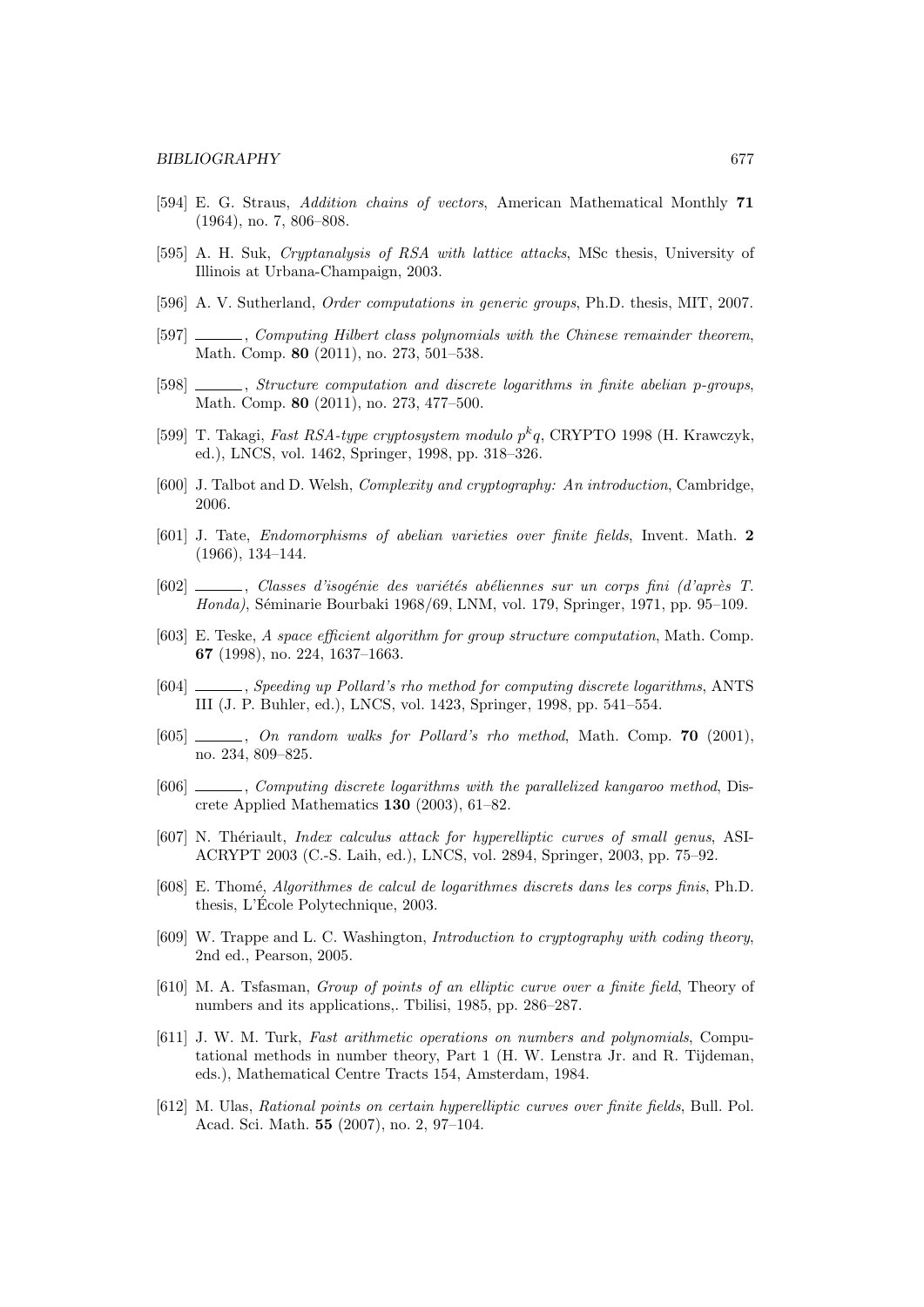- [613] B. Vallée, Une approche géométrique de la réduction de réseaux en petite dimension, Ph.D. thesis, Université de Caen, 1986.
- [614] , Gauss' algorithm revisited, J. Algorithms 12 (1991), no. 4, 556–572.
- [615] S. Vaudenay, Hidden collisions on DSS, CRYPTO 1996 (N. Koblitz, ed.), LNCS, vol. 1109, Springer, 1996, pp. 83–88.
- [616]  $\_\_\_\_\_$ , A classical introduction to cryptography, Springer, 2006.
- $[617]$  J. Vélu, Isogénies entre courbes elliptiques, C.R. Acad. Sc. Paris 273 (1971), 238– 241.
- [618] F. Vercauteren, Optimal pairings, IEEE Trans. Inf. Theory 56 (2010), no. 1, 455– 461.
- [619] E. R. Verheul, Certificates of recoverability with scale recovery agent security, PKC 2000 (H. Imai and Y. Zheng, eds.), LNCS, vol. 1751, Springer, 2000, pp. 258–275.
- [620] , Evidence that XTR is more secure than supersingular elliptic curve cryptosystems, J. Crypt. 17 (2004), no. 4, 277–296.
- [621] E. R. Verheul and H. C. A. van Tilborg, Cryptanalysis of 'less short' RSA secret exponents, Applicable Algebra in Engineering, Communication and Computing 8 (1997), no. 5, 425–435.
- [622] M.-F. Vignéras, Arithmétique des algèbres de quaternions, LNM, vol. 800, Springer, 1980.
- $[623]$  J. F. Voloch, A note on elliptic curves over finite fields, Bulletin de la Société Mathématique de France 116 (1988), no. 4, 455–458.
- [624]  $\frac{1}{\sqrt{1-\frac{1}{\sqrt{1-\frac{1}{\sqrt{1-\frac{1}{\sqrt{1-\frac{1}{\sqrt{1-\frac{1}{\sqrt{1-\frac{1}{\sqrt{1-\frac{1}{\sqrt{1-\frac{1}{\sqrt{1-\frac{1}{\sqrt{1-\frac{1}{\sqrt{1-\frac{1}{\sqrt{1-\frac{1}{\sqrt{1-\frac{1}{\sqrt{1-\frac{1}{\sqrt{1-\frac{1}{\sqrt{1-\frac{1}{\sqrt{1-\frac{1}{\sqrt{1-\frac{1}{\sqrt{1-\frac{1}{\sqrt{1-\frac{1}{\sqrt{1-\frac{1}{\sqrt{1-\frac{1}{\sqrt{1-\frac{1}{\sqrt{$ (2000), no. 2, 755–759.
- [625] D. Wagner, A generalized birthday problem, CRYPTO 2002 (M. Yung, ed.), LNCS, vol. 2442, Springer, 2002, pp. 288–303.
- [626] L. C. Washington, Elliptic curves: Number theory and cryptography, 2nd ed., CRC Press, 2008.
- [627] E. Waterhouse, Abelian varieties over finite fields, Ann. Sci. Ecole Norm. Sup. 2 (1969), 521–560.
- [628] A. Weng, Constructing hyperelliptic curves of genus 2 suitable for cryptography, Math. Comp. 72 (2003), no. 241, 435–458.
- [629] D. H. Wiedemann, Solving sparse linear equations over finite fields, IEEE Trans. Inf. Theory 32 (1986), 54–62.
- [630] M. J. Wiener, Cryptanalysis of short RSA secret exponents, IEEE Trans. Inf. Theory 36 (1990), no. 3, 553–558.
- [631]  $\_\_\_\_\_\_\$  Bounds on birthday attack times, Cryptology ePrint Archive, Report 2005/318, 2005.